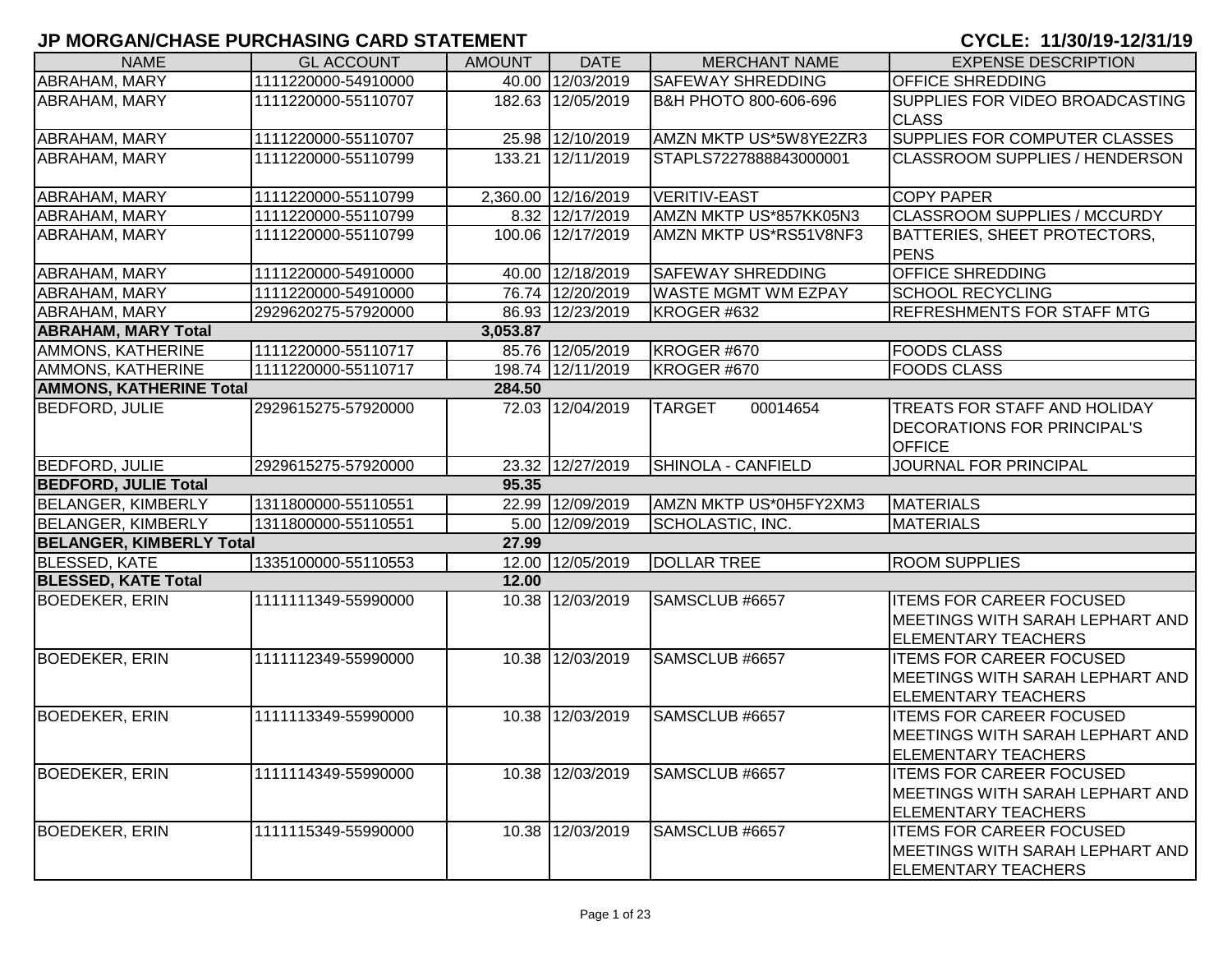| <b>NAME</b>                   | <b>GL ACCOUNT</b>   | <b>AMOUNT</b> | <b>DATE</b>          | <b>MERCHANT NAME</b>              | <b>EXPENSE DESCRIPTION</b>                                                                       |
|-------------------------------|---------------------|---------------|----------------------|-----------------------------------|--------------------------------------------------------------------------------------------------|
| <b>BOEDEKER, ERIN Total</b>   |                     | 51.90         |                      |                                   |                                                                                                  |
| <b>BOOTZ, ASHLEY</b>          | 2929661275-57920000 |               | 106.22 12/04/2019    | <b>FOUR POINTS HOTELS</b>         | <b>HOTELS FOR CHEER JUDGES</b>                                                                   |
| <b>BOOTZ, ASHLEY</b>          | 2929661104-57920000 |               | 203.97 12/04/2019    | <b>TJMAXX #0382</b>               | <b>ADOPT A FAMILY GIFTS</b>                                                                      |
| <b>BOOTZ, ASHLEY</b>          | 2929661104-57920000 |               | 55.57 12/06/2019     | DICK'SSPORTINGGOODS.C             | <b>ADOPT A FAMILY GIFTS</b>                                                                      |
| <b>BOOTZ, ASHLEY</b>          | 2929661104-57920000 |               | 126.96 12/09/2019    | <b>BENITOS PIZZA-NOVI</b>         | PIZZA FOR CAPTAINS TRAINING                                                                      |
| <b>BOOTZ, ASHLEY</b>          | 2929661275-57920000 |               | 117.52 12/09/2019    | <b>FOUR POINTS HOTELS</b>         | <b>HOTEL FOR CHEER JUDGES</b>                                                                    |
| <b>BOOTZ, ASHLEY</b>          | 2929661275-57920000 |               | 117.52 12/09/2019    | <b>FOUR POINTS HOTELS</b>         | <b>HOTELS FOR CHEER JUDGES</b>                                                                   |
| <b>BOOTZ, ASHLEY</b>          | 2929661275-57920000 |               | $(16.94)$ 12/17/2019 | <b>FOUR POINTS HOTELS</b>         | <b>HOTEL REFUND CHEER JUDGES</b><br><b>HOTEL</b>                                                 |
| <b>BOOTZ, ASHLEY</b>          | 2929661275-57920000 |               | $(16.94)$ 12/17/2019 | <b>FOUR POINTS HOTELS</b>         | <b>REFUND HOTELS CHEER JUDGES</b><br><b>ROOM</b>                                                 |
| <b>BOOTZ, ASHLEY</b>          | 2929661275-57920000 |               | $(5.64)$ 12/17/2019  | <b>FOUR POINTS HOTELS</b>         | <b>REFUND OF EXTRA CHARGES CHEER</b><br><b>JUDGES</b>                                            |
| <b>BOOTZ, ASHLEY</b>          | 2929661104-57920000 |               | 5.00 12/19/2019      | WALGREENS #4454                   | <b>GIFT WRAP</b>                                                                                 |
| <b>BOOTZ, ASHLEY</b>          | 2929661104-57920000 |               | 58.77 12/20/2019     | <b>RITE AID STORE - 4534</b>      | <b>ATHLETIC TRAINER GIFTS</b>                                                                    |
| <b>BOOTZ, ASHLEY</b>          | 2929661104-57920000 |               | 22.23 12/23/2019     | <b>BUSCH'S #1205</b>              | <b>BALLOONS FOR CELEBRATION</b>                                                                  |
| <b>BOOTZ, ASHLEY</b>          | 2929661104-57920000 |               | 15.56 12/23/2019     | <b>MARIA S ITALIAN BAKERY</b>     | LUNCH FOR OFFICE                                                                                 |
| <b>BOOTZ, ASHLEY</b>          | 2929661104-57920000 |               | 93.18 12/24/2019     | SAMS CLUB #6657                   | WATER, GATORADE, FOLDERS                                                                         |
| <b>BOOTZ, ASHLEY Total</b>    |                     | 882.98        |                      |                                   |                                                                                                  |
| <b>BRASIL, SANDRA</b>         | 2929622108-57920000 |               | 35.76 12/04/2019     | SAMSCLUB #6657                    | STUDENT BELL SCHEDULE MEETING<br><b>SUPPLIES</b>                                                 |
| <b>BRASIL, SANDRA</b>         | 2929622108-57920000 |               | 35.24 12/09/2019     | AMZN MKTP US*4Q1R43Y73            | PLATES FOR STAFF HOLIDAY PARTY                                                                   |
| <b>BRASIL, SANDRA</b>         | 2929622108-57920000 |               | 118.54 12/18/2019    | SAMSCLUB #6657                    | SUPPLIES FOR STAFF HOLIDAY PARTY                                                                 |
| <b>BRASIL, SANDRA</b>         | 2929622108-57920000 |               | 59.67 12/19/2019     | GFS STORE #1985                   | SUPPLIES FOR STAFF HOLIDAY PARTY                                                                 |
| <b>BRASIL, SANDRA</b>         | 2929622108-57920000 |               | 62.79 12/23/2019     | JIMMY JOHNS - 1659                | <b>ADMINISTRATIVE MEETING LUNCH</b>                                                              |
| <b>BRASIL, SANDRA Total</b>   |                     | 312.00        |                      |                                   |                                                                                                  |
| <b>BRATNEY, BETHANY</b>       | 2929622105-57920000 |               | 369.49 12/02/2019    | <b>BOOKSAMILLION.COM</b>          | <b>BOOK STUDY MATERIALS PURCHASED</b><br><b>WITH AP FUNDS</b>                                    |
| <b>BRATNEY, BETHANY</b>       | 1122222000-55310000 |               | 400.56 12/11/2019    | <b>FOLLETT SCHOOL SOLUTIO</b>     | <b>NEW MATERIALS FOR LMC</b>                                                                     |
| <b>BRATNEY, BETHANY</b>       | 1122222000-55310000 |               | 22.70 12/12/2019     | <b>BOOKSAMILLION.COM</b>          | NEW RELEASE MATERIALS FOR THE<br><b>LMC</b>                                                      |
| <b>BRATNEY, BETHANY</b>       | 1122222000-53450000 |               | 48.00 12/13/2019     | <b>EASELLY INFOGRAPHICS</b>       | TECHNOLOGY TOOL USED AS PART OF<br>FREE TRIAL; NO RECEIPT - REFUND<br><b>EXPECTED IN JANUARY</b> |
| <b>BRATNEY, BETHANY Total</b> |                     | 840.75        |                      |                                   |                                                                                                  |
| <b>BROWN, ALAINA</b>          | 2929622105-57920000 |               | 50.00 12/02/2019     | PAYPAL *YAMM OR FP                | ONLINE REGISTRATION PDF<br><b>CONVERTER</b>                                                      |
| <b>BROWN, ALAINA Total</b>    |                     | 50.00         |                      |                                   |                                                                                                  |
| <b>BUNKER, JEFFREY</b>        | 1126122000-55992000 |               | 58.45 12/04/2019     | <b>SOUTH LYON FENCE &amp; SUP</b> | <b>HS STADIUM FENCE &amp; GATE REPAIR</b><br><b>PARTS</b>                                        |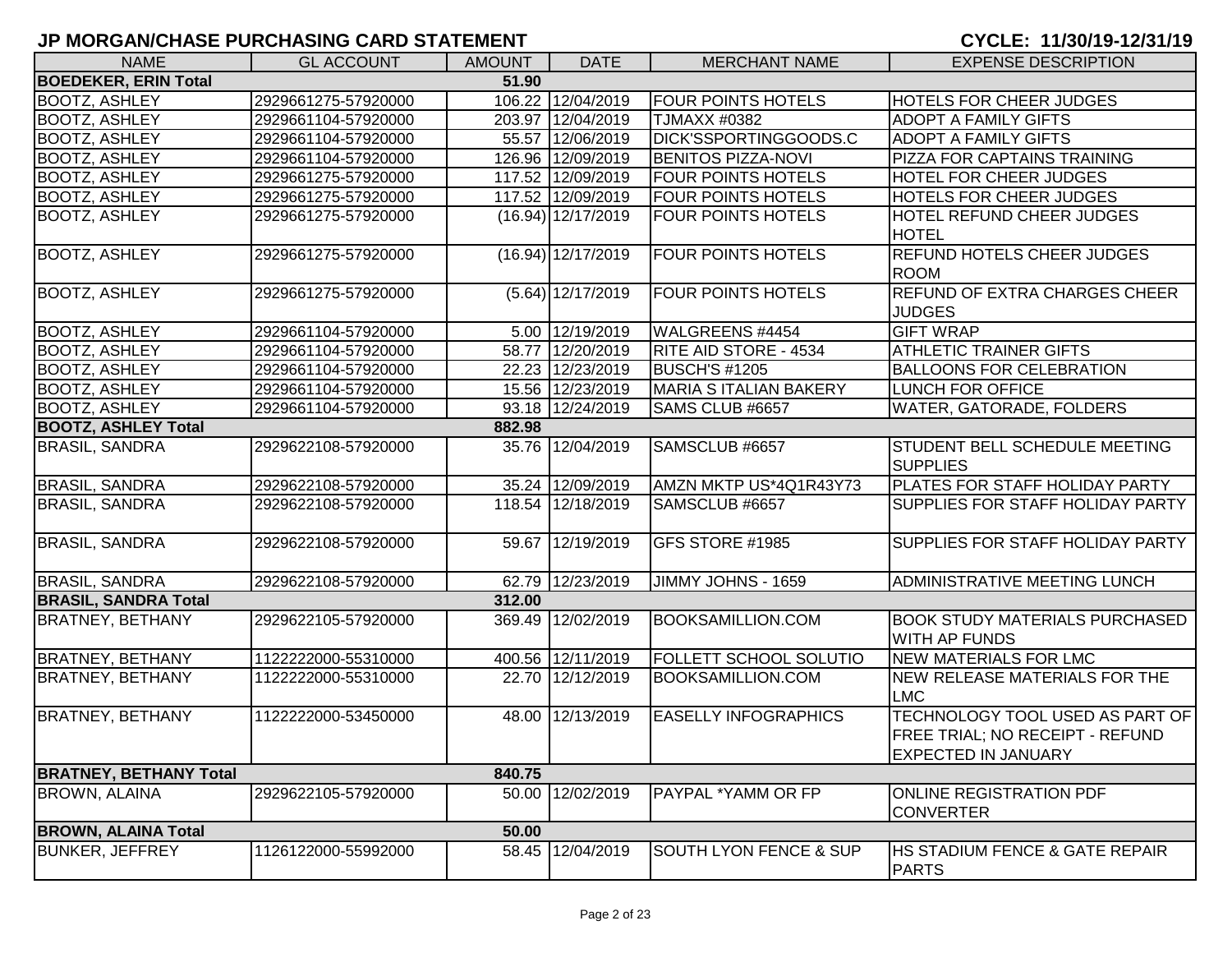| <b>NAME</b>                               | <b>GL ACCOUNT</b>   | <b>AMOUNT</b> | <b>DATE</b>       | <b>MERCHANT NAME</b>          | <b>EXPENSE DESCRIPTION</b>                           |
|-------------------------------------------|---------------------|---------------|-------------------|-------------------------------|------------------------------------------------------|
| <b>BUNKER, JEFFREY</b>                    | 1126160000-55993000 |               | 22.74 12/10/2019  | NAPA AUTO M-2                 | <b>MTCE SUMMER EQUIPMENT</b>                         |
|                                           |                     |               |                   |                               | MAINTENANCE SUPPLIES - WD40;                         |
|                                           |                     |               |                   |                               | <b>BLASTER PENETRANT</b>                             |
| <b>BUNKER, JEFFREY</b>                    | 1126160000-55730000 |               | 13.16 12/11/2019  | <b>FASTENAL COMPANY 01MID</b> | <b>MTCE VEHICLE REPAIR PARTS</b>                     |
| <b>BUNKER, JEFFREY</b>                    | 1126160000-55990000 |               | 20.88 12/11/2019  | <b>GRAINGER</b>               | <b>MTCE SHOP SUPPLIES - CLEANING</b>                 |
|                                           |                     |               |                   |                               | <b>TISSUES; GLOVES</b>                               |
| <b>BUNKER, JEFFREY</b>                    | 1126122000-55990000 |               | 33.92 12/11/2019  | NAPA AUTO M-2                 | HS HOMECOMING FLOAT TRAILER                          |
|                                           |                     |               |                   |                               | <b>TARPS</b>                                         |
| <b>BUNKER, JEFFREY</b>                    | 1126160000-55993000 |               | 157.94 12/13/2019 | <b>J THOMAS</b>               | <b>MTCE EQUIPMENT PARTS</b>                          |
| <b>BUNKER, JEFFREY</b>                    | 1126160000-55993000 |               | 41.88 12/13/2019  | <b>J THOMAS</b>               | <b>MTCE- EQUIPMENT MTCE PARTS</b>                    |
| <b>BUNKER, JEFFREY</b>                    | 1126160000-55730000 |               | 13.73 12/16/2019  | <b>FASTENAL COMPANY 01MID</b> | MTCE VEHICLE REPAIR-FEND WASH                        |
| <b>BUNKER, JEFFREY</b>                    | 1126122000-55990000 |               | 156.96 12/16/2019 | THE HOME DEPOT #2737          | HS HOMECOMING FLOAT TRAILERS                         |
| <b>BUNKER, JEFFREY</b>                    | 1126160000-54130000 |               | 119.96 12/18/2019 | <b>BELLE TIRE 017</b>         | MTCE - TIRE INSTALLATION - F250<br><b>TRUCK 2005</b> |
| <b>BUNKER, JEFFREY</b>                    | 1126160000-54130000 |               | 120.00 12/18/2019 | <b>BELLE TIRE 017</b>         | MTCE - TIRE INSTALLATION F350                        |
|                                           |                     |               |                   |                               | <b>TRUCK 2006</b>                                    |
| <b>BUNKER, JEFFREY</b>                    | 1126160000-55993000 |               | 46.80 12/19/2019  | J THOMAS                      | <b>MTCE - MOWER AND SUMMER</b>                       |
|                                           |                     |               |                   |                               | <b>EQUIPMENT PARTS</b>                               |
| <b>BUNKER, JEFFREY</b>                    | 1126160000-55993000 |               | 32.86 12/20/2019  | J THOMAS                      | <b>SUMMER EQUIPMENT &amp; MOWER</b>                  |
|                                           |                     |               |                   |                               | <b>MAINTENANCE PARTS</b>                             |
| <b>BUNKER, JEFFREY</b>                    | 1126160000-55993000 |               | 18.98 12/23/2019  | NAPA AUTO M-2                 | <b>SUMMER MOWER &amp; EQUIPMENT</b>                  |
|                                           |                     |               |                   |                               | <b>MAINTENANCE SUPPLIES</b>                          |
| <b>BUNKER, JEFFREY</b>                    | 1126160000-55980000 | 97.89         | 12/23/2019        | THE HOME DEPOT 2737           | <b>BOSCO - REPLACE BROKEN AND</b>                    |
|                                           |                     |               |                   |                               | <b>MISSING TOOLS</b>                                 |
| <b>BUNKER, JEFFREY Total</b>              |                     | 956.15        |                   |                               |                                                      |
| <b>CALHOUN, STEPHANIE</b>                 | 1335100000-55110553 |               | 22.26 12/04/2019  | SCHOLASTIC, INC.              | <b>CLASSROOM SUPPLIES</b>                            |
| <b>CALHOUN, STEPHANIE</b>                 | 1335100000-55110553 |               | 10.48 12/17/2019  | KROGER #363                   | <b>TEACHING SUPPLIES</b>                             |
| <b>CALHOUN, STEPHANIE Total</b>           |                     | 32.74         |                   |                               |                                                      |
| CANALES, BETH                             | 1111322000-55110718 |               | 17.67 12/06/2019  | GFS STORE #1985               | <b>PLANT PROTEIN LABS</b>                            |
| <b>CANALES, BETH</b>                      | 1111322000-55110718 |               | 14.46 12/06/2019  | MEIJER # 054                  | PLANT PROTEIN LABS/HUMMUS                            |
| <b>CANALES, BETH</b>                      | 1111322000-55110718 |               | 49.45 12/09/2019  | <b>BUSCH'S #1205</b>          | PITA CHIPS/BREAD-HUMMUS LAB/                         |
|                                           |                     |               |                   |                               | <b>AVOCADOS/ GUAC LAB</b>                            |
| CANALES, BETH                             | 1111322000-55110718 |               | 49.65 12/16/2019  | <b>MEIJER #109</b>            | <b>GUAC/MOZ CHEESE STICK LAB</b>                     |
| <b>CANALES, BETH</b>                      | 1111322000-55110718 |               | 79.17 12/17/2019  | <b>MEIJER # 054</b>           | <b>HOLIDAY BAKING/GINGERBREAD</b>                    |
|                                           |                     |               |                   |                               | <b>HOUSES</b>                                        |
| CANALES, BETH                             | 1111322000-55110718 |               | 34.07 12/23/2019  | GFS STORE #1985               | <b>RESTOCK FOR 2ND SEMESTER</b>                      |
| <b>CANALES, BETH Total</b>                |                     | 244.47        |                   |                               |                                                      |
| CHRISTOPOULOS, COURTNE1311800000-55110551 |                     |               | 20.14 12/16/2019  | SCHOLASTIC, INC.              | <b>CLASSROOM BOOKS</b>                               |
| CHRISTOPOULOS, COURTNI1311800000-55110551 |                     |               | 7.94 12/16/2019   | WAL-MART #5893                | <b>HOLIDAY PARTY</b>                                 |
| CHRISTOPOULOS, COURTNI1311800000-55110551 |                     |               | 29.79 12/18/2019  | MICHAELS STORES 4744          | <b>HOLIDAY PARTY</b>                                 |
| CHRISTOPOULOS, COURTNI1311800000-55110551 |                     |               | 1.39 12/19/2019   | <b>TARGET</b><br>00003541     | <b>HOLIDAY PARTY</b>                                 |
| <b>CHRISTOPOULOS, COURTNEY Total</b>      |                     | 59.26         |                   |                               |                                                      |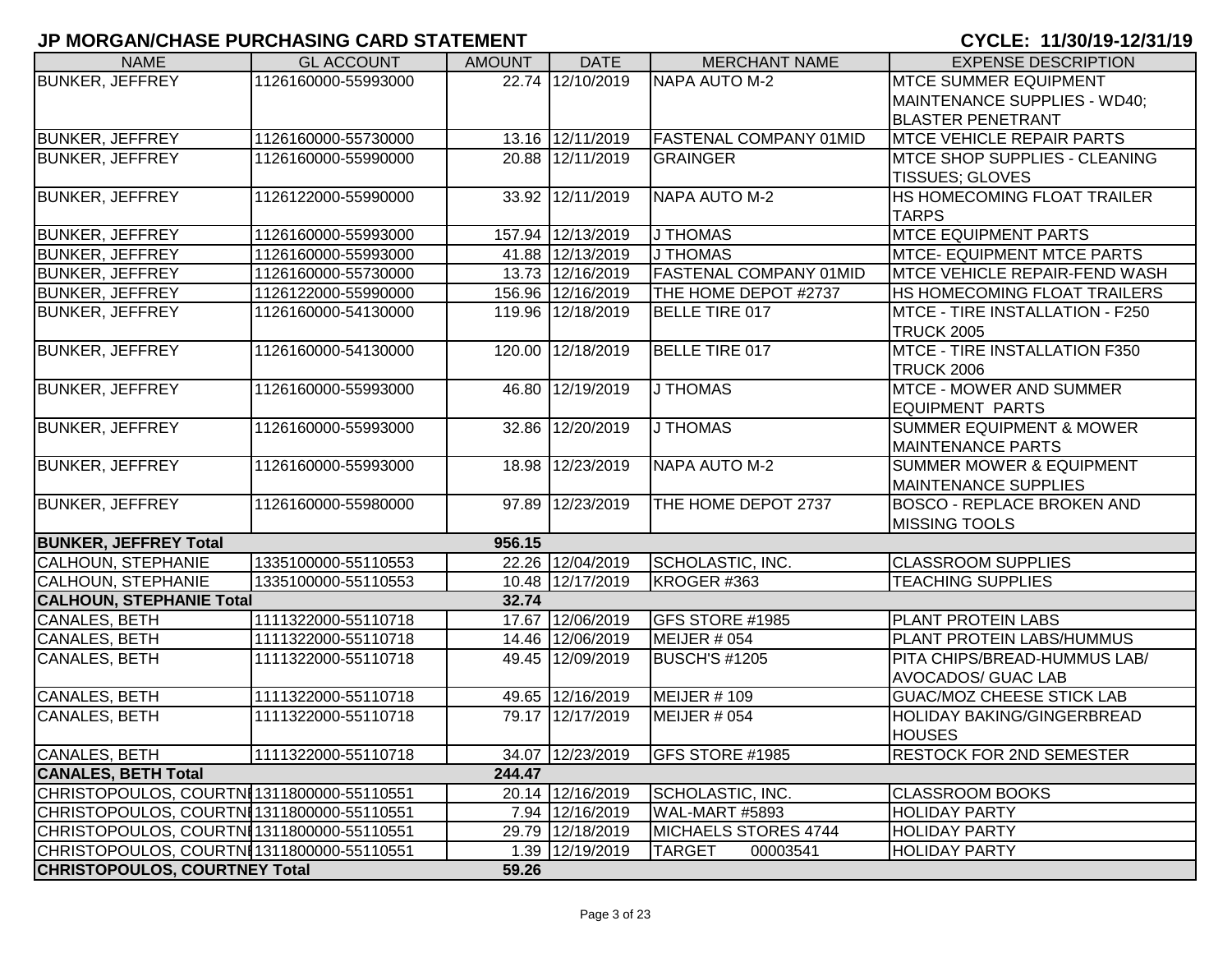| <b>NAME</b>                                       | <b>GL ACCOUNT</b>   | <b>AMOUNT</b> | <b>DATE</b>         | <b>MERCHANT NAME</b>          | <b>EXPENSE DESCRIPTION</b>             |
|---------------------------------------------------|---------------------|---------------|---------------------|-------------------------------|----------------------------------------|
| CIANCIO, WANDA                                    | 1126101000-54120824 |               | 125.00 12/03/2019   | <b>SECURITY DESIGNS</b>       | SERVICE CALL FOR BADGING SYSTEM-       |
|                                                   |                     |               |                     |                               | UNABLE TO UPLOAD PICTURES              |
| CIANCIO, WANDA                                    | 1122500000-55990000 |               | 102.19 12/09/2019   | AMZN MKTP US*WQ0749SK3        | 2 TABLE STANDS AND FLOOR STAND         |
|                                                   |                     |               |                     |                               | FOR IPADS AT NOVI MIDDLE SCHOOL        |
|                                                   |                     |               |                     |                               | <b>MEDIA CENTER</b>                    |
| CIANCIO, WANDA                                    | 1122500000-53450000 |               | 9,886.50 12/12/2019 | <b>TURNITIN LLC</b>           | PLAGIARISM SOFTWARE FOR HIGH           |
|                                                   |                     |               |                     |                               | <b>SCHOOL AND MIDDLE SCHOOL</b>        |
| CIANCIO, WANDA                                    | 1122500000-55990000 |               | 151.50 12/16/2019   | AMAZON.COM*8X5DD1NK3          | DVI-HDMI CABLES AND EXTERNAL           |
|                                                   |                     |               |                     |                               | <b>HARD DRIVES</b>                     |
| CIANCIO, WANDA                                    | 1122500000-55990000 |               | 21.88 12/16/2019    | AMZN MKTP US*NE6DG91J3        | 2 OF: KWEINY MK10 NOZZLE FOR 3D        |
|                                                   |                     |               |                     |                               | PRINTER MAKERBOT PARTS AND             |
|                                                   |                     |               |                     |                               | <b>EXTRUDER CLEANING TOOLS KIT M7</b>  |
|                                                   |                     |               |                     |                               | THREAD 0.4MM BRASS NOZZLE 5            |
|                                                   |                     |               |                     |                               | PIECES AND 2PCS DRILL BIT              |
| CIANCIO, WANDA                                    | 1122500000-55990000 |               | 225.68 12/20/2019   | AMZN MKTP US*XH1KS5P43        | VELCRO AND USB-HDMI CABLES             |
| CIANCIO, WANDA                                    | 1122500000-53450000 |               | 149.76 12/23/2019   | <b>LOGISOFT COMPUTER PROD</b> | <b>CREATIVE CLOUD LICENSES FOR</b>     |
|                                                   |                     |               |                     |                               | <b>WEBSITE</b>                         |
| CIANCIO, WANDA                                    | 1122500000-54120000 |               | 100.00 12/23/2019   | SQU*SQ *POD DROP REPAI        | <b>REPAIR ON IPADS</b>                 |
| CIANCIO, WANDA                                    | 1122500000-55990000 |               | 241.05 12/24/2019   | AMZN MKTP US*W486M4603        | <b>MICROBITS AND TERMINAL REMOVAL</b>  |
| <b>CIANCIO, WANDA Total</b>                       |                     | 11,003.56     |                     |                               | <b>KIT TOOLS</b>                       |
| CIANFERRA, LINDA                                  | 2929625301-57920000 |               | 31.72 12/05/2019    | <b>MICHAELS STORES 3744</b>   | <b>CHARGER PLATES</b>                  |
| CIANFERRA, LINDA                                  | 2929625301-57920000 |               | 17.49 12/05/2019    | SQ *SQ *NOVI COMMUNITY        | <b>SCHOOL BUSINESS COUNCIL MEETING</b> |
|                                                   |                     |               |                     |                               | <b>REFRESHMENTS</b>                    |
| CIANFERRA, LINDA                                  | 2929625301-57920000 |               | 25.86 12/17/2019    | SAMS CLUB #6657               | SHARED TIME CANDY GIFT                 |
| CIANFERRA, LINDA                                  | 2929625301-57920000 |               | 358.72 12/20/2019   | DIAMOND JIM BRADY'S           | STAFF MEETING - MID YEAR PROGRAM       |
|                                                   |                     |               |                     | <b>CRICUT</b>                 | <b>REVIEW</b><br><b>SUBSCRIPTION</b>   |
| CIANFERRA, LINDA<br><b>CIANFERRA, LINDA Total</b> | 1522700332-53450000 | 560.86        | 127.07 12/23/2019   |                               |                                        |
| <b>CLARK, KIMBERLY</b>                            | 1222600000-53229000 |               | 296.60 12/05/2019   | <b>DELTA</b>                  | <b>NEW ORLEANS CONFERENCE</b>          |
| <b>CLARK, KIMBERLY</b>                            | 1222600000-53229000 |               | 296.60 12/05/2019   | <b>DELTA</b>                  | <b>NEW ORLEANS CONFERENCE</b>          |
|                                                   |                     |               |                     |                               | (THEOPHELIS)                           |
| <b>CLARK, KIMBERLY</b>                            | 1212215193-55110000 |               | 54.10 12/06/2019    | STAPLS7227732674000001        | <b>CLASSROOM LATEX GLOVES</b>          |
| <b>CLARK, KIMBERLY Total</b>                      |                     | 647.30        |                     |                               |                                        |
| COOLMAN, ROBERT                                   | 1126118000-55991000 |               | 484.18 12/03/2019   | <b>CITY ELECTRIC</b>          | NM5 - HAND DRYER BOYS RESTROOM         |
| COOLMAN, ROBERT                                   | 1126160000-55992000 |               | 90.87 12/03/2019    | CONSERVA ELECTRIC SUPP        | <b>IMTCE - LAMP STOCK</b>              |
| <b>COOLMAN, ROBERT</b>                            | 1126160000-55992000 |               | 405.45 12/04/2019   | <b>CONSERVA ELECTRIC SUPP</b> | MTCE - ELECTRICAL STOCK -              |
|                                                   |                     |               |                     |                               | <b>BATTERIES, ALTO PHILIPS</b>         |
| COOLMAN, ROBERT                                   | 1126122000-55992000 |               | 112.50 12/06/2019   | <b>CONSERVA ELECTRIC SUPP</b> | HS - WO 23267 - ATRIUM CAN LIGHT       |
|                                                   |                     |               |                     |                               | <b>REPLACEMENT</b>                     |
| COOLMAN, ROBERT                                   | 1126160000-55997000 |               | 59.98 12/06/2019    | MEIJER #122                   | <b>COOLMAN - WINTER GEAR UNIFORM</b>   |
| <b>COOLMAN, ROBERT</b>                            | 1126160000-55992000 |               | 170.98 12/10/2019   | COMPLETE BATTERY SOURC        | <b>MTCE - GASOLINE PUMP REPAIR</b>     |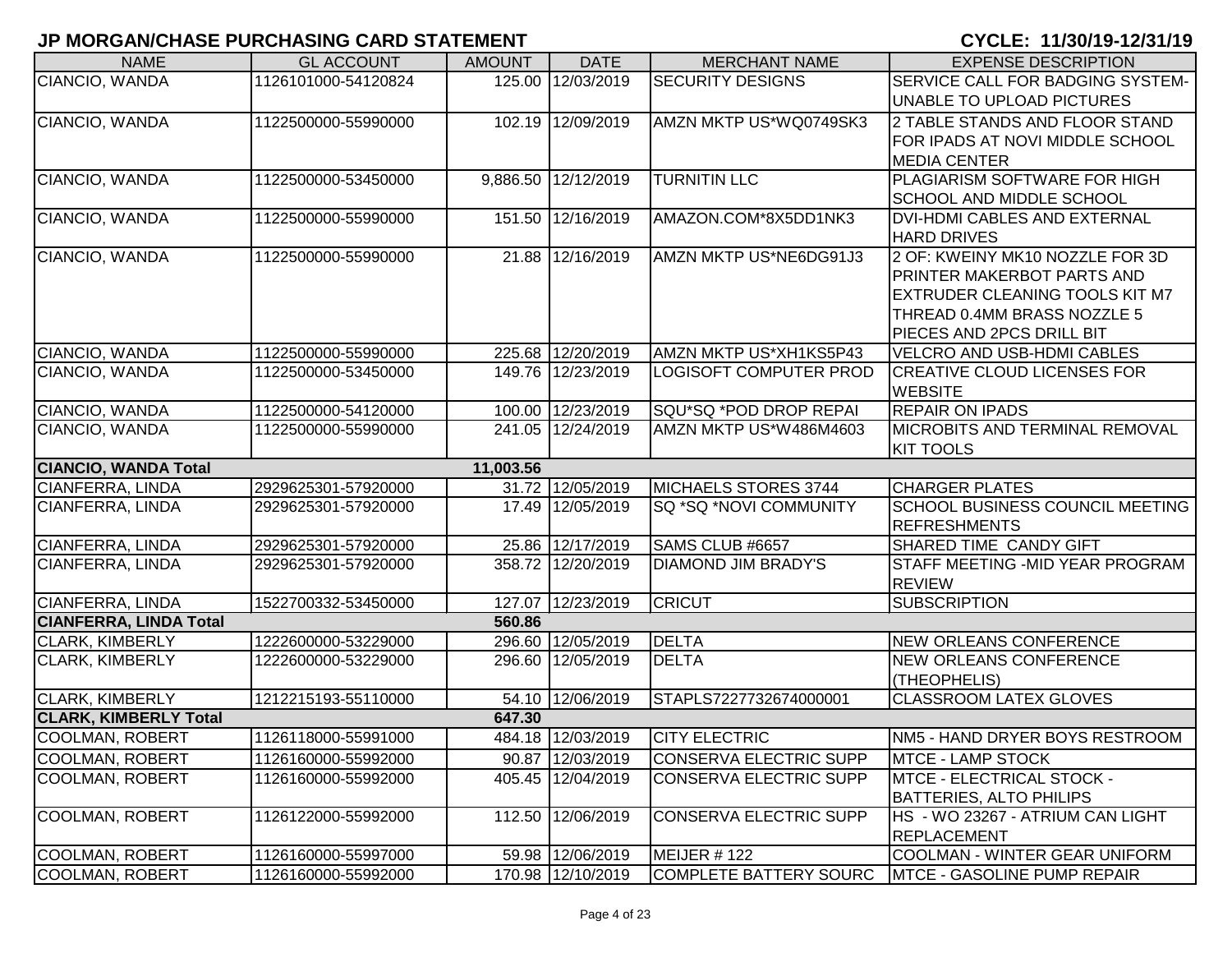| <b>NAME</b>                   | <b>GL ACCOUNT</b>   | <b>AMOUNT</b> | <b>DATE</b>          | <b>MERCHANT NAME</b>          | <b>EXPENSE DESCRIPTION</b>             |
|-------------------------------|---------------------|---------------|----------------------|-------------------------------|----------------------------------------|
| <b>COOLMAN, ROBERT</b>        | 1126160000-55992000 |               | 169.60 12/11/2019    | CONSERVA ELECTRIC SUPP        | <b>MTCE - LAMPS STOCK</b>              |
| <b>COOLMAN, ROBERT</b>        | 1126160000-55992000 |               | $(39.00)$ 12/12/2019 | <b>CONSERVA ELECTRIC SUPP</b> | MTCE - HALOGEN LAMP RETURN             |
| <b>COOLMAN, ROBERT</b>        | 1126160000-55992000 |               | 285.20 12/12/2019    | <b>CONSERVA ELECTRIC SUPP</b> | <b>MTCE - LAMPS STOCK</b>              |
| <b>COOLMAN, ROBERT</b>        | 1126160000-55980000 |               | 19.62 12/12/2019     | <b>MADISON ELECTRIC COMPA</b> | MTCE - TOOL - LEN KNIFE                |
| <b>COOLMAN, ROBERT</b>        | 1126101000-55992000 |               | 179.58 12/16/2019    | THE HOME DEPOT #2737          | <b>ESB LOWER LEVEL FURNITURE JOB -</b> |
|                               |                     |               |                      |                               | <b>EXTENSION CORDS</b>                 |
| <b>COOLMAN, ROBERT</b>        | 1126101000-55992000 |               | 59.58 12/17/2019     | <b>CITY ELECTRIC</b>          | <b>ESB BUSINESS OFFICE MISC</b>        |
|                               |                     |               |                      |                               | <b>ELECTRICAL PARTS</b>                |
| <b>COOLMAN, ROBERT</b>        | 1126160000-55992000 |               | 558.10 12/18/2019    | CONSERVA ELECTRIC SUPP        | <b>MTCE - LAMP STOCK</b>               |
| <b>COOLMAN, ROBERT</b>        | 1126112000-55992000 |               | 5.61 12/23/2019      | THE HOME DEPOT #2737          | OH - WO 23900 - COVER FOR              |
|                               |                     |               |                      |                               | ELECTRICAL OUTLET IN GIRLS             |
|                               |                     |               |                      |                               | <b>BATHROOM ACROSS FROM RM 131</b>     |
| <b>COOLMAN, ROBERT</b>        | 1126160000-57410000 |               | 40.00 12/30/2019     | MI PERMIT LIC PLAN REV        | <b>ELECTRICIAN LICENSE RENEWAL</b>     |
| <b>COOLMAN, ROBERT Total</b>  |                     | 2,602.25      |                      |                               |                                        |
| <b>CORRION, KRISTIN</b>       | 1221922205-55110021 |               | 19.29 12/04/2019     | STAPLS7227367183000002        | <b>SUPPLIES FOR PAES LAB</b>           |
| <b>CORRION, KRISTIN</b>       | 1212226194-57910695 |               | 90.00 12/09/2019     | <b>JEWISH COMMUNITY CENTE</b> | <b>FEE FOR COMMUNITY BASED</b>         |
|                               |                     |               |                      |                               | <b>INSTRUCTION FIELD TRIP</b>          |
| <b>CORRION, KRISTIN Total</b> |                     | 109.29        |                      |                               |                                        |
| CROAD, LORI                   | 1335100000-55110553 |               | 15.69 12/04/2019     | <b>OTC BRANDS INC</b>         | <b>CRAFT</b>                           |
| CROAD, LORI                   | 1335100000-55110553 |               | 17.48 12/06/2019     | <b>TARGET</b><br>00014654     | <b>CRAFT</b>                           |
| CROAD, LORI                   | 1335100000-55110553 |               | 14.08 12/16/2019     | <b>OTC BRANDS INC</b>         | <b>CRAFT</b>                           |
| CROAD, LORI                   | 1335100000-55110553 |               | 9.99 12/18/2019      | <b>OTC BRANDS INC</b>         | <b>TOYS</b>                            |
| CROAD, LORI                   | 1335100000-55110553 |               | 17.96 12/31/2019     | WM SUPERCENTER #5893          | <b>CRAFT</b>                           |
| <b>CROAD, LORI Total</b>      |                     | 75.20         |                      |                               |                                        |
| <b>DIATIKAR, CHRISTINE</b>    | 1127170000-55710000 |               | 14,134.70 12/11/2019 | CORRIGAN OIL #2 - BRI         | 11/22/19 DIESEL-6500 GALS              |
| <b>DIATIKAR, CHRISTINE</b>    | 1126122061-55510000 |               | 404.01 12/12/2019    | <b>CONSUMERS ENERGY CO</b>    | 12/19 HS GAS                           |
| <b>DIATIKAR, CHRISTINE</b>    | 1126103061-55510000 |               | 225.88 12/12/2019    | CONSUMERS ENERGY CO           | 12/19 ITC GAS                          |
| <b>DIATIKAR, CHRISTINE</b>    | 2326161000-55510000 |               | 157.47 12/12/2019    | <b>CONSUMERS ENERGY CO</b>    | 12/19 RM                               |
| <b>DIATIKAR, CHRISTINE</b>    | 1126161000-55510000 |               | (157.47) 12/12/2019  | <b>CONSUMERS ENERGY CO</b>    | 12/19 RM REDUCTION                     |
| <b>DIATIKAR, CHRISTINE</b>    | 1429300000-55990000 |               | 60.00 12/12/2019     | <b>TEAM SPORTS</b>            | INVOICE 518237/1-ANTI WHIP NETS        |
| <b>DIATIKAR, CHRISTINE</b>    | 2929661116-57920000 |               | 290.00 12/12/2019    | <b>TEAM SPORTS</b>            | INVOICE 521440/1-LEGGINGS              |
| <b>DIATIKAR, CHRISTINE</b>    | 2929661172-57920000 |               | 1,057.00 12/12/2019  | <b>TEAM SPORTS</b>            | INVOICE 522507/1-WE/ME SHIRTS          |
| <b>DIATIKAR, CHRISTINE</b>    | 2929661188-57920000 |               | 320.00 12/12/2019    | <b>TEAM SPORTS</b>            | INVOICE 524725/1-COACHES APPAREL       |
| <b>DIATIKAR, CHRISTINE</b>    | 1429300000-55998000 |               | 870.00 12/12/2019    | <b>TEAM SPORTS</b>            | INVOICE 525634/1-BALLS                 |
| <b>DIATIKAR, CHRISTINE</b>    | 1429300000-55990000 |               | 20.97 12/12/2019     | <b>TEAM SPORTS</b>            | INVOICE 525634/1-SCOREBOOKS            |
| <b>DIATIKAR, CHRISTINE</b>    | 2929661151-57920000 |               | 350.00 12/12/2019    | <b>TEAM SPORTS</b>            | INVOICE 526956/1-COACHES APPAREL       |
| <b>DIATIKAR, CHRISTINE</b>    | 2929661116-57920000 |               | 245.00 12/12/2019    | <b>TEAM SPORTS</b>            | INVOICE 527136/1-COACHES APPAREL       |
| <b>DIATIKAR, CHRISTINE</b>    | 1429300000-55990000 |               | 128.00 12/12/2019    | <b>TEAM SPORTS</b>            | INVOICE 529324/1-BUNGEE FASTENERS      |
|                               |                     |               |                      |                               |                                        |
| <b>DIATIKAR, CHRISTINE</b>    | 1125200000-55910000 |               | 33.76 12/13/2019     | STAPLS7227971819000001        | <b>OFFICE SUPPLIES</b>                 |
| <b>DIATIKAR, CHRISTINE</b>    | 1429300000-54120000 |               | 3,000.00 12/16/2019  | <b>TEAM SPORTS</b>            | INVOICE 532689/1-HELMET                |
|                               |                     |               |                      |                               | <b>RECONDITIONING</b>                  |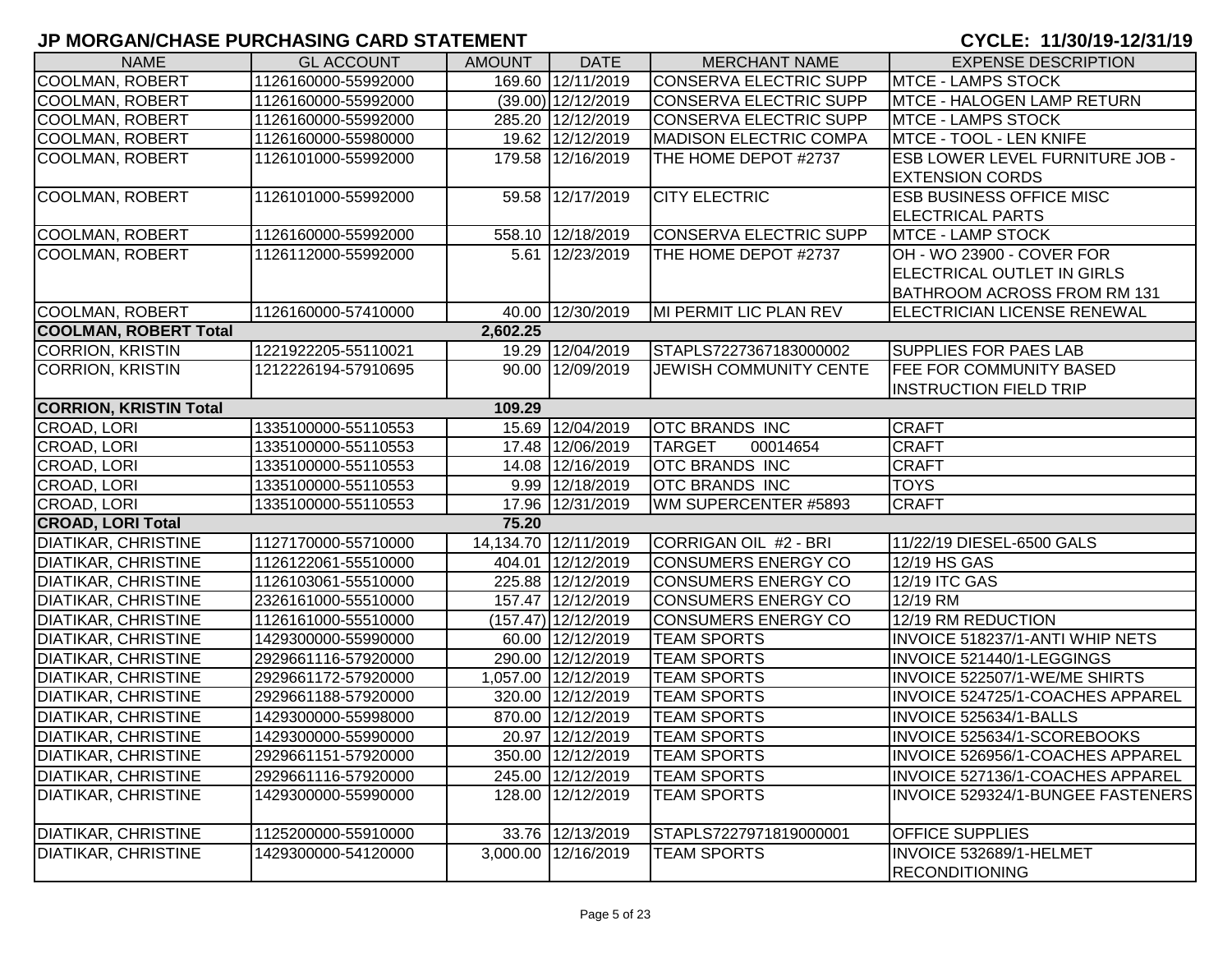| 2,995.00 12/16/2019<br>DIATIKAR, CHRISTINE<br>1429300000-54120000<br><b>TEAM SPORTS</b><br>INVOICE 532687/1-HELMET<br><b>RECONDITIONING</b><br>552.00 12/16/2019<br><b>DIATIKAR, CHRISTINE</b><br><b>TEAM SPORTS</b><br>1429300000-55990000<br>INVOICE 522414/1-HELMETS<br>780.00 12/16/2019<br><b>DIATIKAR, CHRISTINE</b><br><b>TEAM SPORTS</b><br>INVOICE 528301/1-HEAVY WEIGHTS<br>1429300000-55990000<br>192.00 12/16/2019<br>DIATIKAR, CHRISTINE<br><b>TEAM SPORTS</b><br>INVOICE 519711/1-GOLF CART DECALS<br>1429300000-55990000<br>576.00 12/16/2019<br><b>DIATIKAR, CHRISTINE</b><br><b>TEAM SPORTS</b><br>INVOICE 521189/1-NET CABLE/NET ANTI<br>1429300000-55990000<br><b>WHIP</b><br>192.00 12/16/2019<br><b>DIATIKAR, CHRISTINE</b><br><b>TEAM SPORTS</b><br>INVOICE 519250/1-VB CHAMP SHIRTS<br>2929661195-57920000<br>212.00 12/16/2019<br>DIATIKAR, CHRISTINE<br><b>TEAM SPORTS</b><br>INVOICE 529057/1-SENIOR GIFTS<br>2929661195-57920000<br>104.01 12/18/2019<br>DIATIKAR, CHRISTINE<br><b>CONSUMERS ENERGY CO</b><br>12/19 BOSCO GAS<br>1126162061-55510000<br>246.10 12/18/2019<br><b>CONSUMERS ENERGY CO</b><br><b>DIATIKAR, CHRISTINE</b><br>1126101061-55510000<br>12/19 ESB GAS<br>DIATIKAR, CHRISTINE<br>1,038.68 12/18/2019<br><b>CONSUMERS ENERGY CO</b><br>12/19 VO GAS<br>1126111061-55510000<br>DIATIKAR, CHRISTINE<br>1,276.28 12/18/2019<br>1126112061-55510000<br><b>CONSUMERS ENERGY CO</b><br>12/19 OH GAS<br>DIATIKAR, CHRISTINE<br>666.27 12/18/2019<br><b>CONSUMERS ENERGY CO</b><br>2326161000-55510000<br>12/19 RM GAS<br><b>DIATIKAR, CHRISTINE</b><br>(666.27) 12/18/2019<br><b>CONSUMERS ENERGY CO</b><br>12/19 RM REDUCTION<br>1126161000-55510000<br>1,200.00 12/19/2019<br>INVOICE 481326/1-MS FB HELMETS<br><b>DIATIKAR, CHRISTINE</b><br><b>TEAM SPORTS</b><br>1429300000-55990000<br><b>DIATIKAR, CHRISTINE</b><br>3,848.00 12/19/2019<br><b>TEAM SPORTS</b><br>INVOICE 495623/1-CAT RACK<br>2929622112-57920000<br><b>MERCHANDISE</b><br>INVOICE 525406/1-GYMNASTIC WARM<br>DIATIKAR, CHRISTINE<br>165.00 12/19/2019<br><b>TEAM SPORTS</b><br>2929661739-57920000<br><b>UPS</b><br><b>DIATIKAR, CHRISTINE</b><br>150.00 12/19/2019<br><b>TEAM SPORTS</b><br>INVOICE 535972/1-SHORTS<br>2929661126-57920000<br>28.00 12/19/2019<br><b>DIATIKAR, CHRISTINE</b><br><b>TEAM SPORTS</b><br>INVOICE 536932/1-BKB SCOREBOOKS<br>1429300000-55990000<br><b>DIATIKAR, CHRISTINE</b><br>550.00 12/19/2019<br><b>TEAM SPORTS</b><br>INVOICE 518233/1-MS VB STORAGE<br>1429300000-55990000<br><b>RACK</b><br><b>DIATIKAR, CHRISTINE</b><br>450.00 12/20/2019<br><b>MICHIGAN NEGOTIATORS A</b><br>2020 LABOR RELATIONS ACADEMY-<br>1125200000-53220000<br><b>MINNICK</b><br><b>DIATIKAR, CHRISTINE Total</b><br>35,694.39<br>105.00 12/11/2019<br>1111322000-55110723<br>PAYPAL *ANDREWDAVID<br><b>FESTIVAL MUSIC</b><br>DIROFF, MATTHEW<br>75.00 12/16/2019<br>DIROFF, MATTHEW<br><b>FLAT.IO SUBSCRIPTION</b><br><b>MUSIC NOTATION SUBSCRIPTION</b><br>1111322000-53450000<br>105.00 12/19/2019<br><b>DIROFF, MATTHEW</b><br>1111322000-55110723<br>PAYPAL *ANDREWDAVID<br><b>FESTIVAL MUSIC</b><br>154.79 12/31/2019<br>WWW.MCGC.NET<br><b>MICHIGAN COLOR GUARD</b><br><b>DIROFF, MATTHEW</b><br>1111322000-57410000 | <b>NAME</b>                  | <b>GL ACCOUNT</b> | <b>AMOUNT</b> | <b>DATE</b> | <b>MERCHANT NAME</b> | <b>EXPENSE DESCRIPTION</b> |
|--------------------------------------------------------------------------------------------------------------------------------------------------------------------------------------------------------------------------------------------------------------------------------------------------------------------------------------------------------------------------------------------------------------------------------------------------------------------------------------------------------------------------------------------------------------------------------------------------------------------------------------------------------------------------------------------------------------------------------------------------------------------------------------------------------------------------------------------------------------------------------------------------------------------------------------------------------------------------------------------------------------------------------------------------------------------------------------------------------------------------------------------------------------------------------------------------------------------------------------------------------------------------------------------------------------------------------------------------------------------------------------------------------------------------------------------------------------------------------------------------------------------------------------------------------------------------------------------------------------------------------------------------------------------------------------------------------------------------------------------------------------------------------------------------------------------------------------------------------------------------------------------------------------------------------------------------------------------------------------------------------------------------------------------------------------------------------------------------------------------------------------------------------------------------------------------------------------------------------------------------------------------------------------------------------------------------------------------------------------------------------------------------------------------------------------------------------------------------------------------------------------------------------------------------------------------------------------------------------------------------------------------------------------------------------------------------------------------------------------------------------------------------------------------------------------------------------------------------------------------------------------------------------------------------------------------------------------------------------------------------------------------------------------------------------------------------------------------------------------------------------------------------------------------------------------------------------------------------------------------------------------|------------------------------|-------------------|---------------|-------------|----------------------|----------------------------|
|                                                                                                                                                                                                                                                                                                                                                                                                                                                                                                                                                                                                                                                                                                                                                                                                                                                                                                                                                                                                                                                                                                                                                                                                                                                                                                                                                                                                                                                                                                                                                                                                                                                                                                                                                                                                                                                                                                                                                                                                                                                                                                                                                                                                                                                                                                                                                                                                                                                                                                                                                                                                                                                                                                                                                                                                                                                                                                                                                                                                                                                                                                                                                                                                                                                              |                              |                   |               |             |                      |                            |
|                                                                                                                                                                                                                                                                                                                                                                                                                                                                                                                                                                                                                                                                                                                                                                                                                                                                                                                                                                                                                                                                                                                                                                                                                                                                                                                                                                                                                                                                                                                                                                                                                                                                                                                                                                                                                                                                                                                                                                                                                                                                                                                                                                                                                                                                                                                                                                                                                                                                                                                                                                                                                                                                                                                                                                                                                                                                                                                                                                                                                                                                                                                                                                                                                                                              |                              |                   |               |             |                      |                            |
|                                                                                                                                                                                                                                                                                                                                                                                                                                                                                                                                                                                                                                                                                                                                                                                                                                                                                                                                                                                                                                                                                                                                                                                                                                                                                                                                                                                                                                                                                                                                                                                                                                                                                                                                                                                                                                                                                                                                                                                                                                                                                                                                                                                                                                                                                                                                                                                                                                                                                                                                                                                                                                                                                                                                                                                                                                                                                                                                                                                                                                                                                                                                                                                                                                                              |                              |                   |               |             |                      |                            |
|                                                                                                                                                                                                                                                                                                                                                                                                                                                                                                                                                                                                                                                                                                                                                                                                                                                                                                                                                                                                                                                                                                                                                                                                                                                                                                                                                                                                                                                                                                                                                                                                                                                                                                                                                                                                                                                                                                                                                                                                                                                                                                                                                                                                                                                                                                                                                                                                                                                                                                                                                                                                                                                                                                                                                                                                                                                                                                                                                                                                                                                                                                                                                                                                                                                              |                              |                   |               |             |                      |                            |
|                                                                                                                                                                                                                                                                                                                                                                                                                                                                                                                                                                                                                                                                                                                                                                                                                                                                                                                                                                                                                                                                                                                                                                                                                                                                                                                                                                                                                                                                                                                                                                                                                                                                                                                                                                                                                                                                                                                                                                                                                                                                                                                                                                                                                                                                                                                                                                                                                                                                                                                                                                                                                                                                                                                                                                                                                                                                                                                                                                                                                                                                                                                                                                                                                                                              |                              |                   |               |             |                      |                            |
|                                                                                                                                                                                                                                                                                                                                                                                                                                                                                                                                                                                                                                                                                                                                                                                                                                                                                                                                                                                                                                                                                                                                                                                                                                                                                                                                                                                                                                                                                                                                                                                                                                                                                                                                                                                                                                                                                                                                                                                                                                                                                                                                                                                                                                                                                                                                                                                                                                                                                                                                                                                                                                                                                                                                                                                                                                                                                                                                                                                                                                                                                                                                                                                                                                                              |                              |                   |               |             |                      |                            |
|                                                                                                                                                                                                                                                                                                                                                                                                                                                                                                                                                                                                                                                                                                                                                                                                                                                                                                                                                                                                                                                                                                                                                                                                                                                                                                                                                                                                                                                                                                                                                                                                                                                                                                                                                                                                                                                                                                                                                                                                                                                                                                                                                                                                                                                                                                                                                                                                                                                                                                                                                                                                                                                                                                                                                                                                                                                                                                                                                                                                                                                                                                                                                                                                                                                              |                              |                   |               |             |                      |                            |
|                                                                                                                                                                                                                                                                                                                                                                                                                                                                                                                                                                                                                                                                                                                                                                                                                                                                                                                                                                                                                                                                                                                                                                                                                                                                                                                                                                                                                                                                                                                                                                                                                                                                                                                                                                                                                                                                                                                                                                                                                                                                                                                                                                                                                                                                                                                                                                                                                                                                                                                                                                                                                                                                                                                                                                                                                                                                                                                                                                                                                                                                                                                                                                                                                                                              |                              |                   |               |             |                      |                            |
|                                                                                                                                                                                                                                                                                                                                                                                                                                                                                                                                                                                                                                                                                                                                                                                                                                                                                                                                                                                                                                                                                                                                                                                                                                                                                                                                                                                                                                                                                                                                                                                                                                                                                                                                                                                                                                                                                                                                                                                                                                                                                                                                                                                                                                                                                                                                                                                                                                                                                                                                                                                                                                                                                                                                                                                                                                                                                                                                                                                                                                                                                                                                                                                                                                                              |                              |                   |               |             |                      |                            |
|                                                                                                                                                                                                                                                                                                                                                                                                                                                                                                                                                                                                                                                                                                                                                                                                                                                                                                                                                                                                                                                                                                                                                                                                                                                                                                                                                                                                                                                                                                                                                                                                                                                                                                                                                                                                                                                                                                                                                                                                                                                                                                                                                                                                                                                                                                                                                                                                                                                                                                                                                                                                                                                                                                                                                                                                                                                                                                                                                                                                                                                                                                                                                                                                                                                              |                              |                   |               |             |                      |                            |
|                                                                                                                                                                                                                                                                                                                                                                                                                                                                                                                                                                                                                                                                                                                                                                                                                                                                                                                                                                                                                                                                                                                                                                                                                                                                                                                                                                                                                                                                                                                                                                                                                                                                                                                                                                                                                                                                                                                                                                                                                                                                                                                                                                                                                                                                                                                                                                                                                                                                                                                                                                                                                                                                                                                                                                                                                                                                                                                                                                                                                                                                                                                                                                                                                                                              |                              |                   |               |             |                      |                            |
|                                                                                                                                                                                                                                                                                                                                                                                                                                                                                                                                                                                                                                                                                                                                                                                                                                                                                                                                                                                                                                                                                                                                                                                                                                                                                                                                                                                                                                                                                                                                                                                                                                                                                                                                                                                                                                                                                                                                                                                                                                                                                                                                                                                                                                                                                                                                                                                                                                                                                                                                                                                                                                                                                                                                                                                                                                                                                                                                                                                                                                                                                                                                                                                                                                                              |                              |                   |               |             |                      |                            |
|                                                                                                                                                                                                                                                                                                                                                                                                                                                                                                                                                                                                                                                                                                                                                                                                                                                                                                                                                                                                                                                                                                                                                                                                                                                                                                                                                                                                                                                                                                                                                                                                                                                                                                                                                                                                                                                                                                                                                                                                                                                                                                                                                                                                                                                                                                                                                                                                                                                                                                                                                                                                                                                                                                                                                                                                                                                                                                                                                                                                                                                                                                                                                                                                                                                              |                              |                   |               |             |                      |                            |
|                                                                                                                                                                                                                                                                                                                                                                                                                                                                                                                                                                                                                                                                                                                                                                                                                                                                                                                                                                                                                                                                                                                                                                                                                                                                                                                                                                                                                                                                                                                                                                                                                                                                                                                                                                                                                                                                                                                                                                                                                                                                                                                                                                                                                                                                                                                                                                                                                                                                                                                                                                                                                                                                                                                                                                                                                                                                                                                                                                                                                                                                                                                                                                                                                                                              |                              |                   |               |             |                      |                            |
|                                                                                                                                                                                                                                                                                                                                                                                                                                                                                                                                                                                                                                                                                                                                                                                                                                                                                                                                                                                                                                                                                                                                                                                                                                                                                                                                                                                                                                                                                                                                                                                                                                                                                                                                                                                                                                                                                                                                                                                                                                                                                                                                                                                                                                                                                                                                                                                                                                                                                                                                                                                                                                                                                                                                                                                                                                                                                                                                                                                                                                                                                                                                                                                                                                                              |                              |                   |               |             |                      |                            |
|                                                                                                                                                                                                                                                                                                                                                                                                                                                                                                                                                                                                                                                                                                                                                                                                                                                                                                                                                                                                                                                                                                                                                                                                                                                                                                                                                                                                                                                                                                                                                                                                                                                                                                                                                                                                                                                                                                                                                                                                                                                                                                                                                                                                                                                                                                                                                                                                                                                                                                                                                                                                                                                                                                                                                                                                                                                                                                                                                                                                                                                                                                                                                                                                                                                              |                              |                   |               |             |                      |                            |
|                                                                                                                                                                                                                                                                                                                                                                                                                                                                                                                                                                                                                                                                                                                                                                                                                                                                                                                                                                                                                                                                                                                                                                                                                                                                                                                                                                                                                                                                                                                                                                                                                                                                                                                                                                                                                                                                                                                                                                                                                                                                                                                                                                                                                                                                                                                                                                                                                                                                                                                                                                                                                                                                                                                                                                                                                                                                                                                                                                                                                                                                                                                                                                                                                                                              |                              |                   |               |             |                      |                            |
|                                                                                                                                                                                                                                                                                                                                                                                                                                                                                                                                                                                                                                                                                                                                                                                                                                                                                                                                                                                                                                                                                                                                                                                                                                                                                                                                                                                                                                                                                                                                                                                                                                                                                                                                                                                                                                                                                                                                                                                                                                                                                                                                                                                                                                                                                                                                                                                                                                                                                                                                                                                                                                                                                                                                                                                                                                                                                                                                                                                                                                                                                                                                                                                                                                                              |                              |                   |               |             |                      |                            |
|                                                                                                                                                                                                                                                                                                                                                                                                                                                                                                                                                                                                                                                                                                                                                                                                                                                                                                                                                                                                                                                                                                                                                                                                                                                                                                                                                                                                                                                                                                                                                                                                                                                                                                                                                                                                                                                                                                                                                                                                                                                                                                                                                                                                                                                                                                                                                                                                                                                                                                                                                                                                                                                                                                                                                                                                                                                                                                                                                                                                                                                                                                                                                                                                                                                              |                              |                   |               |             |                      |                            |
|                                                                                                                                                                                                                                                                                                                                                                                                                                                                                                                                                                                                                                                                                                                                                                                                                                                                                                                                                                                                                                                                                                                                                                                                                                                                                                                                                                                                                                                                                                                                                                                                                                                                                                                                                                                                                                                                                                                                                                                                                                                                                                                                                                                                                                                                                                                                                                                                                                                                                                                                                                                                                                                                                                                                                                                                                                                                                                                                                                                                                                                                                                                                                                                                                                                              |                              |                   |               |             |                      |                            |
|                                                                                                                                                                                                                                                                                                                                                                                                                                                                                                                                                                                                                                                                                                                                                                                                                                                                                                                                                                                                                                                                                                                                                                                                                                                                                                                                                                                                                                                                                                                                                                                                                                                                                                                                                                                                                                                                                                                                                                                                                                                                                                                                                                                                                                                                                                                                                                                                                                                                                                                                                                                                                                                                                                                                                                                                                                                                                                                                                                                                                                                                                                                                                                                                                                                              |                              |                   |               |             |                      |                            |
|                                                                                                                                                                                                                                                                                                                                                                                                                                                                                                                                                                                                                                                                                                                                                                                                                                                                                                                                                                                                                                                                                                                                                                                                                                                                                                                                                                                                                                                                                                                                                                                                                                                                                                                                                                                                                                                                                                                                                                                                                                                                                                                                                                                                                                                                                                                                                                                                                                                                                                                                                                                                                                                                                                                                                                                                                                                                                                                                                                                                                                                                                                                                                                                                                                                              |                              |                   |               |             |                      |                            |
|                                                                                                                                                                                                                                                                                                                                                                                                                                                                                                                                                                                                                                                                                                                                                                                                                                                                                                                                                                                                                                                                                                                                                                                                                                                                                                                                                                                                                                                                                                                                                                                                                                                                                                                                                                                                                                                                                                                                                                                                                                                                                                                                                                                                                                                                                                                                                                                                                                                                                                                                                                                                                                                                                                                                                                                                                                                                                                                                                                                                                                                                                                                                                                                                                                                              |                              |                   |               |             |                      |                            |
|                                                                                                                                                                                                                                                                                                                                                                                                                                                                                                                                                                                                                                                                                                                                                                                                                                                                                                                                                                                                                                                                                                                                                                                                                                                                                                                                                                                                                                                                                                                                                                                                                                                                                                                                                                                                                                                                                                                                                                                                                                                                                                                                                                                                                                                                                                                                                                                                                                                                                                                                                                                                                                                                                                                                                                                                                                                                                                                                                                                                                                                                                                                                                                                                                                                              |                              |                   |               |             |                      |                            |
|                                                                                                                                                                                                                                                                                                                                                                                                                                                                                                                                                                                                                                                                                                                                                                                                                                                                                                                                                                                                                                                                                                                                                                                                                                                                                                                                                                                                                                                                                                                                                                                                                                                                                                                                                                                                                                                                                                                                                                                                                                                                                                                                                                                                                                                                                                                                                                                                                                                                                                                                                                                                                                                                                                                                                                                                                                                                                                                                                                                                                                                                                                                                                                                                                                                              |                              |                   |               |             |                      |                            |
|                                                                                                                                                                                                                                                                                                                                                                                                                                                                                                                                                                                                                                                                                                                                                                                                                                                                                                                                                                                                                                                                                                                                                                                                                                                                                                                                                                                                                                                                                                                                                                                                                                                                                                                                                                                                                                                                                                                                                                                                                                                                                                                                                                                                                                                                                                                                                                                                                                                                                                                                                                                                                                                                                                                                                                                                                                                                                                                                                                                                                                                                                                                                                                                                                                                              |                              |                   |               |             |                      |                            |
|                                                                                                                                                                                                                                                                                                                                                                                                                                                                                                                                                                                                                                                                                                                                                                                                                                                                                                                                                                                                                                                                                                                                                                                                                                                                                                                                                                                                                                                                                                                                                                                                                                                                                                                                                                                                                                                                                                                                                                                                                                                                                                                                                                                                                                                                                                                                                                                                                                                                                                                                                                                                                                                                                                                                                                                                                                                                                                                                                                                                                                                                                                                                                                                                                                                              |                              |                   |               |             |                      |                            |
|                                                                                                                                                                                                                                                                                                                                                                                                                                                                                                                                                                                                                                                                                                                                                                                                                                                                                                                                                                                                                                                                                                                                                                                                                                                                                                                                                                                                                                                                                                                                                                                                                                                                                                                                                                                                                                                                                                                                                                                                                                                                                                                                                                                                                                                                                                                                                                                                                                                                                                                                                                                                                                                                                                                                                                                                                                                                                                                                                                                                                                                                                                                                                                                                                                                              |                              |                   |               |             |                      |                            |
|                                                                                                                                                                                                                                                                                                                                                                                                                                                                                                                                                                                                                                                                                                                                                                                                                                                                                                                                                                                                                                                                                                                                                                                                                                                                                                                                                                                                                                                                                                                                                                                                                                                                                                                                                                                                                                                                                                                                                                                                                                                                                                                                                                                                                                                                                                                                                                                                                                                                                                                                                                                                                                                                                                                                                                                                                                                                                                                                                                                                                                                                                                                                                                                                                                                              |                              |                   |               |             |                      |                            |
|                                                                                                                                                                                                                                                                                                                                                                                                                                                                                                                                                                                                                                                                                                                                                                                                                                                                                                                                                                                                                                                                                                                                                                                                                                                                                                                                                                                                                                                                                                                                                                                                                                                                                                                                                                                                                                                                                                                                                                                                                                                                                                                                                                                                                                                                                                                                                                                                                                                                                                                                                                                                                                                                                                                                                                                                                                                                                                                                                                                                                                                                                                                                                                                                                                                              |                              |                   |               |             |                      |                            |
|                                                                                                                                                                                                                                                                                                                                                                                                                                                                                                                                                                                                                                                                                                                                                                                                                                                                                                                                                                                                                                                                                                                                                                                                                                                                                                                                                                                                                                                                                                                                                                                                                                                                                                                                                                                                                                                                                                                                                                                                                                                                                                                                                                                                                                                                                                                                                                                                                                                                                                                                                                                                                                                                                                                                                                                                                                                                                                                                                                                                                                                                                                                                                                                                                                                              |                              |                   |               |             |                      |                            |
| <b>COMPETITION FEES</b>                                                                                                                                                                                                                                                                                                                                                                                                                                                                                                                                                                                                                                                                                                                                                                                                                                                                                                                                                                                                                                                                                                                                                                                                                                                                                                                                                                                                                                                                                                                                                                                                                                                                                                                                                                                                                                                                                                                                                                                                                                                                                                                                                                                                                                                                                                                                                                                                                                                                                                                                                                                                                                                                                                                                                                                                                                                                                                                                                                                                                                                                                                                                                                                                                                      |                              |                   |               |             |                      |                            |
| <b>DIROFF, MATTHEW</b><br>154.79 12/31/2019<br>WWW.MCGC.NET<br>1111322000-57410000<br><b>MICHIGAN COLOR GUARD</b>                                                                                                                                                                                                                                                                                                                                                                                                                                                                                                                                                                                                                                                                                                                                                                                                                                                                                                                                                                                                                                                                                                                                                                                                                                                                                                                                                                                                                                                                                                                                                                                                                                                                                                                                                                                                                                                                                                                                                                                                                                                                                                                                                                                                                                                                                                                                                                                                                                                                                                                                                                                                                                                                                                                                                                                                                                                                                                                                                                                                                                                                                                                                            |                              |                   |               |             |                      |                            |
| <b>COMPETITION FEES</b>                                                                                                                                                                                                                                                                                                                                                                                                                                                                                                                                                                                                                                                                                                                                                                                                                                                                                                                                                                                                                                                                                                                                                                                                                                                                                                                                                                                                                                                                                                                                                                                                                                                                                                                                                                                                                                                                                                                                                                                                                                                                                                                                                                                                                                                                                                                                                                                                                                                                                                                                                                                                                                                                                                                                                                                                                                                                                                                                                                                                                                                                                                                                                                                                                                      |                              |                   |               |             |                      |                            |
| 154.79 12/31/2019<br><b>DIROFF, MATTHEW</b><br>WWW.MCGC.NET<br>1111322000-57410000<br><b>MICHIGAN COLOR GUARD</b>                                                                                                                                                                                                                                                                                                                                                                                                                                                                                                                                                                                                                                                                                                                                                                                                                                                                                                                                                                                                                                                                                                                                                                                                                                                                                                                                                                                                                                                                                                                                                                                                                                                                                                                                                                                                                                                                                                                                                                                                                                                                                                                                                                                                                                                                                                                                                                                                                                                                                                                                                                                                                                                                                                                                                                                                                                                                                                                                                                                                                                                                                                                                            |                              |                   |               |             |                      |                            |
| COMPETITION FEES                                                                                                                                                                                                                                                                                                                                                                                                                                                                                                                                                                                                                                                                                                                                                                                                                                                                                                                                                                                                                                                                                                                                                                                                                                                                                                                                                                                                                                                                                                                                                                                                                                                                                                                                                                                                                                                                                                                                                                                                                                                                                                                                                                                                                                                                                                                                                                                                                                                                                                                                                                                                                                                                                                                                                                                                                                                                                                                                                                                                                                                                                                                                                                                                                                             |                              |                   |               |             |                      |                            |
| 749.37                                                                                                                                                                                                                                                                                                                                                                                                                                                                                                                                                                                                                                                                                                                                                                                                                                                                                                                                                                                                                                                                                                                                                                                                                                                                                                                                                                                                                                                                                                                                                                                                                                                                                                                                                                                                                                                                                                                                                                                                                                                                                                                                                                                                                                                                                                                                                                                                                                                                                                                                                                                                                                                                                                                                                                                                                                                                                                                                                                                                                                                                                                                                                                                                                                                       | <b>DIROFF, MATTHEW Total</b> |                   |               |             |                      |                            |
| DUQUETTE, EDWARD<br>5.20 12/03/2019<br>NAPA AUTO M-2<br><b>MTCE - GIANT FUNNEL - VEHICLE</b><br>1126160000-55990000                                                                                                                                                                                                                                                                                                                                                                                                                                                                                                                                                                                                                                                                                                                                                                                                                                                                                                                                                                                                                                                                                                                                                                                                                                                                                                                                                                                                                                                                                                                                                                                                                                                                                                                                                                                                                                                                                                                                                                                                                                                                                                                                                                                                                                                                                                                                                                                                                                                                                                                                                                                                                                                                                                                                                                                                                                                                                                                                                                                                                                                                                                                                          |                              |                   |               |             |                      |                            |
| <b>SUPPLY</b><br><b>MS - BATHROOM - HARDWARE</b>                                                                                                                                                                                                                                                                                                                                                                                                                                                                                                                                                                                                                                                                                                                                                                                                                                                                                                                                                                                                                                                                                                                                                                                                                                                                                                                                                                                                                                                                                                                                                                                                                                                                                                                                                                                                                                                                                                                                                                                                                                                                                                                                                                                                                                                                                                                                                                                                                                                                                                                                                                                                                                                                                                                                                                                                                                                                                                                                                                                                                                                                                                                                                                                                             |                              |                   |               |             |                      |                            |
| DUQUETTE, EDWARD<br>4.72 12/06/2019<br>1126120000-55992000<br>THE HOME DEPOT #2737<br><b>DUQUETTE, EDWARD</b>                                                                                                                                                                                                                                                                                                                                                                                                                                                                                                                                                                                                                                                                                                                                                                                                                                                                                                                                                                                                                                                                                                                                                                                                                                                                                                                                                                                                                                                                                                                                                                                                                                                                                                                                                                                                                                                                                                                                                                                                                                                                                                                                                                                                                                                                                                                                                                                                                                                                                                                                                                                                                                                                                                                                                                                                                                                                                                                                                                                                                                                                                                                                                |                              |                   |               |             |                      |                            |
| 213.49 12/09/2019<br>1126160000-55992000<br><b>DECKER EQUIPMENT</b><br><b>MTCE SUPPLIES - FLASHLIGHT,</b><br><b>ENTRYWAY SIGNS</b>                                                                                                                                                                                                                                                                                                                                                                                                                                                                                                                                                                                                                                                                                                                                                                                                                                                                                                                                                                                                                                                                                                                                                                                                                                                                                                                                                                                                                                                                                                                                                                                                                                                                                                                                                                                                                                                                                                                                                                                                                                                                                                                                                                                                                                                                                                                                                                                                                                                                                                                                                                                                                                                                                                                                                                                                                                                                                                                                                                                                                                                                                                                           |                              |                   |               |             |                      |                            |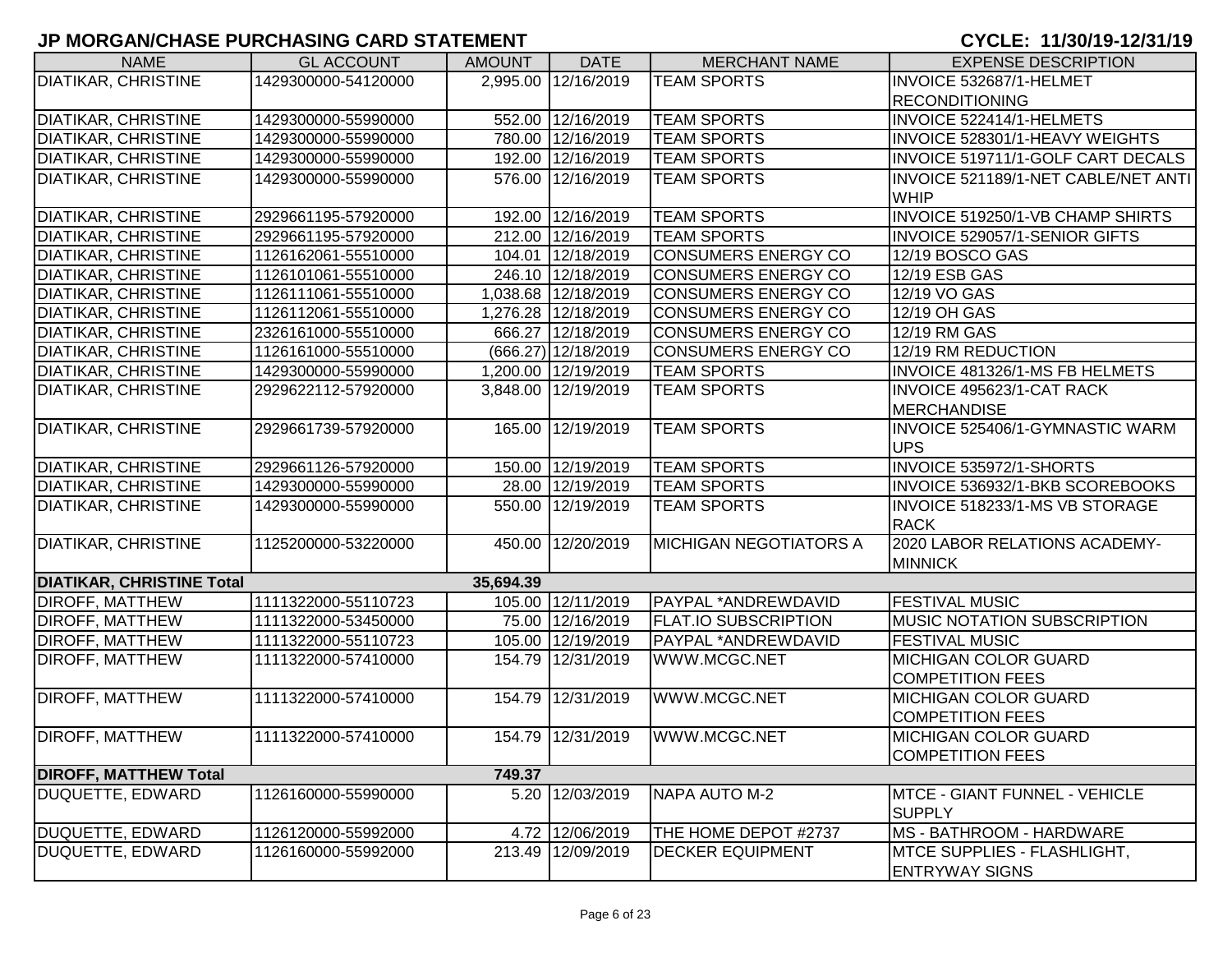| <b>NAME</b>                                        | <b>GL ACCOUNT</b>                          | <b>AMOUNT</b> | <b>DATE</b>         | <b>MERCHANT NAME</b>                          | <b>EXPENSE DESCRIPTION</b>                             |
|----------------------------------------------------|--------------------------------------------|---------------|---------------------|-----------------------------------------------|--------------------------------------------------------|
| DUQUETTE, EDWARD                                   | 1126113000-55992000                        |               | 37.19 12/09/2019    | THE HOME DEPOT #2737                          | <b>NW PICTURE FRAME</b>                                |
| DUQUETTE, EDWARD                                   | 1126115000-55992000                        |               | 42.32 12/09/2019    | THE HOME DEPOT #2737                          | <b>DF PAINTING SUPPLIES</b>                            |
| DUQUETTE, EDWARD                                   | 1126115000-55992000                        |               | $(2.40)$ 12/09/2019 | THE HOME DEPOT #2737                          | DF PAINTING SUPPLY RETURN                              |
| DUQUETTE, EDWARD                                   | 1126101000-55992000                        |               | 1.58 12/16/2019     | <b>GREAT LAKES ACE HDWE</b>                   | <b>ESB - HARDWARE FOR CHRISTINE'S</b>                  |
|                                                    |                                            |               |                     |                                               | <b>DESK</b>                                            |
| DUQUETTE, EDWARD                                   | 1126160000-55980000                        |               | 354.25 12/16/2019   | NORTHWEST TOOL SUPPLY                         | MTCE - HEAVY DUTY DRILL FOR PARKS                      |
|                                                    |                                            |               |                     |                                               | & REC REQUESTED MS BASKETBALL                          |
|                                                    |                                            |               |                     |                                               | <b>NET ELEVATION</b>                                   |
| DUQUETTE, EDWARD                                   | 1126112000-55992000                        |               | 30.00 12/17/2019    | <b>REDFORD LOCK COMPANY I</b>                 | OH EXTERIOR KEYS                                       |
| <b>DUQUETTE, EDWARD</b>                            | 1126122000-55992000                        |               | 18.00 12/17/2019    | <b>REDFORD LOCK COMPANY I</b>                 | <b>HS MEDIA CENTER KEYS</b>                            |
| <b>DUQUETTE, EDWARD</b>                            | 1126152000-55992000                        |               | 31.80 12/17/2019    | <b>REDFORD LOCK COMPANY I</b>                 | <b>ECEC KEYS</b>                                       |
| DUQUETTE, EDWARD                                   | 4445660000-56420000                        |               | 3,149.00 12/17/2019 | ROCKLER 008                                   | <b>MTCE TABLE SAW</b>                                  |
| DUQUETTE, EDWARD                                   | 1126160000-54130000                        |               | 120.00 12/19/2019   | BELLE TIRE 017                                | MTCE TIRE INSTALLATION F 350 TRUCK                     |
|                                                    |                                            |               |                     |                                               | 2017 - CARPENTERS TRUCK                                |
| DUQUETTE, EDWARD                                   | 1126160000-55992000                        |               | 13.99 12/19/2019    | ROCKLER 008                                   | <b>MTCE ARM R SEAL</b>                                 |
| <b>DUQUETTE, EDWARD</b>                            | 1126118000-55992000                        |               | 18.05 12/30/2019    | THE HOME DEPOT #2737                          | NM5 - FOYER TILE REPAIR                                |
| <b>DUQUETTE, EDWARD</b>                            | 1126118000-55992000                        |               | 51.88 12/30/2019    | THE HOME DEPOT #2737                          | NM5 FOYER TILE REPAIR                                  |
| <b>DUQUETTE, EDWARD Total</b>                      |                                            | 4,089.07      |                     |                                               |                                                        |
| <b>ERICKSON, TODD</b>                              | 1122218000-55310000                        |               | 2,296.05 12/04/2019 | <b>JUNIOR LIBRARY GUILD</b>                   | <b>BOOKS FOR LIBRARY</b>                               |
| <b>ERICKSON, TODD</b>                              | 2929618217-57920000                        |               | 14.98 12/06/2019    | PANERA BREAD #600667                          | <b>BOOKS AND BAGELS</b>                                |
| <b>ERICKSON, TODD</b>                              | 1122218000-55990000                        |               | 121.92 12/13/2019   | AMZN MKTP US*G79PE8MS3                        | POSTER PRINTER INK, BOOK MARKS                         |
| <b>ERICKSON, TODD</b>                              | 1122218000-55990000                        |               | 29.40 12/16/2019    | AMZN MKTP US*CU2N894L3                        | <b>BOOKMARKS</b>                                       |
| <b>ERICKSON, TODD</b>                              | 1122218000-55990000                        |               | 110.54 12/16/2019   | AMZN MKTP US*HJ2VA8IQ3                        | <b>BOOK COVERS</b>                                     |
| <b>ERICKSON, TODD</b>                              | 1122218000-55990000                        |               | 5.88 12/16/2019     | AMZN MKTP US*PK3E63YO3                        | <b>BOOKMARKS</b>                                       |
| <b>ERICKSON, TODD</b>                              | 1122218000-55990000                        |               | 27.96 12/16/2019    | AMZN MKTP US*ZQ1YE3SZ3                        | <b>BOOKMARKS</b>                                       |
| <b>ERICKSON, TODD</b>                              | 1122218000-55990000                        |               | 292.15 12/16/2019   | <b>DEMCO INC</b>                              | <b>BOOK PROCESSING MATERIALS</b>                       |
| <b>ERICKSON, TODD</b>                              | 2929618217-57920000                        |               | 26.78 12/16/2019    | PANERA BREAD #600667                          | <b>BOOKS &amp; BAGELS</b>                              |
| <b>ERICKSON, TODD Total</b>                        |                                            | 2,925.66      | 27.90 12/12/2019    |                                               |                                                        |
| <b>FENCHEL, LISA</b>                               | 1124118000-55910000<br>2929618275-57920000 |               | 155.63 12/19/2019   | THE HOME DEPOT #2737<br><b>BORDER CANTINA</b> | <b>STAFF MEETING SUPPLIES</b><br><b>STAFF LUNCHEON</b> |
| <b>FENCHEL, LISA</b><br><b>FENCHEL, LISA Total</b> |                                            | 183.53        |                     |                                               |                                                        |
| <b>FRANCHI, KRISTIN</b>                            | 2929684697-57920000                        |               | 99.75 12/10/2019    | <b>FIVERR</b>                                 | SKETCH N' HATCH BOOK COVER ART                         |
|                                                    |                                            |               |                     |                                               | <b>DESIGNER FEE</b>                                    |
| <b>FRANCHI, KRISTIN</b>                            | 2929684697-57920000                        |               | 2,130.04 12/20/2019 | WWW.ALIBABA.COM                               | ON PURPOSE SOCKS ORDER-HALF OF                         |
|                                                    |                                            |               |                     |                                               | PAYMENT DUE-1800 PAIRS OF SOCKS                        |
|                                                    |                                            |               |                     |                                               |                                                        |
| <b>FRANCHI, KRISTIN</b>                            | 2929684697-57920000                        |               | 827.93 12/23/2019   | <b>C-M BOOKS</b>                              | HALF OF THE PUBLISHING PAYMENT                         |
|                                                    |                                            |               |                     |                                               | FOR SKETCH N' HATCH-500 BOOKS                          |
|                                                    |                                            |               |                     |                                               | TOTAL.                                                 |
| <b>FRANCHI, KRISTIN</b>                            | 2929684697-57920000                        | 600.00        | 12/23/2019          | PAYPAL *LEGACYPRINT                           | PACKAGING FOR ON PURPOSE SOCKS                         |
|                                                    |                                            |               |                     |                                               |                                                        |
| <b>FRANCHI, KRISTIN Total</b>                      |                                            | 3,657.72      |                     |                                               |                                                        |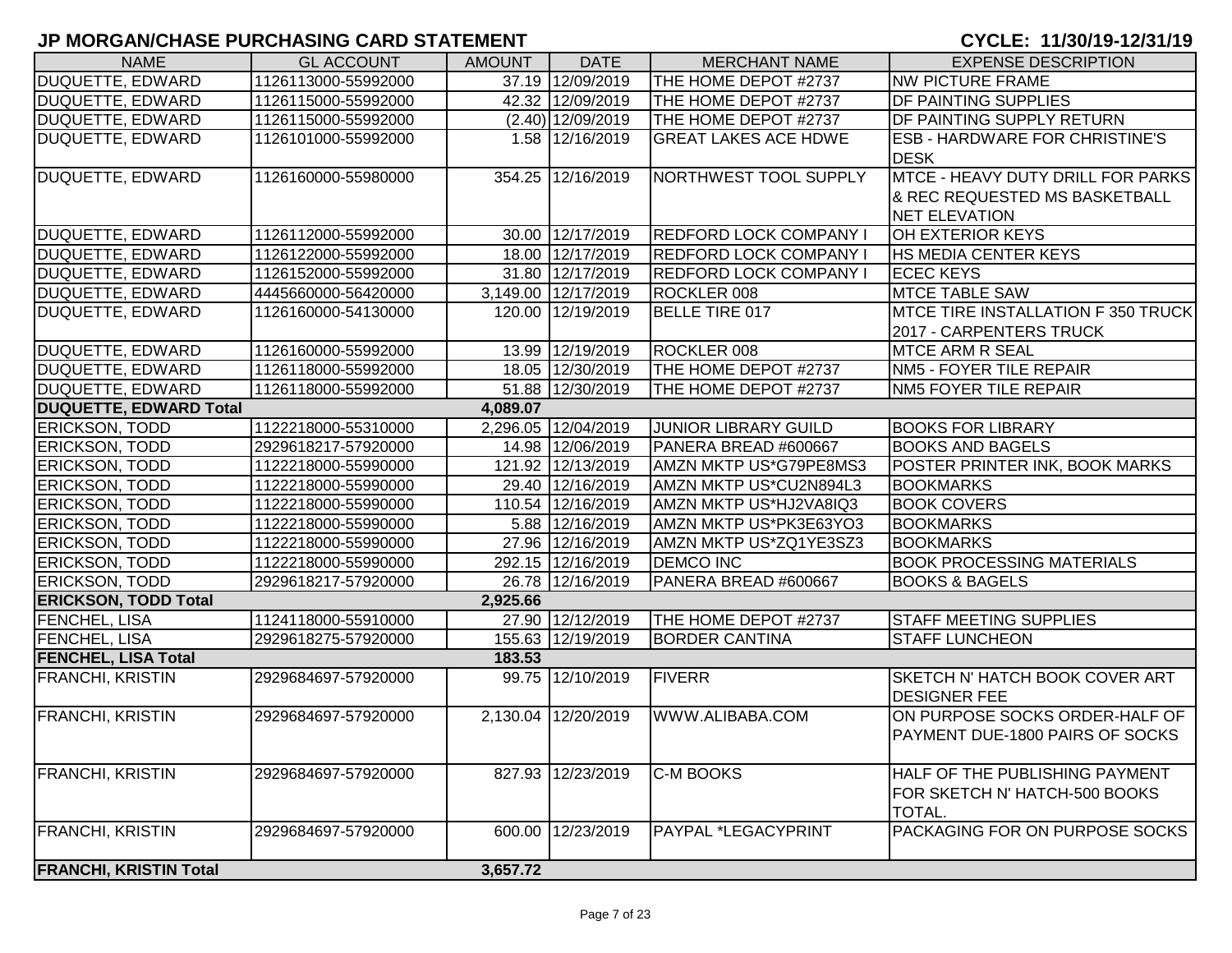| <b>NAME</b>                     | <b>GL ACCOUNT</b>   | <b>AMOUNT</b> | <b>DATE</b>         | <b>MERCHANT NAME</b>          | <b>EXPENSE DESCRIPTION</b>                            |
|---------------------------------|---------------------|---------------|---------------------|-------------------------------|-------------------------------------------------------|
| <b>FULAR, JAMES</b>             | 1126160000-55993000 |               | 509.59 12/04/2019   | <b>SE EQUIPMENT NOVI</b>      | <b>MTCE NEW LOADER LIGHT BAR</b>                      |
|                                 |                     |               |                     |                               | <b>INSTALLATION</b>                                   |
| <b>FULAR, JAMES</b>             | 1126160000-55992000 |               | 9.12 12/10/2019     |                               | MARKS OUTDOOR POWER EQ MTCE GROUNDS EQUIPMENT PARTS   |
| <b>FULAR, JAMES</b>             | 1126160000-54910000 |               | 10.00 12/10/2019    | <b>MID-MICHIGAN RECYCLING</b> | <b>PALLET DISPOSAL</b>                                |
| <b>FULAR, JAMES</b>             | 1126160000-55993000 |               | 595.00 12/11/2019   | SE EQUIPMENT NOVI             | MTCE - PURCHASE OF LIGHT BAR FOR                      |
|                                 |                     |               |                     |                               | <b>CASE LOADER</b>                                    |
| <b>FULAR, JAMES</b>             | 1126160000-55993000 | 26.50         | 12/16/2019          | J THOMAS                      | <b>MTCE - PARTS FOR GROUND</b>                        |
|                                 |                     |               |                     |                               | <b>EQUIPMENT</b>                                      |
| <b>FULAR, JAMES</b>             | 1126160000-54120000 |               | 1,393.66 12/19/2019 |                               | MARKS OUTDOOR POWER EQ MTCE - OF GROUNDS MOWER #3 AND |
|                                 |                     |               |                     |                               | STADIUM MOWERS #1 AND #2                              |
| <b>FULAR, JAMES</b>             | 1126160000-55980000 |               | 535.62 12/19/2019   | <b>WEINGARTZ</b>              | OH REPLACEMENT SALT SPREADER                          |
| <b>FULAR, JAMES</b>             | 1126160000-55993000 |               | 28.00 12/19/2019    | WEINGARTZ                     | <b>FUEL FOR CHAINSAWS</b>                             |
| FULAR, JAMES                    | 1126111000-55993000 |               | 33.65 12/23/2019    | HOMEDEPOT.COM                 | VO PLAYGROUND HEAVY DUTY LINK                         |
|                                 |                     |               |                     |                               | <b>FENCE</b>                                          |
| <b>FULAR, JAMES</b>             | 1126160000-55993000 |               | 159.99 12/23/2019   | HOMEDEPOT.COM                 | <b>MTCE GROUND EQUIPMENT - HAND</b>                   |
|                                 |                     |               |                     |                               | <b>HELD LEAF BLOWER</b>                               |
| <b>FULAR, JAMES Total</b>       |                     | 3,301.13      |                     |                               |                                                       |
| <b>GILCHRIST, BETHANY</b>       | 1335100000-55990553 |               | 19.38 12/06/2019    | MICHAELS STORES 3744          | <b>CRAFT ITEMS AND SUPPLIES FOR</b>                   |
|                                 |                     |               |                     |                               | <b>CARE</b>                                           |
| <b>GILCHRIST, BETHANY</b>       | 1335100000-55990553 | 8.98          | 12/18/2019          | GFS STORE #1985               | SUPPLIES FOR CARE GINGERBREAD                         |
|                                 |                     |               |                     |                               | <b>HOUSE CRAFT</b>                                    |
| <b>GILCHRIST, BETHANY</b>       | 1335100000-55990553 |               | 55.60 12/18/2019    | GFS STORE #1985               | SUPPLIES FOR CARE HOLIDAY PARTY-                      |
|                                 |                     |               |                     |                               | <b>GINGERBREAD HOUSE CRAFT</b>                        |
| <b>GILCHRIST, BETHANY Total</b> |                     | 83.96         |                     |                               |                                                       |
| <b>GILMORE, MEGAN</b>           | 1311800000-55110551 |               | 23.08 12/09/2019    | <b>OTC BRANDS INC</b>         | <b>HOLIDAY PARTY SUPPLIES</b>                         |
| <b>GILMORE, MEGAN Total</b>     |                     | 23.08         |                     |                               |                                                       |
| <b>GLEESING, DONALD</b>         | 1126160000-55993000 |               | 282.95 12/23/2019   | <b>GEMPLER'S</b>              | <b>DISTRICT - SALT ICE MELTER</b>                     |
|                                 |                     |               |                     |                               | <b>SPREADER CAP</b>                                   |
| <b>GLEESING, DONALD</b>         | 1126122000-54120000 |               | 996.49 12/31/2019   | <b>BADER AND SONS CO.</b>     | <b>HS GATOR REPAIR</b>                                |
| <b>GLEESING, DONALD</b>         | 1126120000-54120000 |               | 289.26 12/31/2019   | <b>BADER AND SONS CO.</b>     | <b>MS GATOR REPAIR</b>                                |
| <b>GLEESING, DONALD Total</b>   |                     | 1,568.70      |                     |                               |                                                       |
| <b>GORDON, BRIAN</b>            | 2929661104-57920000 |               | 42.00 12/05/2019    | THE APPLE FRITTER DOUG        | DONUTS FOR CAPTAINS TRAINING                          |
| <b>GORDON, BRIAN</b>            | 1429300000-53229000 | 194.59        | 12/16/2019          | <b>DELTA</b>                  | TRIP TO BALTIMORE FOR SOCCER                          |
|                                 |                     |               |                     |                               | <b>AWARD</b>                                          |
| <b>GORDON, BRIAN</b>            | 1429300000-53229000 |               | 334.34 12/16/2019   | EXPEDIA 7503032999427         | TRIP TO BALTIMORE SOCCER AWARD                        |
| <b>GORDON, BRIAN</b>            | 2929661155-57920000 |               | 666.40 12/16/2019   | SQ *SQ *NORTHVILLE STI        | <b>HOCKEY GLOVES</b>                                  |
| <b>GORDON, BRIAN</b>            | 2929661155-57920000 |               | 165.00 12/18/2019   | MTU-CTO WEB                   | ICE TIME UP TRIP                                      |
| <b>GORDON, BRIAN</b>            | 2929661104-57920000 |               | 106.98 12/19/2019   | <b>BENITOS PIZZA-NOVI</b>     | PIZZA MIDDLE SCHOOL BASKETBALL                        |
| <b>GORDON, BRIAN</b>            | 2929661104-57920000 |               | 61.42 12/20/2019    | <b>HOLIDAY MARKET</b>         | <b>DOOR PRIZE OCADA</b>                               |
| <b>GORDON, BRIAN Total</b>      |                     | 1,570.73      |                     |                               |                                                       |
| HANSEN, ANN                     | 1335100000-53220553 |               | 20.00 12/13/2019    | <b>APPELBAUM TRAINING INS</b> | <b>TRAINING FOR CARE STAFF</b>                        |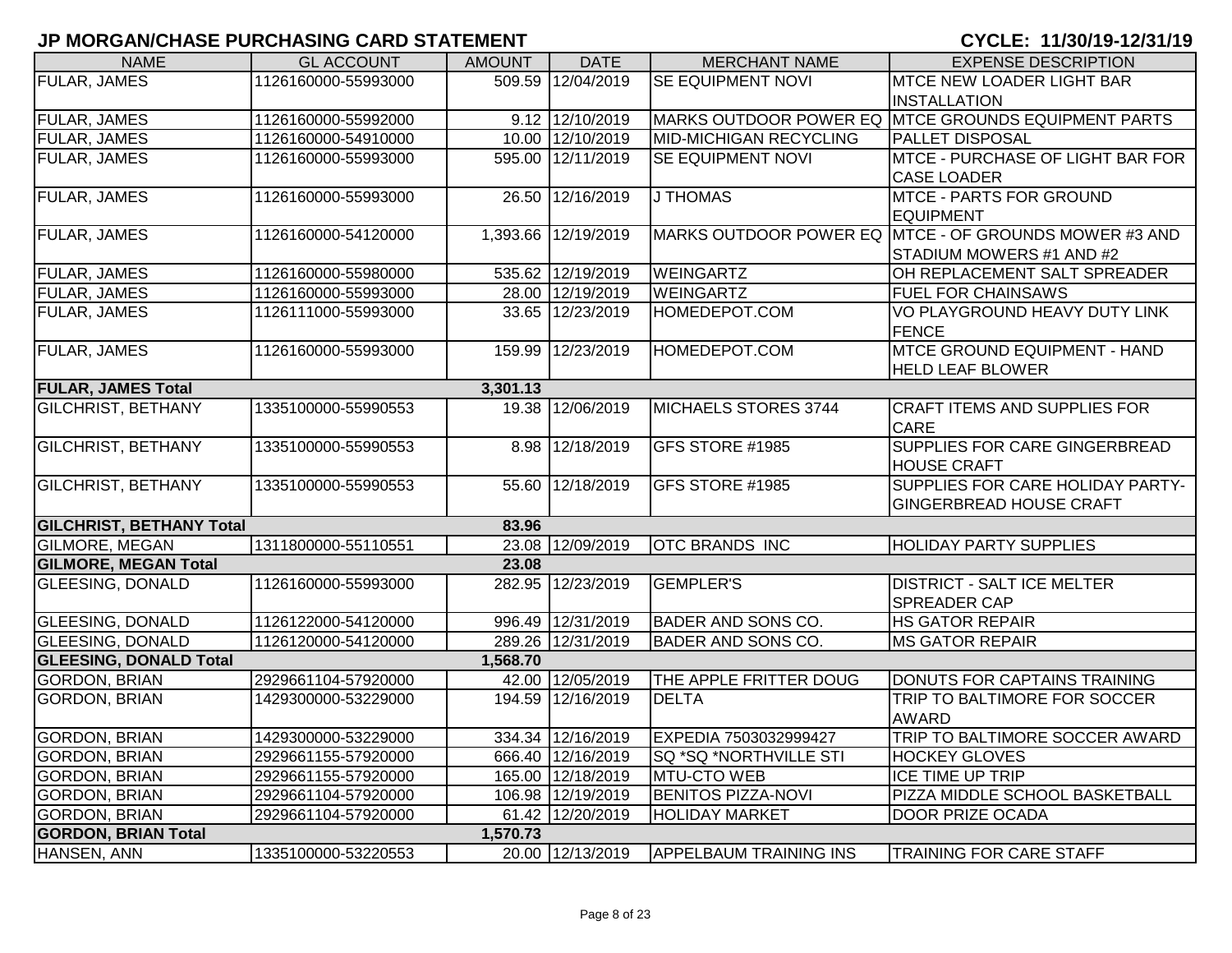| <b>NAME</b>                     | <b>GL ACCOUNT</b>   | <b>AMOUNT</b> | <b>DATE</b>       | <b>MERCHANT NAME</b>              | <b>EXPENSE DESCRIPTION</b>              |
|---------------------------------|---------------------|---------------|-------------------|-----------------------------------|-----------------------------------------|
| HANSEN, ANN                     | 1611851343-55610000 |               | 253.00 12/16/2019 | <b>PRIMOS PIZZA</b>               | <b>DINNER FOR FAMILIES FOR GSRP</b>     |
|                                 |                     |               |                   |                                   | <b>FAMILY NIGHT</b>                     |
| HANSEN, ANN                     | 2929641355-57920000 |               | 47.67 12/18/2019  | KROGER #366                       | <b>GIFT FOR ENVIROCLEAN STAFF</b>       |
| <b>HANSEN, ANN Total</b>        |                     | 320.67        |                   |                                   |                                         |
| HARBAR, ERIN                    | 1111322000-55110702 |               | 56.35 12/06/2019  | <b>ARMSTRONG TOOL &amp; SUPPL</b> | COPPER WIRE AND SAWBLADES AND           |
|                                 |                     |               |                   |                                   | SOLDERING TOOLS                         |
| HARBAR, ERIN                    | 1111322000-55110702 |               | 92.84 12/06/2019  | <b>DBC*BLICK ART MATERIAL</b>     | <b>GLAZE</b>                            |
| HARBAR, ERIN                    | 1711322000-55110614 |               | 11.10 12/09/2019  | AMAZON.COM*TR5CB22T3              | ART PENS FOR IB                         |
| HARBAR, ERIN                    | 1111322000-55110702 |               | 25.86 12/11/2019  | <b>DBC*BLICK ART MATERIAL</b>     | <b>GLAZE</b>                            |
| HARBAR, ERIN                    | 1111322000-55110702 |               | 17.40 12/16/2019  | THE HOME DEPOT #2704              | <b>WATER SPRAYERS FOR CLAY AND</b>      |
|                                 |                     |               |                   |                                   | <b>GROUT FOR A STUDENT TILE PROJECT</b> |
| <b>HARBAR, ERIN Total</b>       |                     | 203.55        |                   |                                   |                                         |
| <b>HAWKINS, STEPHANIE</b>       | 1311800000-55110551 |               | 21.15 12/05/2019  | WM SUPERCENTER #5893              | <b>BEARS, GLUE STICKS, BEADS</b>        |
| <b>HAWKINS, STEPHANIE</b>       | 1311800000-55110551 |               | 99.95 12/06/2019  | AMZN MKTP US*X56ST1OG3            | <b>GOOD BEHAVIOR TOY/TIMER</b>          |
| HAWKINS, STEPHANIE              | 1311800000-55110551 |               | 13.96 12/06/2019  | HOBBY-LOBBY #645                  | <b>CHRISTMAS PARTY SUPPLIES</b>         |
| HAWKINS, STEPHANIE              | 1311800000-55110551 |               | 12.98 12/10/2019  | WAL-MART #5893                    | PANCAKE MIX, OATMEAL, SYRUP             |
| <b>HAWKINS, STEPHANIE Total</b> |                     | 148.04        |                   |                                   |                                         |
| <b>HENDERSON, BETH</b>          | 1125200000-55910000 |               | 45.79 12/13/2019  | STAPLS7227979932000001            | <b>BUSINESS OFFICE SUPPLIES</b>         |
| <b>HENDERSON, BETH Total</b>    |                     | 45.79         |                   |                                   |                                         |
| HICKEY, SAMANTHA                | 1111220725-55110000 |               | 160.25 12/05/2019 | SAMS CLUB #6657                   | <b>SOLO &amp; ENSEMBLE FOOD</b>         |
| HICKEY, SAMANTHA                | 1111220725-55110000 |               | 65.99 12/09/2019  | JIMMY JOHNS - 1659                | <b>SOLO &amp; ENSEMBLE FOOD</b>         |
| HICKEY, SAMANTHA                | 1111220725-55110000 |               | 42.48 12/09/2019  | MEIJER #122                       | <b>SOLO &amp; ENSEMBLE FOOD</b>         |
| HICKEY, SAMANTHA                | 1111220725-55110000 |               | 209.93 12/11/2019 | <b>LUCK'S MUSIC LIBRARY</b>       | <b>MUSIC PURCHASE</b>                   |
| <b>HICKEY, SAMANTHA</b>         | 1111220725-55110000 |               | 16.52 12/19/2019  | <b>LUCK'S MUSIC LIBRARY</b>       | <b>MUSIC PURCHASE</b>                   |
| <b>HICKEY, SAMANTHA Total</b>   |                     | 495.17        |                   |                                   |                                         |
| HOLLY, SHEILA                   | 1128200000-53490000 |               | 119.00 12/10/2019 | REV.COM                           | <b>CLOSED CAPTIONING FOR THE</b>        |
|                                 |                     |               |                   |                                   | DECEMBER 5, 2019 BOARD MEETING          |
| HOLLY, SHEILA                   | 1123200000-55910000 |               | 73.85 12/18/2019  | STAPLS7228099034000001            | OFFICE SUPPLIES, SUPERINTENDENT'S       |
|                                 |                     |               |                   |                                   | <b>OFFICE</b>                           |
| HOLLY, SHEILA                   | 1123200000-53220000 |               | 580.00 12/19/2019 | MI ASSOC SCH ADM                  | 2020 MASA MIDWINTER CONFERENCE -        |
|                                 |                     |               |                   |                                   | DR. STEVEN M. MATTHEWS, JANUARY         |
|                                 |                     |               |                   |                                   | 22, 2020                                |
| HOLLY, SHEILA                   | 1128200000-53490000 |               | 98.00 12/23/2019  | REV.COM                           | <b>CLOSED CAPTIONING FOR THE</b>        |
|                                 |                     |               |                   |                                   | DECEMBER 19, 2019 BOARD MEETING         |
| <b>HOLLY, SHEILA Total</b>      |                     | 870.85        |                   |                                   |                                         |
| <b>HOSKINS, DIANE</b>           | 2929625301-57920000 |               | 21.97 12/02/2019  | HOMEGOODS #0206                   | STUDENT HOLIDAY LUNCH/PARTY             |
|                                 |                     |               |                   |                                   | <b>SUPPLIES</b>                         |
| HOSKINS, DIANE                  | 2929625301-57920000 |               | 126.60 12/03/2019 | <b>RED OLIVE XV</b>               | <b>STUDENT DINNER</b>                   |
| HOSKINS, DIANE                  | 1513200332-55110000 |               | 371.09 12/04/2019 | AMZN MKTP US*F29O29PB3            | <b>ESL TEACHER/CLASSROOM SUPPLY</b>     |
| <b>HOSKINS, DIANE</b>           | 1513200332-55210000 |               | 21.95 12/04/2019  | AMZN MKTP US*HR63R1OX3            | <b>ESL BOOKS</b>                        |
| <b>HOSKINS, DIANE</b>           | 1513200332-55210000 |               | 22.24 12/05/2019  | AMZN MKTP US*JB15Z5A93            | <b>ESL BOOKS</b>                        |
| <b>HOSKINS, DIANE</b>           | 2929625301-57920000 |               | 89.66 12/05/2019  | <b>BENITOS PIZZA-NOVI</b>         | <b>STUDENT DINNER</b>                   |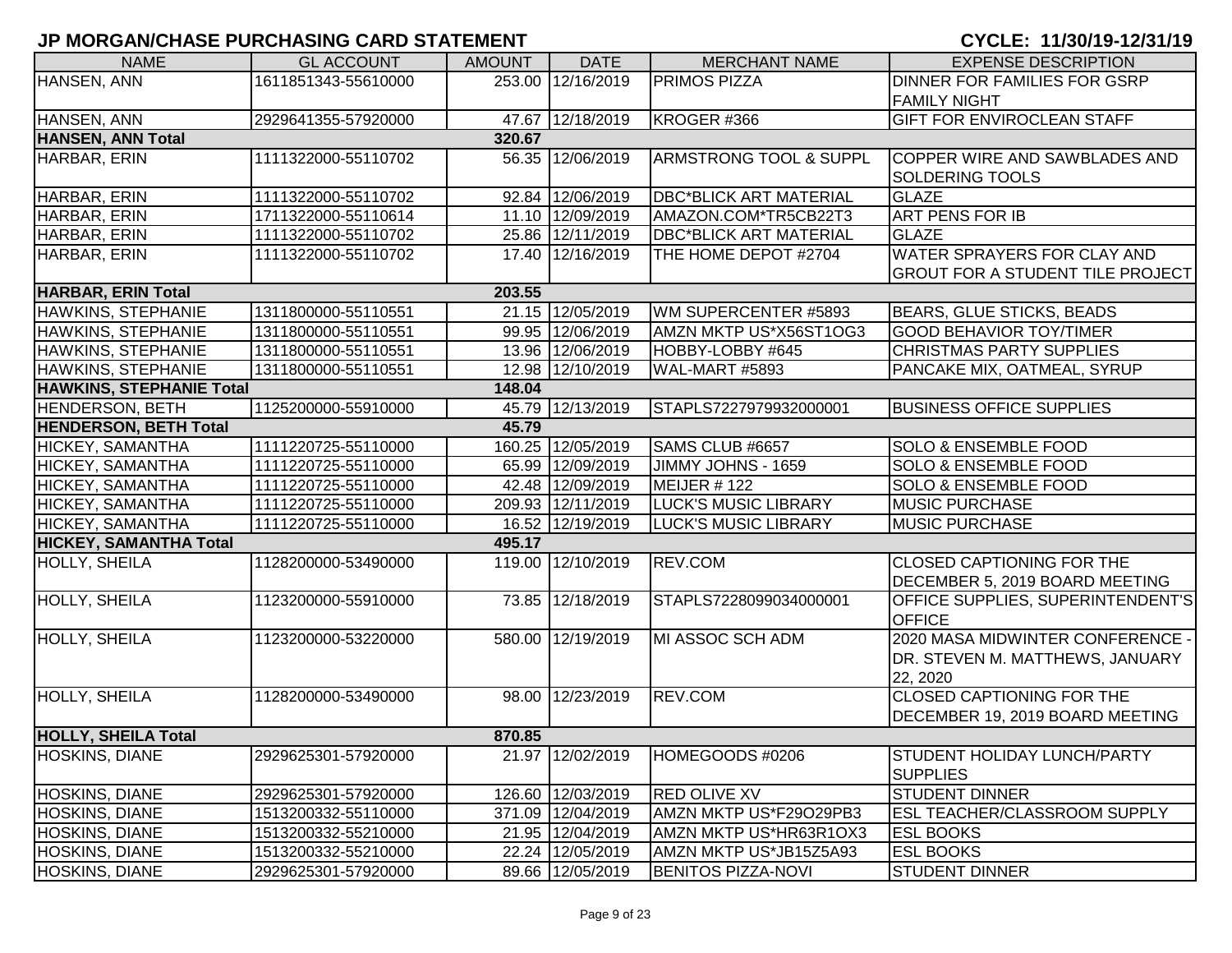| <b>NAME</b>                   | <b>GL ACCOUNT</b>   | <b>AMOUNT</b> | <b>DATE</b>          | <b>MERCHANT NAME</b>          | <b>EXPENSE DESCRIPTION</b>          |  |  |  |
|-------------------------------|---------------------|---------------|----------------------|-------------------------------|-------------------------------------|--|--|--|
| <b>HOSKINS, DIANE</b>         | 2929625301-57920000 |               | 31.75 12/05/2019     | MICHAELS #9490                | <b>STUDENT ART PROJECT SUPPLIES</b> |  |  |  |
| HOSKINS, DIANE                | 2929625301-57920000 |               | 120.45 12/06/2019    | SAMSCLUB #6657                | SHARED TIME TEACHER BUILDING        |  |  |  |
|                               |                     |               |                      |                               | <b>HOLIDAY</b>                      |  |  |  |
| HOSKINS, DIANE                | 2929625301-57920000 |               | 122.20 12/09/2019    | GFS STORE #1985               | <b>STUDENT HOLIDAY</b>              |  |  |  |
|                               |                     |               |                      |                               | DINNER/PARTY/ACTIVITIES             |  |  |  |
| HOSKINS, DIANE                | 2929625301-57920000 |               | 73.79 12/09/2019     | SAMS CLUB #6657               | <b>STUDENT DINNER SUPPLIES</b>      |  |  |  |
| HOSKINS, DIANE                | 2929625301-57920000 |               | 110.17 12/10/2019    | <b>RED OLIVE XV</b>           | <b>STUDENT DINNER</b>               |  |  |  |
| HOSKINS, DIANE                | 2929625301-57920000 |               | 42.93 12/11/2019     | SAMS CLUB #6657               | <b>STUDENT DINNER</b>               |  |  |  |
| HOSKINS, DIANE                | 2929625301-57920000 |               | $(31.75)$ 12/13/2019 | MICHAELS #9490                | RETURN STUDENT ART PROJECT          |  |  |  |
|                               |                     |               |                      |                               | <b>SUPPLIES</b>                     |  |  |  |
| <b>HOSKINS, DIANE</b>         | 2929625301-57920000 |               | 115.69 12/16/2019    | <b>BENITOS PIZZA-NOVI</b>     | <b>STUDENT DINNER</b>               |  |  |  |
| <b>HOSKINS, DIANE</b>         | 1522700332-53450000 |               | 4,715.00 12/16/2019  | <b>CASAS</b>                  | <b>CASAS TESTING UNITS</b>          |  |  |  |
| <b>HOSKINS, DIANE</b>         | 2929625301-57920000 |               | 111.76 12/17/2019    | <b>RED OLIVE XV</b>           | <b>STUDENT DINNER</b>               |  |  |  |
| <b>HOSKINS, DIANE</b>         | 2929625301-57920000 |               | 66.99 12/18/2019     | <b>BENITOS PIZZA-NOVI</b>     | <b>STUDENT DINNER</b>               |  |  |  |
| <b>HOSKINS, DIANE</b>         | 2929625301-57920000 |               | 84.63 12/19/2019     | <b>BENITOS PIZZA-NOVI</b>     | <b>STUDENT DINNER</b>               |  |  |  |
| <b>HOSKINS, DIANE</b>         | 1521600331-53130000 |               | 1,590.00 12/19/2019  | SQ *SQ *BEHAVIORAL HEA        | <b>BEHAVIORAL HEALTH</b>            |  |  |  |
| <b>HOSKINS, DIANE</b>         | 2929625301-57920000 |               | 42.38 12/19/2019     | WM SUPERCENTER #5893          | <b>ESL PARTY TRAY</b>               |  |  |  |
| <b>HOSKINS, DIANE</b>         | 2929625301-57920000 |               | 42.38 12/20/2019     | WAL-MART #5893                | <b>ESL PARTY PLATTER</b>            |  |  |  |
| <b>HOSKINS, DIANE Total</b>   | 7,891.88            |               |                      |                               |                                     |  |  |  |
| <b>HURLBURT, THOMAS</b>       | 1126160000-55730000 |               | 92.68 12/16/2019     | THE HOME DEPOT 2737           | NOZZLE, FLASHLIGHTS, BOLTS          |  |  |  |
| <b>HURLBURT, THOMAS Total</b> |                     | 92.68         |                      |                               |                                     |  |  |  |
| JANTZ, ANGELA                 | 1111115000-55110799 |               | 46.00 12/09/2019     | STAPLS7227790096000001        | <b>GLUE FOR CLASSROOMS</b>          |  |  |  |
| JANTZ, ANGELA                 | 1124115000-55990000 |               | 30.51 12/09/2019     | STAPLS7227796156000001        | <b>LIQUID WITE OUT</b>              |  |  |  |
| <b>JANTZ, ANGELA</b>          | 2929615275-57920000 |               | 26.00 12/11/2019     | JIMMY JOHNS - 1659 - E        | OFFICE STAFF MEETING LUNCH          |  |  |  |
| JANTZ, ANGELA                 | 1124115000-55990000 |               | 40.97 12/11/2019     | THE HOME DEPOT #2737          | TOTES AND WOOD FOR A SHELF FOR      |  |  |  |
|                               |                     |               |                      |                               | <b>OUTDOOR RECESS BIN</b>           |  |  |  |
| JANTZ, ANGELA                 | 1111115000-53220000 |               | $(15.00)$ 12/12/2019 | OAKLAND SCHOOLS-RC INT        | <b>REFUND OF CANCELED CLASS</b>     |  |  |  |
| JANTZ, ANGELA                 | 2929615275-57920000 |               | 8.96 12/13/2019      | SAMSCLUB #6657                | ELEMENTARY PRINCIPAL'S MEETING-     |  |  |  |
|                               |                     |               |                      |                               | <b>WATER AND COOKIES</b>            |  |  |  |
| JANTZ, ANGELA                 | 1124115000-55990000 | 29.99         | 12/16/2019           | AMZN MKTP US*1879R0BH3        | THERMOMETER FOR DF HEALTH           |  |  |  |
|                               |                     |               |                      |                               | <b>ROOM</b>                         |  |  |  |
| JANTZ, ANGELA                 | 2929615275-57920000 |               | 97.79 12/16/2019     | <b>RED OLIVE XV</b>           | ELEMENTARY PRINCIPAL'S MEETING      |  |  |  |
|                               |                     |               |                      |                               | <b>LUNCH</b>                        |  |  |  |
| <b>JANTZ, ANGELA Total</b>    |                     | 265.22        |                      |                               |                                     |  |  |  |
| JOB, STACEY                   | 1335100000-57410553 |               | 125.00 12/03/2019    | <b>STATE OF MICHIGAN OCAL</b> | <b>LICENSING RENEWAL</b>            |  |  |  |
| JOB, STACEY                   | 1335100000-57410553 |               | 125.00 12/06/2019    | <b>STATE OF MICHIGAN OCAL</b> | <b>LICENSING RENEWAL</b>            |  |  |  |
| JOB, STACEY                   | 1335100000-53220553 |               | 24.00 12/17/2019     | <b>APPELBAUM TRAINING INS</b> | <b>CARE TRAINING</b>                |  |  |  |
| <b>JOB, STACEY Total</b>      |                     | 274.00        |                      |                               |                                     |  |  |  |
| JORDAN, CHRISTOPHER           | 1126114000-55992000 |               | 116.48 12/06/2019    | <b>ETNA DISTRIBUTORS, LLC</b> | <b>PV BOILER FILTER</b>             |  |  |  |
| JORDAN, CHRISTOPHER           | 1126111000-55992000 |               | 559.14 12/06/2019    | TRANE SUPPLY-113415           | VO OFFICE RTU REPAIR - ECONOMIZER   |  |  |  |
|                               |                     |               |                      |                               | <b>MOTORIZED DAMPER</b>             |  |  |  |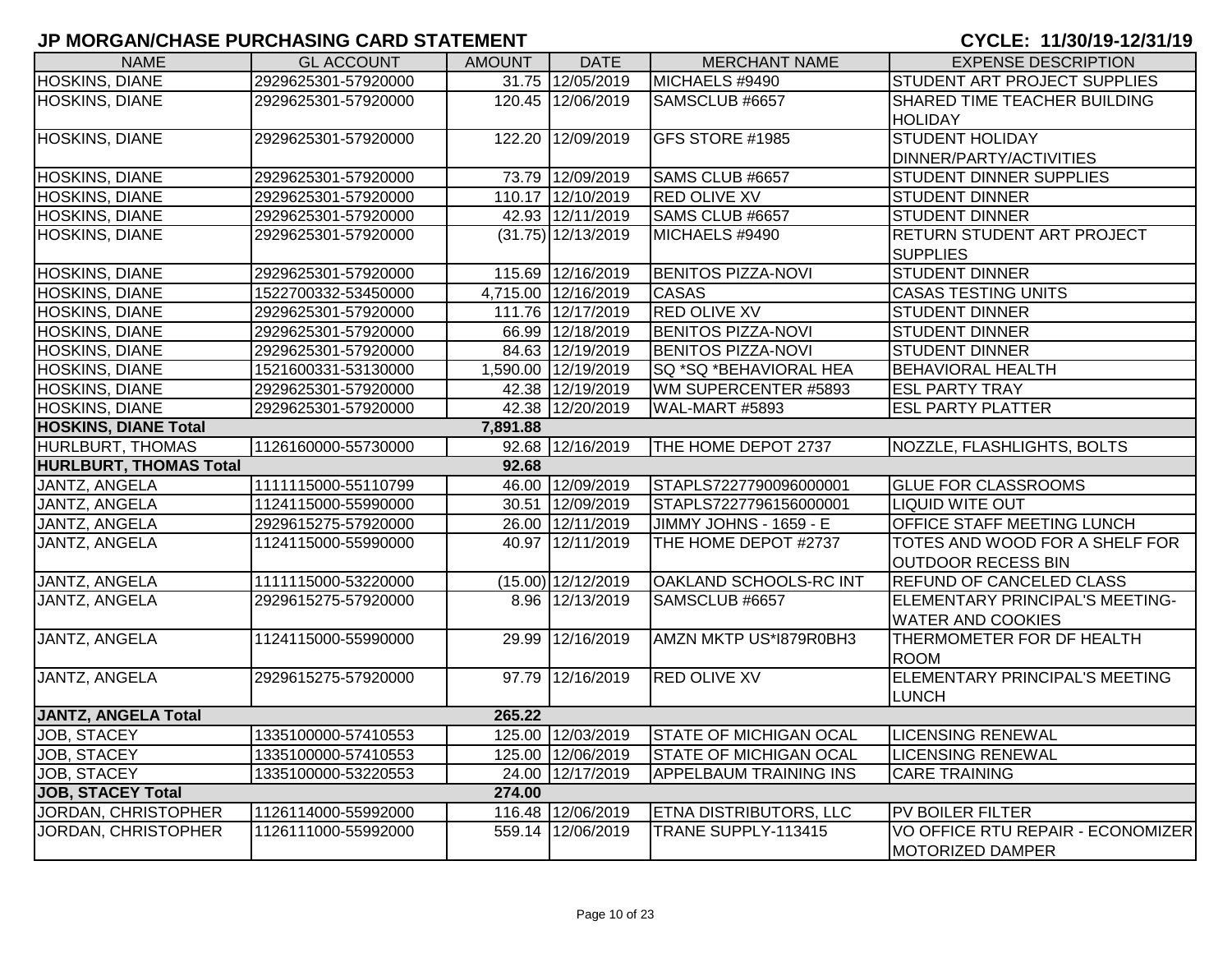| <b>NAME</b>                      | <b>GL ACCOUNT</b>   | <b>AMOUNT</b> | <b>DATE</b>       | <b>MERCHANT NAME</b>          | <b>EXPENSE DESCRIPTION</b>                         |
|----------------------------------|---------------------|---------------|-------------------|-------------------------------|----------------------------------------------------|
| JORDAN, CHRISTOPHER              | 1126115000-55992000 |               | 6.39 12/12/2019   | DOWNRIVER REFRIG SUP C        | DF EXHAUST FAN - HVAC V- BELT                      |
|                                  |                     |               |                   |                               | <b>REPAIR</b>                                      |
| JORDAN, CHRISTOPHER              | 1126101000-55992000 |               | 32.30 12/18/2019  | THE HOME DEPOT #2737          | <b>ESB ATTIC VAV BOX</b>                           |
| JORDAN, CHRISTOPHER              | 1126120000-55992000 |               | 982.41 12/18/2019 | TRANE SUPPLY-113415           | MS RM 214 - MOTOR REPAIR FOR                       |
|                                  |                     |               |                   |                               | VARIABLE AIR VOLUME BOX IN THE AIR                 |
|                                  |                     |               |                   |                               | <b>CONDITIONING SYSTEM</b>                         |
| JORDAN, CHRISTOPHER              | 1126160000-55980000 |               | 80.80 12/19/2019  | <b>PRODUCTION TOOL SUPPLY</b> | <b>MTCE - HVAC TRUCK TOOLS</b>                     |
| JORDAN, CHRISTOPHER              | 1126115000-55992000 |               | 154.32 12/20/2019 | <b>IMC DIRECT</b>             | DF BOILER 1 - COIL VOLTAGE CODE                    |
|                                  |                     |               |                   |                               | <b>REPAIR</b>                                      |
| <b>JORDAN, CHRISTOPHER</b>       | 1126118000-55992000 |               | 106.88 12/23/2019 | MATHESON - M96                | NM6 OFFICE GAS FOR FREEZE PIPE                     |
|                                  |                     |               |                   |                               | <b>REPAIR</b>                                      |
| JORDAN, CHRISTOPHER              | 1126115000-55992000 |               | 855.00 12/23/2019 | R L DEPPMANN CO               | DF BOILER - POWER PACK 1/4 HP                      |
| JORDAN, CHRISTOPHER              | 4445660000-56420000 |               | 15.49 12/23/2019  | THE HOME DEPOT #2737          | <b>MTCE - BLK &amp; WHT CONNECTOR FOR</b>          |
|                                  |                     |               |                   |                               | TABLE SAW FOR CARPENTER                            |
| JORDAN, CHRISTOPHER              | 1126115000-55992000 |               | 205.20 12/27/2019 | R L DEPPMANN CO               | DF BOILER - REPAIR COUPLER                         |
| JORDAN, CHRISTOPHER              | 1126118000-55992000 |               | 220.18 12/30/2019 | DOWNRIVER REFRIG SUP C        | NM6 FREEZE STAT - PENN TEMP                        |
|                                  |                     |               |                   |                               | <b>CONTROL</b>                                     |
| JORDAN, CHRISTOPHER              | 1126118000-55992000 |               | 70.37 12/30/2019  | MATHESON - M96                | NM6 OFFICE FREEZE PIPE REPAIR                      |
| JORDAN, CHRISTOPHER              | 1126120000-55992000 |               | 702.00 12/30/2019 | R L DEPPMANN CO               | MS DOMESTIC HW PUMP - BEARING                      |
|                                  |                     |               |                   |                               | <b>ASSEMBLY</b>                                    |
| <b>JORDAN, CHRISTOPHER Total</b> |                     | 4,106.96      |                   |                               |                                                    |
| KINZER, GARY                     | 1128300000-53229000 |               | 96.27 12/04/2019  | PRICELN*HYATT HOUSE CH        | <b>HOTEL DURING TRAVEL</b>                         |
| KINZER, GARY                     | 1128300000-53229000 |               | 8.23 12/05/2019   | <b>CULVER S OF MICHIGAN C</b> | <b>MEAL DURING TRAVEL</b>                          |
| KINZER, GARY                     | 1128300000-53229000 |               | 11.74 12/06/2019  | MOE'S SW GRILL 4091           | <b>MEAL DURING TRAVEL</b>                          |
| KINZER, GARY                     | 1128300000-55990000 |               | 14.51 12/16/2019  | AMZN MKTP US*3N2TQ4FB3        | <b>BOOK</b>                                        |
| KINZER, GARY                     | 1111322000-53210000 |               | 216.82 12/24/2019 | <b>HYATT HOTELS</b>           | DREW ECHALES HOTEL-SALES TAX                       |
|                                  |                     |               |                   |                               | <b>CREDIT PENDING</b>                              |
| <b>KINZER, GARY Total</b>        |                     | 347.57        |                   |                               |                                                    |
| LALONDE, LUCAS                   | 1129900000-55990000 |               | 359.98 12/03/2019 | AMAZON.COM*OB0SJ2YH3          | <b>NEW TOUCH MONITORS FOR MS AND</b>               |
|                                  |                     |               |                   |                               | <b>HS LIGHT BOARDS</b>                             |
| LALONDE, LUCAS                   | 1129900000-55990000 |               | 250.00 12/05/2019 | <b>FULL COMPASS SYSTEMS</b>   | <b>ETC NOMAD LIGHT BUNDLE FOR USE</b>              |
|                                  |                     |               |                   |                               | FOR 1 ACT AS WELL AS BACKUP LIGHT                  |
|                                  |                     |               |                   |                               | CONTROL UNIT FOR HS AUD AGING                      |
|                                  |                     |               |                   |                               | <b>LIGHT BOARD</b>                                 |
| LALONDE, LUCAS                   | 1129900000-53450000 |               | 29.99 12/11/2019  | <b>ADOBE STOCK</b>            | <b>STOCK IMAGE RIGHTS FOR</b>                      |
|                                  |                     |               |                   |                               | AUDITORIUMS<br><b>EXPANDED KEYBOARDS FOR NOMAD</b> |
| LALONDE, LUCAS                   | 1129900000-55990000 |               | 67.97 12/12/2019  | AMZN MKTP US*AX62G01D3        |                                                    |
| <b>LALONDE, LUCAS Total</b>      |                     | 707.94        |                   |                               | <b>LIGHTING CONSOLE</b>                            |
| <b>LASH, NANCY</b>               | 1111114000-55110708 |               | 52.74 12/04/2019  | STAPLS7227639598000001        | <b>CLASSROOM SUPPLY</b>                            |
| <b>LASH, NANCY</b>               | 1111114000-55110708 |               | 40.32 12/05/2019  | STAPLS7227708828000001        | <b>CLASSROOM SUPPLY</b>                            |
| <b>LASH, NANCY</b>               | 1111114000-55110708 |               | 51.84 12/09/2019  | STAPLS7227811812000001        | <b>KINDER JOURNALS</b>                             |
|                                  |                     |               |                   |                               |                                                    |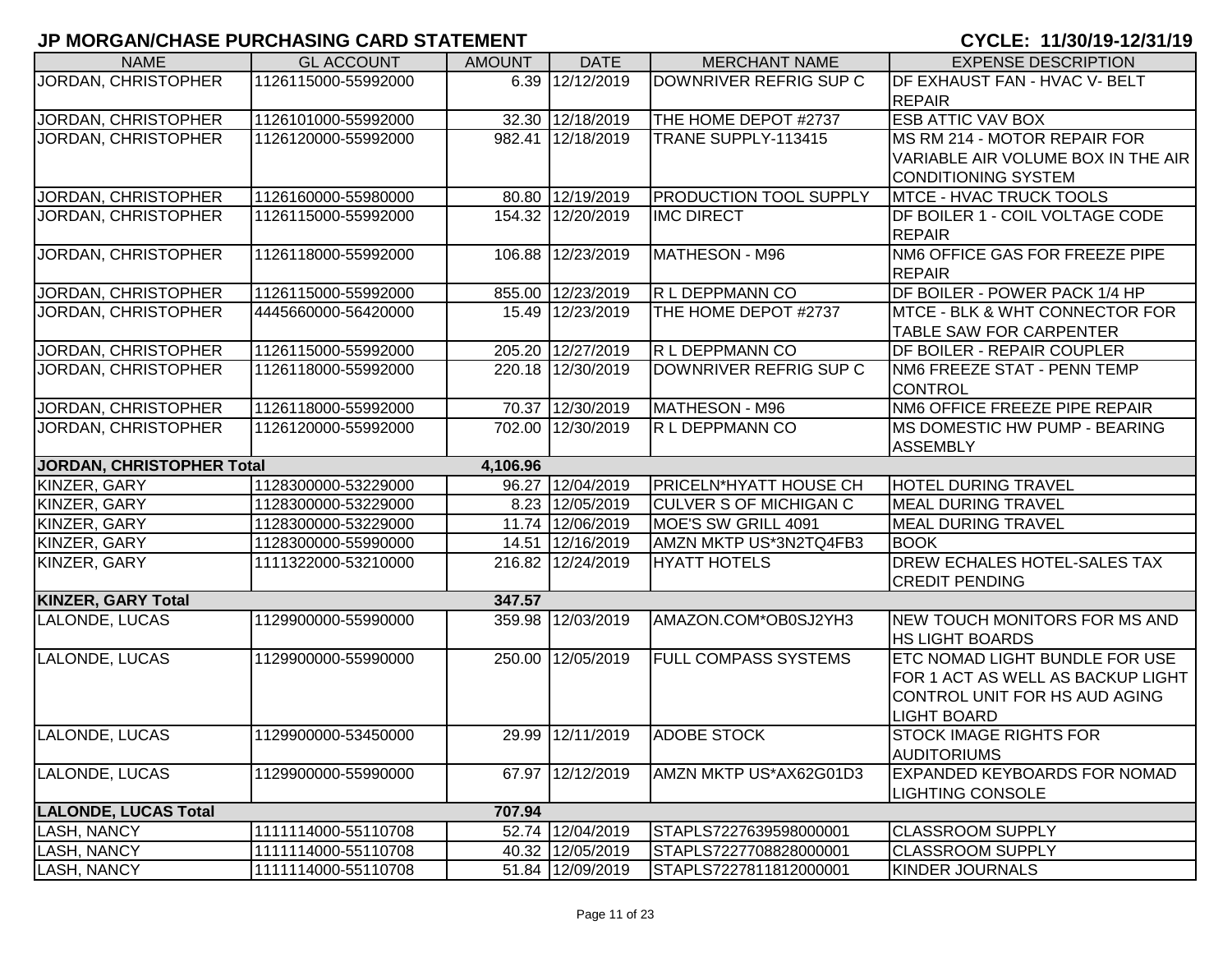| <b>NAME</b>                     | <b>GL ACCOUNT</b>   | <b>AMOUNT</b> | <b>DATE</b>           | <b>MERCHANT NAME</b>              | <b>EXPENSE DESCRIPTION</b>               |
|---------------------------------|---------------------|---------------|-----------------------|-----------------------------------|------------------------------------------|
| <b>LASH, NANCY</b>              | 1111114000-55110799 |               | 73.94 12/10/2019      | <b>BLT*FUN AND FUNCTION</b>       | SUPPLY FOR AM PHYS THER                  |
| <b>LASH, NANCY</b>              | 2929614275-57920000 |               | 2,000.00 12/12/2019   | <b>FLOCABULARY</b>                | PV PROGRAM - REIMBURSED BY PTO           |
| <b>LASH, NANCY</b>              | 1111114000-55110708 |               | 1,111.60 12/13/2019   | <b>PAPER EXPRESS INC</b>          | <b>PAPER FOR SCHOOL</b>                  |
| <b>LASH, NANCY</b>              | 1111114000-55110708 |               | 28.35 12/16/2019      | STAPLS7228024519000001            | <b>CLASSROOM SUPPLY</b>                  |
| LASH, NANCY                     | 1124114000-55910000 |               | 157.45 12/19/2019     | STAPLS7228150943000001            | OFFICE SUPPLY                            |
| <b>LASH, NANCY</b>              | 1111114000-55110727 |               | 58.45 12/23/2019      | <b>FITNESS FINDERS INC</b>        | <b>FITNESS SUPPLY</b>                    |
| <b>LASH, NANCY Total</b>        |                     | 3,574.69      |                       |                                   |                                          |
| <b>MATSON, MELISSA</b>          | 1711114000-55110611 |               | 30.00 12/06/2019      | SSI*EPSCC                         | <b>WORDLY WISE QUIZLET TEACHING</b>      |
|                                 |                     |               |                       |                                   | CODE - E. DECKER                         |
| <b>MATSON, MELISSA</b>          | 1722100000-57910611 |               | 114.75 12/10/2019     | <b>SANDERS</b>                    | <b>RECOGNITION AWARD</b>                 |
| <b>MATSON, MELISSA</b>          | 1711322000-53450611 |               | 150.20 12/10/2019     | SP * FIRIA LABS                   | PYTHON WITH ROBOTS KIT                   |
|                                 |                     |               |                       |                                   | (SOFTWARE SEAT)                          |
| MATSON, MELISSA                 | 1711322000-55110611 |               | 998.02 12/10/2019     | SP * FIRIA LABS                   | JUMPSTART KIT (HARDWARE)                 |
| <b>MATSON, MELISSA</b>          | 1722100000-57910611 |               | 19.14 12/18/2019      | PANERA BREAD #600667              | WORKING LUNCH FOR RJ WEBBER/K.           |
|                                 |                     |               |                       |                                   | GIORI (ALL DAY VISIT)                    |
| <b>MATSON, MELISSA Total</b>    |                     | 1,312.11      |                       |                                   |                                          |
| <b>MATTHEWS, STEVEN</b>         | 1123200000-55990000 |               | 296.10 12/18/2019     | AMAZON.COM*Y333E9N93              | <b>BOYS' AND GIRLS' BOOK CLUB BOOKS</b>  |
| <b>MATTHEWS, STEVEN Total</b>   |                     | 296.10        |                       |                                   |                                          |
| MCDOUGALL, BARBARA              | 2929661187-57920000 |               | (241.98) 12/03/2019   | <b>DOUBLETREE</b>                 | <b>CREDIT FOR OVER CHARGES</b>           |
| MCDOUGALL, BARBARA              | 2929661114-57920000 |               | 900.12 12/03/2019     | <b>HUDL</b>                       | <b>BOYS' BASKETBALL</b>                  |
| MCDOUGALL, BARBARA              | 2929661104-57920000 |               | 118.69 12/05/2019     | KOHL'S #0009                      | ADOPT- A- FAMILY                         |
| MCDOUGALL, BARBARA              | 2929661104-57920000 |               | 47.34 12/06/2019      | 00014654<br><b>TARGET</b>         | ADOPT - A - FAMILY                       |
| MCDOUGALL, BARBARA              | 2929661128-57920000 |               | 350.00 12/18/2019     | <b>SKIING UNLIMITED</b>           | <b>ENZO'S SKI PASS</b>                   |
| <b>MCDOUGALL, BARBARA Total</b> |                     | 1,174.17      |                       |                                   |                                          |
| MINNICK, JILL                   | 1125200000-53220000 |               | 340.00 12/13/2019     | <b>MSBO</b>                       | 2020 FINANCIAL STRATEGIES                |
|                                 |                     |               |                       |                                   | <b>CONFERENCE</b>                        |
| MINNICK, JILL                   | 1125200000-55910000 |               | 19.99 12/30/2019      | <b>IKEA CANTON</b>                | <b>COAT RACK</b>                         |
| <b>MINNICK, JILL Total</b>      |                     | 359.99        |                       |                                   |                                          |
| <b>NESMITH, RUSSELL</b>         | 1126160000-55992000 |               | $(149.58)$ 12/02/2019 | <b>GRAINGER</b>                   | <b>ELKAY CERAMIC CARTRIDGES -</b>        |
|                                 |                     |               |                       |                                   | PLUMBING STOCK - RETURN                  |
| NESMITH, RUSSELL                | 1126160000-55992000 |               | 205.47 12/03/2019     | <b>BEST PLUMBING SPECIALT</b>     | <b>MTCE STOCK - VERSAFILTER</b>          |
|                                 |                     |               |                       |                                   | <b>CARTRIDGES</b>                        |
| NESMITH, RUSSELL                | 1126160000-55992000 |               | 18.04 12/06/2019      | <b>GREAT LAKES ACE HDWE</b>       | MTCE - STOCK - BLACK CABLE TIES          |
| NESMITH, RUSSELL                | 1126122000-55992000 |               | 87.68 12/11/2019      | <b>CONTRACTORS PIPE &amp; SUP</b> | HS TEACHERS LOUNGE CLOSET VALVE          |
|                                 |                     |               |                       |                                   |                                          |
| <b>NESMITH, RUSSELL</b>         | 1126160000-55992000 |               | 15.97 12/11/2019      | <b>FASTENAL COMPANY 01MID</b>     | MTCE - STOCK SUPPLIES - SCREWS, O-       |
|                                 |                     |               |                       |                                   | RING, CAULKING                           |
| <b>NESMITH, RUSSELL</b>         | 1126160000-55992000 |               | 40.26 12/16/2019      | THE HOME DEPOT #2737              | MTCE - PLUMBING SUPPLIES -               |
|                                 |                     |               |                       |                                   | <b>SHOCKWAVE BIT HOLDER</b>              |
| <b>NESMITH, RUSSELL</b>         | 1126160000-55980000 |               | 199.00 12/18/2019     | <b>GRAINGER</b>                   | <b>MTCE - PLUMBING TOOLS - AUGER KIT</b> |
| NESMITH, RUSSELL                | 4126111951-54110000 | 1,906.00      | 12/20/2019            | KIDSTUFF PLAYSYSTEMS I            | VO - PLAYGROUND REPAIR - SINKING         |
|                                 |                     |               |                       |                                   | FUND PG 53                               |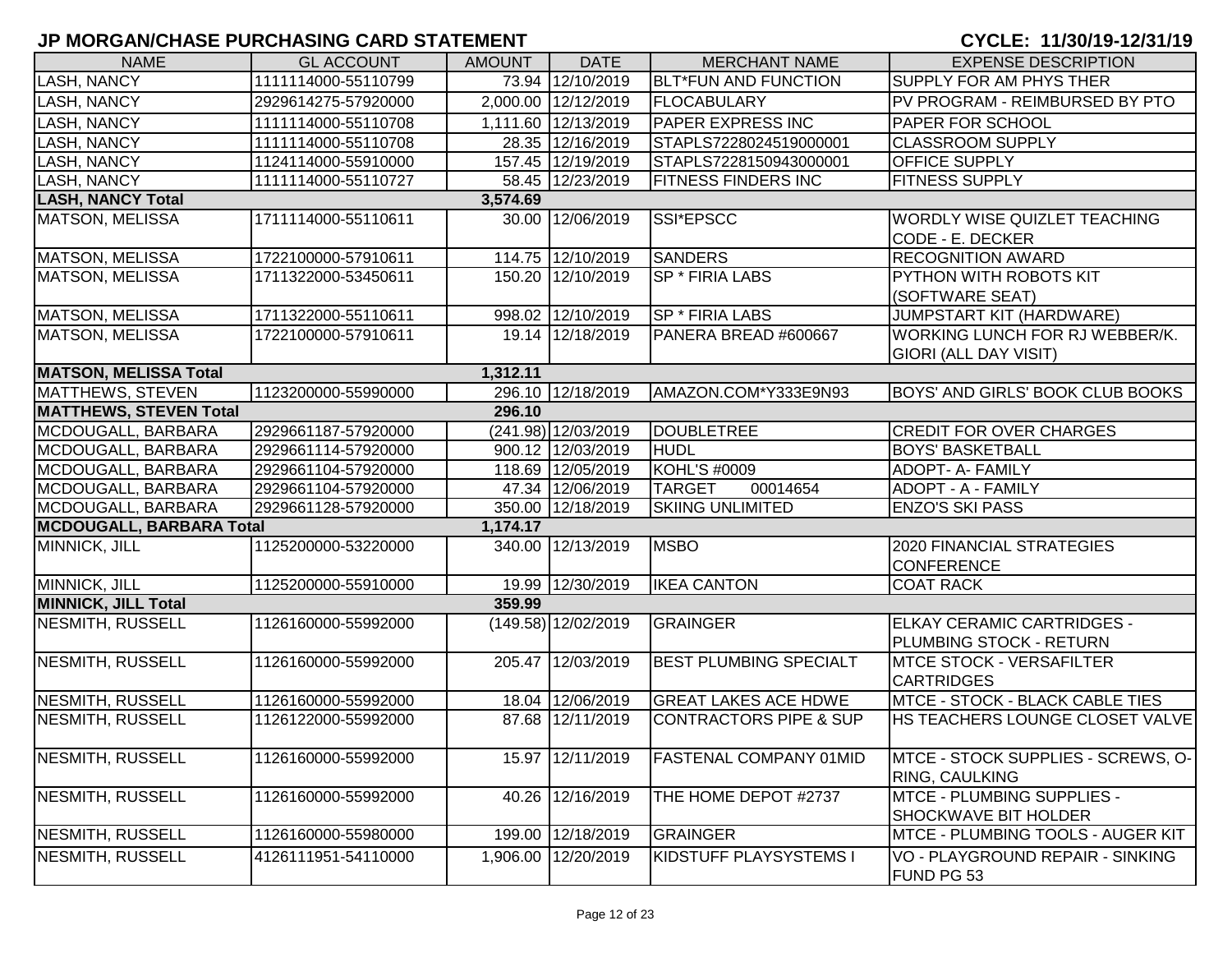| <b>NAME</b>                   | <b>GL ACCOUNT</b>   | <b>AMOUNT</b> | <b>DATE</b>         | <b>MERCHANT NAME</b>          | <b>EXPENSE DESCRIPTION</b>            |
|-------------------------------|---------------------|---------------|---------------------|-------------------------------|---------------------------------------|
| <b>NESMITH, RUSSELL</b>       | 1126160000-55992000 |               | 47.76 12/23/2019    | <b>BEST PLUMBING SPECIALT</b> | <b>MTCE - PLUMBING STOCK - HANDLE</b> |
|                               |                     |               |                     |                               | <b>REPAIR KIT</b>                     |
| <b>NESMITH, RUSSELL</b>       | 1126101000-55992000 |               | 26.06 12/23/2019    | THE HOME DEPOT #2737          | <b>ESB - COFFEE MAKER</b>             |
| <b>NESMITH, RUSSELL</b>       | 1126160000-55980000 |               | 510.78 12/23/2019   | THE HOME DEPOT 2704           | <b>MTCE - PLUMBING TOOLS</b>          |
| <b>NESMITH, RUSSELL</b>       | 1126118000-55992000 |               | 44.26 12/26/2019    | THE HOME DEPOT #2737          | NM6 KITCHEN - PLUMBING REPAIR - J     |
|                               |                     |               |                     |                               | BEND; ARM WASTE SLIP JOINT            |
| <b>NESMITH, RUSSELL Total</b> |                     | 2,951.70      |                     |                               |                                       |
| OAKES, ROBERT                 | 1126111000-55992000 |               | 25.27 12/03/2019    | <b>GRAINGER</b>               | VO PUMP #2 - CONTROL                  |
|                               |                     |               |                     |                               | <b>TRANSFORMER REPAIR</b>             |
| OAKES, ROBERT                 | 1126114000-55992000 |               | 14.19 12/04/2019    | THE HOME DEPOT #2737          | PV RM 301 - HEATING UNIT FAN COIL     |
| <b>OAKES, ROBERT</b>          | 1126111000-55992000 |               | 389.54 12/05/2019   | <b>GRAINGER</b>               | VO PUMP #2 REPAIR                     |
| OAKES, ROBERT                 | 1126113000-55992000 |               | 86.03 12/12/2019    | HARRINGTON IND PLASTIC        | NW - SINGLE FILTER FOR COOLING        |
|                               |                     |               |                     |                               | <b>TOWER</b>                          |
| OAKES, ROBERT                 | 1126118000-55992000 |               | 380.64 12/12/2019   | <b>HARRINGTON IND PLASTIC</b> | NM6 BOILER SIDE STREAM FILTER         |
| OAKES, ROBERT                 | 1126118000-55992000 |               | 26.68 12/12/2019    | <b>HARRINGTON IND PLASTIC</b> | NM6 - FREIGHT FOR BOILER STREAM       |
|                               |                     |               |                     |                               | FILTER ORDER NO. 026B5171             |
| OAKES, ROBERT                 | 1126113000-55992000 |               | 26.67 12/12/2019    | <b>HARRINGTON IND PLASTIC</b> | <b>NW - FREIGHT FOR COOLING TOWER</b> |
|                               |                     |               |                     |                               | FILTER ORDER NO. 026B5171             |
| OAKES, ROBERT                 | 1126115000-54110000 |               | 268.51 12/20/2019   | NATIONAL ENERGY CONTRO        | <b>DF - DAMPER ACTUATOR</b>           |
|                               |                     |               |                     |                               | <b>REPLACEMENT HVAC</b>               |
| OAKES, ROBERT                 | 1126160000-54110000 |               | 537.01 12/20/2019   | NATIONAL ENERGY CONTRO        | <b>MTCE - DAMPER ACTUATOR</b>         |
|                               |                     |               |                     |                               | <b>REPLACEMENT HVAC STOCK</b>         |
| OAKES, ROBERT                 | 1126160000-54110000 |               | 862.20 12/20/2019   | NATIONAL ENERGY CONTRO        | <b>MTCE - LINEAR ACTUATOR VALVE</b>   |
|                               |                     |               |                     |                               | <b>HVAC STOCK</b>                     |
| OAKES, ROBERT                 | 1126122000-54110000 |               | 429.54 12/23/2019   | NATIONAL ENERGY CONTRO        | HS - HEATING VALVE FOR AHU 32         |
| OAKES, ROBERT                 | 1126114000-55992000 |               | 32.35 12/27/2019    | <b>ETNA DISTRIBUTORS, LLC</b> | PV RM 301 COPPER UNION HVAC           |
|                               |                     |               |                     |                               | <b>REPAIR</b>                         |
| <b>OAKES, ROBERT Total</b>    |                     | 3,078.63      |                     |                               |                                       |
| OCONNOR, GAIL                 | 1311800000-55110551 |               | 31.56 12/05/2019    | AMAZON.COM*BX5PI3C13          | <b>TEACHING SUPPLIES</b>              |
| OCONNOR, GAIL                 | 1311800000-55110551 |               | 106.16 12/06/2019   | STAPLS7227747387000001        | <b>TEACHING SUPPLIES</b>              |
| OCONNOR, GAIL                 | 1311800000-55110551 |               | 92.80 12/06/2019    | THE RIEGLE PRESS              | <b>TEACHING SUPPLIES</b>              |
| OCONNOR, GAIL                 | 1311800000-55110551 |               | 241.96 12/09/2019   | AMZN MKTP US*573FR6MM3        | <b>TEACHING SUPPLIES</b>              |
| OCONNOR, GAIL                 | 1311800000-55110551 |               | 218.31 12/10/2019   | AMAZON.COM*MV6NY98I3          | <b>TEACHING SUPPLIES</b>              |
| OCONNOR, GAIL                 | 1311800000-55110551 |               | 171.32 12/12/2019   | STAPLS7227934379000001        | <b>TEACHING SUPPLIES</b>              |
| OCONNOR, GAIL                 | 1311800000-55110551 |               | (218.31) 12/13/2019 | AMAZON.COM                    | <b>TEACHING SUPPLIES</b>              |
| <b>OCONNOR, GAIL</b>          | 1311800000-55110551 |               | 24.15 12/13/2019    | STAPLS7227978654000001        | <b>TEACHING SUPPLIES</b>              |
| <b>OCONNOR, GAIL</b>          | 1311800000-55110551 |               | 84.12 12/16/2019    | AMZN MKTP US*K50CE9ST3        | <b>TEACHING SUPPLIES</b>              |
| <b>OCONNOR, GAIL</b>          | 2929641355-57920000 |               | 10.00 12/18/2019    | PAYPAL *M2MSALEMI             | <b>TEACHING SUPPLIES</b>              |
| <b>OCONNOR, GAIL</b>          | 1311800000-55110551 |               | 64.97 12/19/2019    | STAPLS7228145201000001        | <b>TEACHING SUPPLIES</b>              |
| OCONNOR, GAIL                 | 1311800000-55110551 |               | 175.00 12/19/2019   | STAPLS7228145292000001        | <b>TEACHING SUPPLIES</b>              |
| <b>OCONNOR, GAIL</b>          | 1311800000-55110551 |               | 235.50 12/23/2019   | AMZN MKTP US*LE3VE8B13        | <b>TEACHING SUPPLIES</b>              |
| OCONNOR, GAIL                 | 1311800000-55110551 |               | 15.54 12/24/2019    | AMAZON.COM*MX8S81YX0          | <b>TEACHING SUPPLIES</b>              |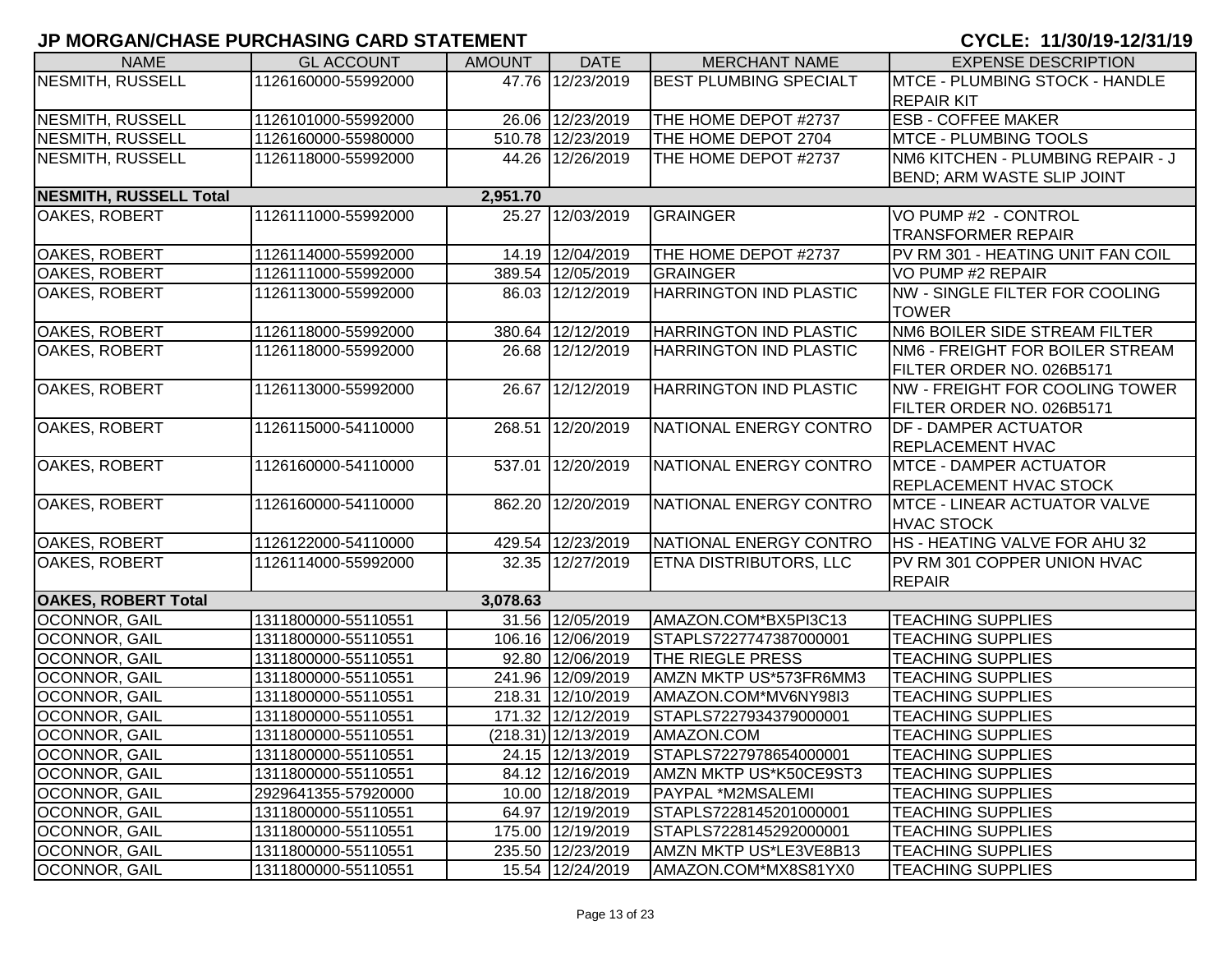|  | CYCLE: 11/30/19-12/31/19 |  |  |  |  |  |  |
|--|--------------------------|--|--|--|--|--|--|
|  |                          |  |  |  |  |  |  |

|                                |                     |               |                    |                              | U : ULL.  /VV/ .V   .2/V ./ .V            |
|--------------------------------|---------------------|---------------|--------------------|------------------------------|-------------------------------------------|
| <b>NAME</b>                    | <b>GL ACCOUNT</b>   | <b>AMOUNT</b> | <b>DATE</b>        | <b>MERCHANT NAME</b>         | <b>EXPENSE DESCRIPTION</b>                |
| <b>OCONNOR, GAIL Total</b>     |                     | 1,253.08      |                    |                              |                                           |
| <b>OFILI, ALEXANDER</b>        | 1124111000-57410000 |               | 250.00 12/09/2019  | CHARACTER.ORG                | APPLICATION FOR AWARD                     |
| <b>OFILI, ALEXANDER</b>        | 1124111000-55990000 |               | 8.63 12/16/2019    | JOANN STORES #2003           | HALLWAY BIRTHDAY BOARD                    |
| <b>OFILI, ALEXANDER Total</b>  |                     | 258.63        |                    |                              |                                           |
| PETERSON, SARAH                | 1311800000-55110551 |               | 38.36 12/02/2019   | HOBBY LOBBY #417             | <b>HOLIDAY PARTY SUPPLIES</b>             |
| PETERSON, SARAH                | 1311800000-55110551 | 32.77         | 12/09/2019         | HOBBY LOBBY #417             | <b>HOLIDAY PARTY SUPPLIES</b>             |
| <b>PETERSON, SARAH Total</b>   |                     | 71.13         |                    |                              |                                           |
| POHLONSKI, EMILY               | 2929622190-57920000 |               | 13.14 12/05/2019   | <b>RITE AID STORE - 4534</b> | <b>HOSA REGIONALS POSTER</b>              |
| POHLONSKI, EMILY               | 2929622190-57920000 |               | 165.49 12/09/2019  | PANERA BREAD #600667         | <b>HOSA REGIONALS LUNCH</b>               |
| POHLONSKI, EMILY               | 1111322730-55110000 |               | 344.39 12/13/2019  | AMZN MKTP US*BK5HG2CU3       | PHYSICS CALCULATORS AND                   |
|                                |                     |               |                    |                              | <b>CALCULATOR CARRIER</b>                 |
| <b>POHLONSKI, EMILY Total</b>  |                     | 523.02        |                    |                              |                                           |
| <b>QUITIQUIT, PAMELA</b>       | 2929612271-57920000 |               | 29.23 12/23/2019   | <b>RITE AID STORE - 4534</b> | <b>HOLIDAY GIFT CARD FOR</b>              |
|                                |                     |               |                    |                              | MAINTENANCE-T. MECH                       |
| <b>QUITIQUIT, PAMELA Total</b> |                     | 29.23         |                    |                              |                                           |
| <b>REICHLEY, CARRIE</b>        | 2929618219-57920000 | 4,258.87      | 12/05/2019         | FOLLETT SCHOOL SOLUTIO       | <b>BOOKS-MEDIA CENTER</b>                 |
| <b>REICHLEY, CARRIE</b>        | 2929618219-57920000 |               | 928.28 12/05/2019  | FOLLETT SCHOOL SOLUTIO       | <b>BOOKS-GUIDED READING ROOM</b>          |
| REICHLEY, CARRIE               | 1111118000-55110799 | 199.98        | 12/09/2019         | AMAZON.COM*D20ZL2RP3         | MICROWAVES FOR TEACHER'S                  |
|                                |                     |               |                    |                              | <b>LOUNGE</b>                             |
| <b>REICHLEY, CARRIE</b>        | 2929618219-57920000 |               | 371.80 12/16/2019  | FOLLETT SCHOOL SOLUTIO       | <b>BOOKS-MEDIA CENTER</b>                 |
| <b>REICHLEY, CARRIE</b>        | 2929618219-57920000 |               | 211.50 12/16/2019  | FOLLETT SCHOOL SOLUTIO       | <b>BOOKS-GUIDED READING ROOM</b>          |
| <b>REICHLEY, CARRIE</b>        | 1111118000-55110799 |               | (99.99) 12/18/2019 | AMAZON.COM                   | <b>REFUND FOR MICROWAVE</b>               |
| <b>REICHLEY, CARRIE</b>        | 1111118000-54910000 |               | 40.00 12/18/2019   | <b>SAFEWAY SHREDDING</b>     | SHREDDING-LARGE BIN 12/16/19              |
| REICHLEY, CARRIE               | 1111118000-55110799 |               | (99.99) 12/23/2019 | AMAZON.COM                   | REFUND ON MICROWAVE                       |
| REICHLEY, CARRIE               | 2929618219-57920000 |               | 290.94 12/23/2019  | FOLLETT SCHOOL SOLUTIO       | <b>BOOKS-GUIDED READING ROOM</b>          |
| <b>REICHLEY, CARRIE</b>        | 1124118000-55910000 |               | 126.08 12/24/2019  | SSI*SCHOOL SPECIALTY         | <b>OFFICE SUPPLIES-LATEX GLOVES &amp;</b> |
|                                |                     |               |                    |                              | <b>CLOROX WIPES</b>                       |
| <b>REICHLEY, CARRIE Total</b>  |                     | 6,227.47      |                    |                              |                                           |
| RONNING, ADAM                  | 2929620239-57920000 |               | 103.88 12/02/2019  | MENARDS 3351                 | TWO LARGE CARTS PURCHASED FOR             |
|                                |                     |               |                    |                              | THE CLASSROOM THAT WERE USED              |
|                                |                     |               |                    |                              | FOR HOSTING SOLO AND ENSEMBLE             |
|                                |                     |               |                    |                              | AND WILL BE USED AT FESTIVAL, ALL         |
|                                |                     |               |                    |                              | CONCERTS, AND FOR THE MEMORIAL            |
|                                |                     |               |                    |                              | DAY PARADE                                |
| RONNING, ADAM                  | 2929620239-57920000 |               | 149.90 12/05/2019  | SAMSCLUB #6657               | FOOD AND DRINKS PURCHASED FOR             |
|                                |                     |               |                    |                              | THE DISTRICT IV SOLO AND ENSEMBLE         |
|                                |                     |               |                    |                              | EVENT HOSTED AT NOVI MIDDLE               |
|                                |                     |               |                    |                              | SCHOOL ON DECEMBER 7TH                    |
| RONNING, ADAM                  | 2929620239-57920000 | 38.14         | 12/06/2019         | <b>GCI* WOODWIND</b>         | TWO SETS OF MALLETS FOR THE               |
|                                |                     |               |                    |                              | <b>VIBRAPHONE AND MARIMBA</b>             |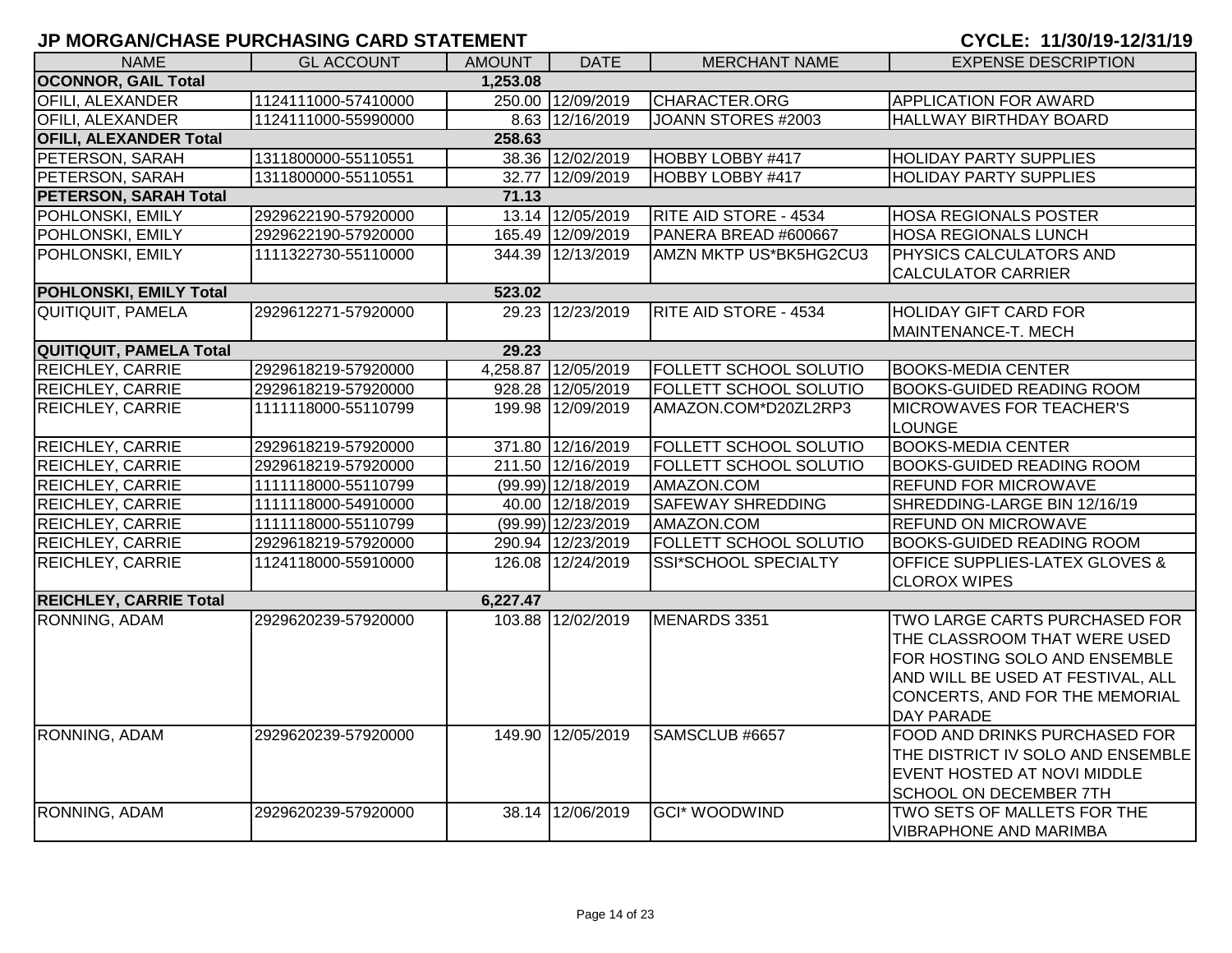| <b>NAME</b>                | <b>GL ACCOUNT</b>   | <b>AMOUNT</b> | <b>DATE</b>          | <b>MERCHANT NAME</b>          | <b>EXPENSE DESCRIPTION</b>                                                                                                                   |
|----------------------------|---------------------|---------------|----------------------|-------------------------------|----------------------------------------------------------------------------------------------------------------------------------------------|
| RONNING, ADAM              | 2929620239-57920000 |               | 98.00 12/09/2019     | HUNGRY HOWIE S 1014           | PIZZAS PURCHASED FOR THE                                                                                                                     |
|                            |                     |               |                      |                               | <b>DISTRICT IV MSBOA SOLO AND</b>                                                                                                            |
|                            |                     |               |                      |                               | <b>ENSEMBLE FOR THE LUNCH FOR</b>                                                                                                            |
|                            |                     |               |                      |                               | <b>DIRECTORS AND JUDGES</b>                                                                                                                  |
| RONNING, ADAM              | 2929620239-57920000 |               | 15.98 12/09/2019     | HUNGRY HOWIE S 1014           | <b>SALADS PURCHASED FOR THE</b>                                                                                                              |
|                            |                     |               |                      |                               | <b>DISTRICT IV MSBOA SOLO AND</b>                                                                                                            |
|                            |                     |               |                      |                               | <b>ENSEMBLE FOR THE LUNCH FOR</b>                                                                                                            |
|                            |                     |               |                      |                               | <b>DIRECTORS AND JUDGES</b>                                                                                                                  |
| <b>RONNING, ADAM Total</b> |                     | 405.90        |                      |                               |                                                                                                                                              |
| ROQUE, EMILY               | 1311800000-55110551 |               | 13.89 12/10/2019     | AMZN MKTP US*OW4Z32RB3        | <b>CLASSROOM SUPPLIES</b>                                                                                                                    |
| ROQUE, EMILY               | 1311800000-55110551 |               | 15.99 12/10/2019     | AMZN MKTP US*P49T054U3        | <b>CLASSROOM SUPPLIES</b>                                                                                                                    |
| ROQUE, EMILY               | 1311800000-55110551 |               | 13.99 12/10/2019     | AMZN MKTP US*TD9GG73F3        | <b>CLASSROOM SUPPLIES</b>                                                                                                                    |
| <b>ROQUE, EMILY Total</b>  |                     | 43.87         |                      |                               |                                                                                                                                              |
| <b>ROSS, NICOLE</b>        | 2929622129-57920000 |               | $(30.74)$ 12/03/2019 | <b>CUSTOMINK LLC</b>          | <b>NDC GUY/GIRL REFUND</b>                                                                                                                   |
| <b>ROSS, NICOLE</b>        | 2929622129-57920000 |               | 20.01 12/03/2019     | <b>CUSTOMINK LLC</b>          | <b>NDC GUY/GIRL SHIRTS</b>                                                                                                                   |
| <b>ROSS, NICOLE</b>        | 2929622129-57920000 |               | 594.36 12/03/2019    | <b>CUSTOMINK LLC</b>          | <b>NDC GUY/GIRL SHIRTS</b>                                                                                                                   |
| ROSS, NICOLE               | 2929622129-57920000 |               | 530.30 12/03/2019    | <b>CUSTOMINK LLC</b>          | <b>NDC GUY/GIRL SHIRTS</b>                                                                                                                   |
| ROSS, NICOLE               | 2929622129-57920000 |               | (4.95) 12/04/2019    | <b>CUSTOMINK LLC</b>          | <b>NDC GUY/GIRL REFUND</b>                                                                                                                   |
| <b>ROSS, NICOLE</b>        | 2929622129-57920000 |               | (4.95) 12/04/2019    | <b>CUSTOMINK LLC</b>          | <b>NDC GUY/GIRL REFUND</b>                                                                                                                   |
| ROSS, NICOLE               | 2929622129-57920000 |               | 18.37 12/04/2019     | <b>WEISSMAN DESIGNS FOR D</b> | <b>COSTUMES</b>                                                                                                                              |
| ROSS, NICOLE               | 2929622129-57920000 |               | 862.36 12/04/2019    | <b>WEISSMAN DESIGNS FOR D</b> | <b>COSTUMES</b>                                                                                                                              |
| <b>ROSS, NICOLE</b>        | 2929622129-57920000 |               | 126.45 12/06/2019    | 24HOURWRISTBANDS.COM          | <b>NDC GIFTS</b>                                                                                                                             |
| <b>ROSS, NICOLE</b>        | 2929622129-57920000 |               | 105.50 12/06/2019    | PHONEACCESSORIES.COM          | <b>NDC GIFTS</b>                                                                                                                             |
| ROSS, NICOLE               | 1111322000-55110720 |               | 236.70 12/13/2019    | SQU*SQ *OAKLAND SCHOOL        | WINTER CONCERT PROGRAMS                                                                                                                      |
| <b>ROSS, NICOLE</b>        | 1111322000-53450000 |               | 31.78 12/16/2019     | ADOBE ACROPRO SUBS            | ADOBE PRO CANCELLATION FEE                                                                                                                   |
| ROSS, NICOLE               | 2929622129-57920000 |               | 36.98 12/16/2019     | WALGREENS #4454               | <b>NDC GIFTS</b>                                                                                                                             |
| ROSS, NICOLE               | 2929622129-57920000 |               | 27.47 12/18/2019     | WALGREENS #4454               | <b>NDC GIFTS</b>                                                                                                                             |
| ROSS, NICOLE               | 1111322000-55110720 |               | 76.32 12/20/2019     | AMAZON.COM*VK6ZJ7I33          | <b>BEGINNING DANCE COSTUMES</b>                                                                                                              |
| ROSS, NICOLE               | 1111322000-55110720 |               | 89.04 12/20/2019     | <b>FOREVER 21 INC</b>         | <b>BEGINNING DANCE COSTUMES</b>                                                                                                              |
| <b>ROSS, NICOLE</b>        | 2929622129-57920000 |               | 108.20 12/20/2019    | <b>WEISSMAN DESIGNS FOR D</b> | <b>COSTUMES</b>                                                                                                                              |
| ROSS, NICOLE               | 2929622129-57920000 |               | 64.50 12/20/2019     | <b>WEISSMAN DESIGNS FOR D</b> | <b>COSTUMES</b>                                                                                                                              |
| <b>ROSS, NICOLE Total</b>  |                     | 2,887.70      |                      |                               |                                                                                                                                              |
| RUDY, MICHELLE             | 2929641355-57920000 |               | 14.23 12/02/2019     | MEIJER #122                   | <b>BALL MASON JARS - PARENT PROJECT</b><br>(CLASSROOM SUPPLIES)                                                                              |
| <b>RUDY, MICHELLE</b>      | 2929641355-57920000 |               | 6.00 12/02/2019      | MICHAELS STORES 3744          | <b>GIFT BAGS FOR PARENT PROJECT</b><br>(PACKAGE OF 30 BAGS)                                                                                  |
| <b>RUDY, MICHELLE</b>      | 2929641355-57920000 |               | $(16.92)$ 12/16/2019 | MICHAELS STORES 3744          | <b>RETURNED - EXTRA ARTIFICIAL SNOW</b><br>(CREDIT)                                                                                          |
| <b>RUDY, MICHELLE</b>      | 2929641355-57920000 |               | 11.00 12/17/2019     | <b>DOLLARTREE</b>             | WINTER PARTY ACTIVITY CRAFT ITEMS<br>- TEACHING SUPPLIES - GLITTER GLUE,<br><b>TACKY GLUE, HOLIDAY FOAM</b><br><b>STICKERS, PAPER PLATES</b> |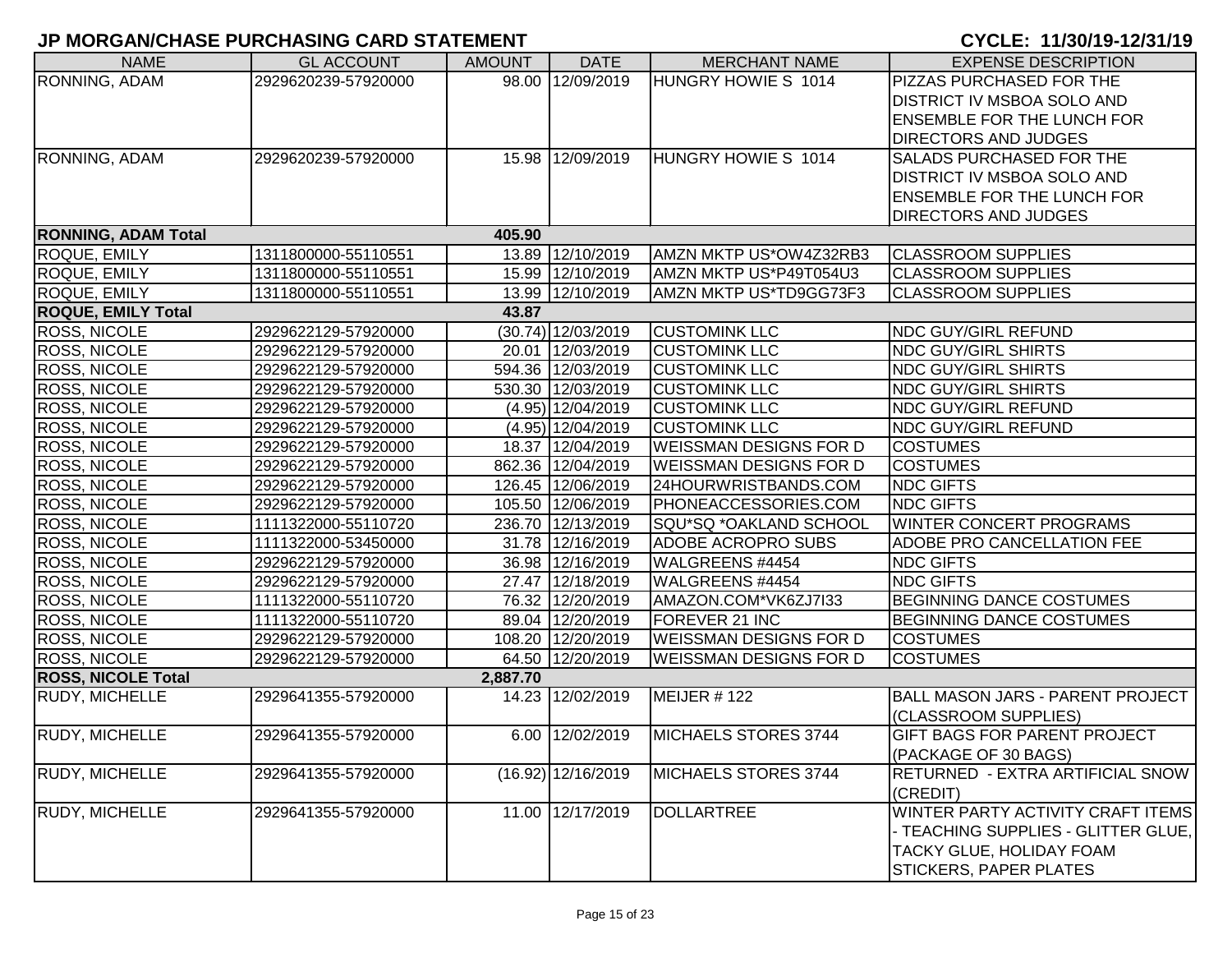| <b>NAME</b>                     | <b>GL ACCOUNT</b>   | <b>AMOUNT</b> | <b>DATE</b>         | <b>MERCHANT NAME</b>          | <b>EXPENSE DESCRIPTION</b>             |
|---------------------------------|---------------------|---------------|---------------------|-------------------------------|----------------------------------------|
| <b>RUDY, MICHELLE Total</b>     |                     | 14.31         |                     |                               |                                        |
| <b>RUTKOWSKI, MELANIE</b>       | 1612500686-55110000 |               | 330.08 12/03/2019   | AMAZON.COM*EY3MA6OV3          | <b>WORDS THEIR WAY BOOKS FOR</b>       |
|                                 |                     |               |                     |                               | ELEMENTARY SCHOOLS ESL                 |
|                                 |                     |               |                     |                               | <b>TEACHERS</b>                        |
| <b>RUTKOWSKI, MELANIE</b>       | 1612500686-55110000 |               | 171.98 12/03/2019   | <b>HEGGERTY PHONEMIC AWAR</b> | <b>TPHONEMIC AWARENESS ENGLISH</b>     |
|                                 |                     |               |                     |                               | PRIMARY CURRICULUM BOOKS               |
| <b>RUTKOWSKI, MELANIE</b>       | 1612500686-55110000 | 226.44        | 12/04/2019          | AMZN MKTP US*R291P7QS3        | <b>WORDS THEIR WAY BOOKS FOR ESL</b>   |
|                                 |                     |               |                     |                               | <b>CLASSROOMS</b>                      |
| <b>RUTKOWSKI, MELANIE</b>       | 1612500686-55110000 |               | 56.83 12/05/2019    | AMAZON.COM*EQ1UM8ID3          | <b>GUIDED READING WORD STUDY &amp;</b> |
|                                 |                     |               |                     |                               | PHONICS AND THE RISE FRAMEWORK         |
|                                 |                     |               |                     |                               | <b>BOOKS FOR THE SUPERVISOR OF THE</b> |
|                                 |                     |               |                     |                               | <b>EL PROGRAM</b>                      |
| <b>RUTKOWSKI, MELANIE</b>       | 1722118000-53220611 |               | 45.00 12/05/2019    | OAKLAND SCHOOLS-RC INT        | DISC. LITERACY NETWORK MEETING 3       |
|                                 |                     |               |                     |                               | FOR TURCHI, KIDON, ALSPAUGH AT         |
|                                 |                     |               |                     |                               | <b>NOVI MEADOWS</b>                    |
| <b>RUTKOWSKI, MELANIE</b>       | 1722118000-53220611 | 15.00         | 12/05/2019          | OAKLAND SCHOOLS-RC INT        | DISC. LITERACY NETWORK MEETING 3       |
|                                 |                     |               |                     |                               | FOR R. VOLLMER AT NOVI MEADOWS         |
| RUTKOWSKI, MELANIE              | 1722118000-53220611 | 60.00         | 12/05/2019          | OAKLAND SCHOOLS-RC INT        | DISC. LITERACY NETWORK MEETING 4       |
|                                 |                     |               |                     |                               | FOR TURCHI, ALSPAUGH, VOLLMER,         |
|                                 |                     |               |                     |                               | <b>KIDON NOVI MEADOWS</b>              |
| <b>RUTKOWSKI, MELANIE</b>       | 1722118000-53220611 |               | 45.00 12/05/2019    | OAKLAND SCHOOLS-RC INT        | <b>DISC LITERACY IN SECONDARY</b>      |
|                                 |                     |               |                     |                               | <b>CLASSROOM MEETING 2 FOR</b>         |
|                                 |                     |               |                     |                               | ALSPAUGH, KIDON, TUCHI @ NOVI          |
|                                 |                     |               |                     |                               | <b>MEADOWS</b>                         |
| <b>RUTKOWSKI, MELANIE</b>       | 1722115000-53220611 |               | 515.00 12/11/2019   | <b>READING RECOVERY COUNC</b> | <b>REGISTRATION FOR DANIELLE</b>       |
|                                 |                     |               |                     |                               | BIRDYSHAW FOR READING RECOVERY         |
|                                 |                     |               |                     |                               | <b>COUNCIL</b>                         |
| <b>RUTKOWSKI, MELANIE</b>       | 1722112000-53220611 |               | 515.00 12/12/2019   | <b>READING RECOVERY COUNC</b> | <b>REGISTRATION FOR T. HRIBAR FOR</b>  |
|                                 |                     |               |                     |                               | <b>READING RECOVERY COUNCIL</b>        |
| <b>RUTKOWSKI, MELANIE</b>       | 1711114000-55110611 |               | 4,649.15 12/12/2019 | <b>US MATH RECOVERY</b>       | <b>AVMR KITS</b>                       |
| <b>RUTKOWSKI, MELANIE</b>       | 1711115000-55110611 |               | 3,803.85 12/12/2019 | <b>US MATH RECOVERY</b>       | <b>AVMR KITS</b>                       |
| <b>RUTKOWSKI, MELANIE</b>       | 1711112000-55110611 |               | 3,803.85 12/12/2019 | <b>US MATH RECOVERY</b>       | <b>AVMR KITS</b>                       |
| <b>RUTKOWSKI, MELANIE</b>       | 1711113000-55110611 |               | 3,803.85 12/12/2019 | <b>US MATH RECOVERY</b>       | <b>AVMR KITS</b>                       |
| <b>RUTKOWSKI, MELANIE</b>       | 1711111000-55110611 |               | 5,071.80 12/12/2019 | <b>US MATH RECOVERY</b>       | <b>AVMR KITS</b>                       |
| <b>RUTKOWSKI, MELANIE</b>       | 1628300776-53220000 |               | 725.00 12/24/2019   | <b>MAS FPS</b>                | <b>WINTER INSTITUTE/EDGAR</b>          |
|                                 |                     |               |                     |                               | <b>WORKSHOP REGISTRATION FOR D.</b>    |
|                                 |                     |               |                     |                               | WHEELER, J. DINKELMANN, M.             |
| <b>RUTKOWSKI, MELANIE Total</b> |                     | 23,837.83     |                     |                               | <b>RUTKOWSKI</b>                       |
| SAMMUT, CHRISTINA               | 2929641355-57920000 |               | 27.98 12/04/2019    | AMAZON.COM*HD89D44Z3          | <b>TEACHING SUPPLIES</b>               |
| SAMMUT, CHRISTINA               | 2929641355-57920000 |               | 83.92 12/04/2019    | AMZN MKTP US*EX64M1153        | <b>TEACHING SUPPLIES</b>               |
| SAMMUT, CHRISTINA               | 2929641355-57920000 |               | 45.95 12/16/2019    | WM SUPERCENTER #5048          | <b>TEACHING SUPPLIES</b>               |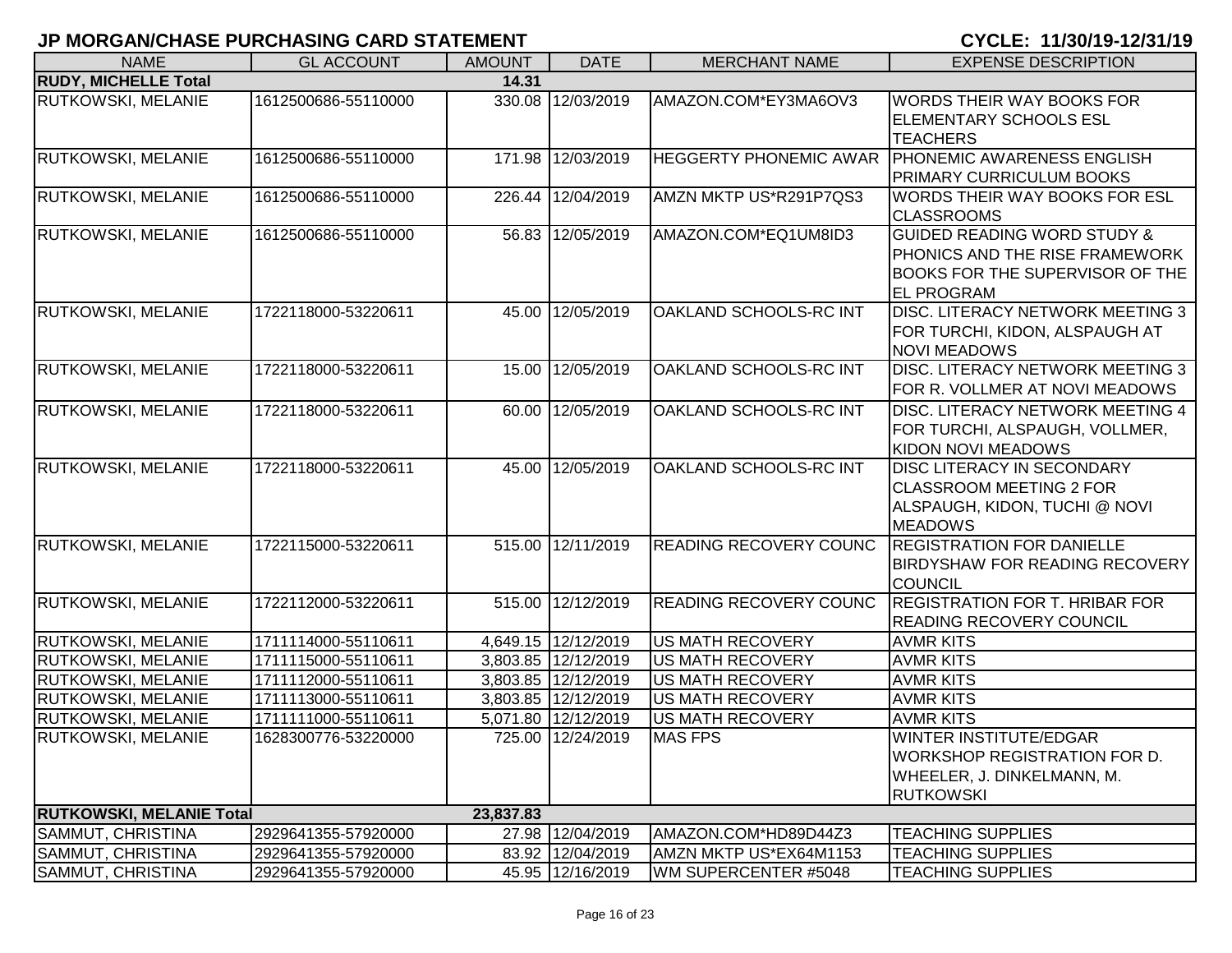| <b>NAME</b>                      | <b>GL ACCOUNT</b>   | <b>AMOUNT</b> | <b>DATE</b>         | <b>MERCHANT NAME</b>              | <b>EXPENSE DESCRIPTION</b>               |
|----------------------------------|---------------------|---------------|---------------------|-----------------------------------|------------------------------------------|
| <b>SAMMUT, CHRISTINA Total</b>   |                     | 157.85        |                     |                                   |                                          |
| SATTERFIELD, EMILY               | 1311800000-55110551 |               | 19.90 12/09/2019    | AMAZON.COM*BY7U947C3              | ACCIDENTAL PURCHASE SEE CREDIT           |
| SATTERFIELD, EMILY               | 1311800000-55110551 |               | 20.89 12/09/2019    | AMZN MKTP US*P57Q745J3            | ACCIDENTAL PURCHASE. NEEDS TO BE         |
|                                  |                     |               |                     |                                   | <b>REFUNDED AND RETURNED</b>             |
| <b>SATTERFIELD, EMILY</b>        | 1311800000-55110551 |               | 11.50 12/11/2019    | AMZN MKTP US*IV0TS63M3            | <b>CLASS AND STUDENT SUPPLY</b>          |
| <b>SATTERFIELD, EMILY</b>        | 1311800000-55110551 |               | 2.88 12/11/2019     | THE HOME DEPOT #2704              | <b>RETURNED, SEE CREDIT</b>              |
| SATTERFIELD, EMILY               | 1311800000-55110551 |               | (19.90) 12/13/2019  | AMAZON.COM                        | <b>ACCIDENTAL PURCHASE CREDIT</b>        |
| SATTERFIELD, EMILY               | 1311800000-55110551 |               | $(7.99)$ 12/18/2019 | AMAZON.COM                        | <b>RETURNED ITEM CREDIT</b>              |
| SATTERFIELD, EMILY               | 1311800000-55110551 |               | $(2.88)$ 12/19/2019 | THE HOME DEPOT #2737              | <b>RETURNED ITEM CREDIT</b>              |
| <b>SATTERFIELD, EMILY Total</b>  |                     | 24.40         |                     |                                   |                                          |
| <b>SCHOPIERAY, KRISTEN</b>       | 1128300000-55910000 |               | 28.86 12/02/2019    | STAPLS7227551117000001            | <b>OFFICE SUPPLIES</b>                   |
| <b>SCHOPIERAY, KRISTEN Total</b> |                     | 28.86         |                     |                                   |                                          |
| <b>SCHURIG, CLAIRE</b>           | 2929622122-57920000 |               | 1,275.00 12/11/2019 | <b>PALACE SPORTS &amp; ENT BO</b> | <b>TICKETS FOR PISTONS GAME - WE ARE</b> |
|                                  |                     |               |                     |                                   | SINGING NATIONAL ANTHEM, KIDS            |
|                                  |                     |               |                     |                                   | <b>PAID THEIR WAY</b>                    |
| <b>SCHURIG, CLAIRE Total</b>     |                     | 1,275.00      |                     |                                   |                                          |
| <b>SCHYPINSKI, RACHEL</b>        | 2929622186-57920000 |               | 43.75 12/05/2019    | <b>DETROIT HOCKEY- CON</b>        | <b>LCA LEADERSHIP DAY</b>                |
| <b>SCHYPINSKI, RACHEL</b>        | 2929622186-57920000 |               | 45.00 12/06/2019    | PALACE SPORTS & ENT BO            | <b>LCA LEADERSHIP DAY</b>                |
| <b>SCHYPINSKI, RACHEL</b>        | 2929622186-57920000 |               | 50.00 12/13/2019    | <b>RISTORANTE CAFE CORTIN</b>     | <b>GIFT CARD</b>                         |
| <b>SCHYPINSKI, RACHEL</b>        | 2929622186-57920000 |               | 76.93 12/20/2019    | DD/BR #304009                     | DONUTS FOR STUDENT COUNCIL               |
| <b>SCHYPINSKI, RACHEL</b>        | 2929622186-57920000 |               | 95.88 12/23/2019    | CI - NOVI - MOTO                  | <b>STUDENT COUNCIL HOLIDAY NIGHT</b>     |
| <b>SCHYPINSKI, RACHEL Total</b>  |                     | 311.56        |                     |                                   |                                          |
| <b>SHAFER, RACHELLE</b>          | 2929612275-57920000 |               | 2,957.87 12/03/2019 | SCHOLASTIC, INC.                  | <b>SALES FROM SCHOLASTIC BOOK FAIR</b>   |
| <b>SHAFER, RACHELLE</b>          | 2929612275-57920000 |               | 114.24 12/04/2019   | <b>FLEECE AND THANK YOU</b>       | KINDERGARTEN LEADERSHIP                  |
|                                  |                     |               |                     |                                   | <b>DONATION</b>                          |
| SHAFER, RACHELLE                 | 1111112000-55110708 |               | 19.53 12/05/2019    | AMAZON.COM*N63M565I3              | <b>DEINEK - CLASSROOM BUDGET</b>         |
| SHAFER, RACHELLE                 | 1111112000-55110702 |               | 32.32 12/05/2019    | NASCO FORT ATKINSON               | <b>ART TEACHER'S BUDGET</b>              |
| SHAFER, RACHELLE                 | 1111112000-55110708 |               | 1,180.00 12/05/2019 | <b>VERITIV-EAST</b>               | <b>COPIER PAPER</b>                      |
| SHAFER, RACHELLE                 | 1111112000-55110723 |               | 786.35 12/12/2019   | <b>MACIE PUBLISHING COMPA</b>     | <b>MUSIC TEACHER</b>                     |
| SHAFER, RACHELLE                 | 1111112000-55110708 |               | 23.98 12/13/2019    | AMZN MKTP US*DY1EV1B93            | <b>SENSORY ITEM-KINDERGARTEN</b>         |
|                                  |                     |               |                     |                                   | STUDENT                                  |
| SHAFER, RACHELLE                 | 1111112000-55110708 |               | 31.96 12/13/2019    | AMZN MKTP US*GF6FL5HT3            | <b>CLASSROOM SUPPLIES</b>                |
| SHAFER, RACHELLE                 | 2929612271-57920000 |               | 349.02 12/16/2019   | <b>FIFTH AVENUE CLUB AND</b>      | <b>HOLIDAY PARTY-SOCIAL COMMITTEE</b>    |
| <b>SHAFER, RACHELLE</b>          | 1111112000-55110702 |               | 258.50 12/16/2019   | <b>ROVIN CERAMICS</b>             | <b>ART TEACHER</b>                       |
| <b>SHAFER, RACHELLE</b>          | 2929612701-57920000 |               | 42.00 12/17/2019    | <b>WALMART.COM</b>                | LEADER IN ME. SALT SHAKERS.              |
|                                  |                     |               |                     |                                   | CANDY CANES FOR ALL STUDENTS             |
| <b>SHAFER, RACHELLE</b>          | 2929612701-57920000 |               | 62.56 12/18/2019    | STAPLS7228119228000001            | LEADER IN ME - BOARDS                    |
| <b>SHAFER, RACHELLE</b>          | 1111112000-55110708 |               | 56.79 12/18/2019    | STAPLS7228119228000001            | <b>CLASSROOM SUPPLIES</b>                |
| <b>SHAFER, RACHELLE</b>          | 2929612275-57920000 |               | 583.86 12/23/2019   | ON THE BORDER                     | <b>HOLIDAY LUNCHEON FOR STAFF</b>        |
| <b>SHAFER, RACHELLE Total</b>    |                     | 6,498.98      |                     |                                   |                                          |
| SHIELDS, SEBRINA                 | 1221926000-55990000 |               | 30.00 12/05/2019    | <b>EMAGINE NOVI</b>               | COMMUNITY-BASED INSTRUCTION              |
|                                  |                     |               |                     |                                   | <b>ENTRY FEE FOR 6 INDIVIDUALS</b>       |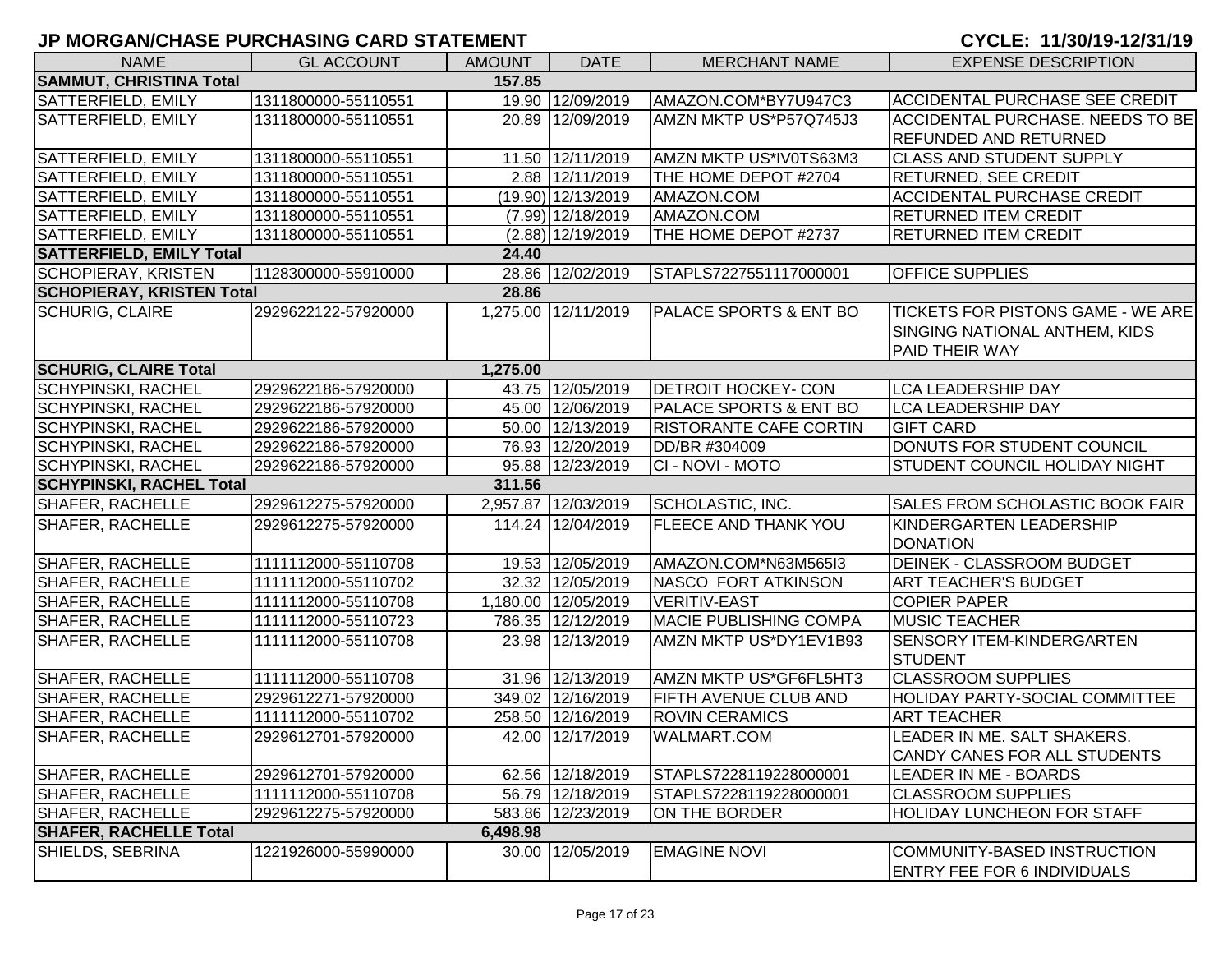| <b>NAME</b>                              | <b>GL ACCOUNT</b>   | <b>AMOUNT</b> | <b>DATE</b>       | <b>MERCHANT NAME</b>       | <b>EXPENSE DESCRIPTION</b>              |  |  |  |
|------------------------------------------|---------------------|---------------|-------------------|----------------------------|-----------------------------------------|--|--|--|
| SHIELDS, SEBRINA                         | 1212226194-57910695 |               | 103.45 12/06/2019 | <b>JOANN STORES #733</b>   | NEF GRANT - SUPPLIES FOR DOG            |  |  |  |
|                                          |                     |               |                   |                            | <b>BASKETS</b>                          |  |  |  |
| SHIELDS, SEBRINA                         | 1212226194-57910695 |               | 44.96 12/06/2019  | RITE AID STORE - 4301      | NEF GRANT - SUPPLIES FOR DOG            |  |  |  |
|                                          |                     |               |                   |                            | <b>BASKETS</b>                          |  |  |  |
| SHIELDS, SEBRINA                         | 1212226194-57910695 |               | 309.73 12/16/2019 | JOANN STORES #1962         | NEF GRANT - EQUIPMENT AND               |  |  |  |
|                                          |                     |               |                   |                            | <b>SUPPLIES FOR MULTIPLE INCUBATOR</b>  |  |  |  |
|                                          |                     |               |                   |                            | <b>PROJECTS</b>                         |  |  |  |
| SHIELDS, SEBRINA                         | 1212226194-57910695 |               | 47.50 12/17/2019  | <b>DOLLAR TREE</b>         | <b>NEF GRANTS - INCUBATOR MATERIALS</b> |  |  |  |
|                                          |                     |               |                   |                            | <b>FOR CANVASS BAGS</b>                 |  |  |  |
| SHIELDS, SEBRINA                         | 1212226194-54910000 |               | 90.00 12/18/2019  | THE FRIENDSHIP CIRCLE      | COMMUNITY-BASED INSTRUCTION TO          |  |  |  |
|                                          |                     |               |                   |                            | LIFE-TOWN FOR 9 STUDENTS                |  |  |  |
| SHIELDS, SEBRINA                         | 1212226194-57910695 |               | 15.58 12/20/2019  | JOANN STORES #733          | NEF GRANT SUPPLIES FOR CANVASS          |  |  |  |
|                                          |                     |               |                   |                            | <b>BAGS</b>                             |  |  |  |
| SHIELDS, SEBRINA                         | 1221926000-55110000 |               | 19.10 12/20/2019  | KROGER #656                | COMMUNITY-BASED INSTRUCTION -           |  |  |  |
|                                          |                     |               |                   |                            | <b>COOKING LESSON</b>                   |  |  |  |
| SHIELDS, SEBRINA Total                   |                     | 660.32        |                   |                            |                                         |  |  |  |
| <b>SHPAKOFF, KATHLEEN</b>                | 1335100000-55110553 |               | 25.78 12/02/2019  | <b>TARGET</b><br>00014654  | <b>TEACHING MATERIALS</b>               |  |  |  |
| SHPAKOFF, KATHLEEN                       | 1335100000-55110553 |               | 19.27 12/06/2019  | MICHAELS #9490             | <b>TEACHING MATERIALS</b>               |  |  |  |
| SHPAKOFF, KATHLEEN                       | 1335100000-55110553 |               | 17.34 12/12/2019  | MICHAELS STORES 3744       | <b>TEACHING MATERIALS</b>               |  |  |  |
| <b>SHPAKOFF, KATHLEEN Total</b><br>62.39 |                     |               |                   |                            |                                         |  |  |  |
| SOUTHWORTH, ANGELA                       | 1111220706-55910000 |               | 9.99 12/18/2019   | APPLE.COM/BILL             | <b>PASSING TIME MUSIC</b>               |  |  |  |
| <b>SOUTHWORTH, ANGELA Total</b>          |                     | 9.99          |                   |                            |                                         |  |  |  |
| SOVEL, SHEILA                            | 1100000000-41922000 |               | 47.68 12/02/2019  | WWW.KOHLS.COM #0873        | <b>STEM ACTIVITY CLASSROOM TOYS</b>     |  |  |  |
| SOVEL, SHEILA                            | 2929641355-57920000 |               | 6.27 12/05/2019   | KROGER #619                | <b>CLASSROOM HOLIDAY PARTY</b>          |  |  |  |
| SOVEL, SHEILA                            | 2929641355-57920000 |               | 12.99 12/09/2019  | AMZN MKTP US*HG7PT7L73     | <b>CLASSROOM TEACHING SUPPLIES</b>      |  |  |  |
| SOVEL, SHEILA                            | 2929641355-57920000 |               | 15.27 12/09/2019  | MICHAELS STORES 2071       | <b>HOLIDAY PARTY SUPPLIES</b>           |  |  |  |
| SOVEL, SHEILA                            | 2929641355-57920000 |               | 19.72 12/09/2019  | WM SUPERCENTER #5893       | <b>CLASSROOM HOLIDAY PARTY</b>          |  |  |  |
| SOVEL, SHEILA                            | 2929641355-57920000 |               | 12.57 12/12/2019  | KROGER #619                | <b>HOLIDAY CLASSROOM PARTY</b>          |  |  |  |
|                                          |                     |               |                   |                            | <b>SUPPLIES</b>                         |  |  |  |
| SOVEL, SHEILA                            | 1100000000-41922000 |               | 27.55 12/19/2019  | AMAZON.COM*WL81T55Y3       | <b>STEM ACTIVITY CLASSROOM</b>          |  |  |  |
|                                          |                     |               |                   |                            | <b>TEACHING SUPPLY</b>                  |  |  |  |
| <b>SOVEL, SHEILA Total</b>               |                     | 142.05        |                   |                            |                                         |  |  |  |
| <b>SOWDERS, ERICA</b>                    | 1111220000-55110715 |               | 61.95 12/02/2019  | <b>STAPLES</b><br>00115659 | <b>STEM PROJECT</b>                     |  |  |  |
| <b>SOWDERS, ERICA</b>                    | 1111220000-55110715 |               | 189.95 12/05/2019 | MIDCO 800-536-0238         | <b>CO2 CARS PROJECT</b>                 |  |  |  |
| SOWDERS, ERICA                           | 1111220000-55110715 |               | 8.99 12/13/2019   | AMZN MKTP US*BN42K8GR3     | <b>PAPER CIRCUITS</b>                   |  |  |  |
| SOWDERS, ERICA                           | 1111220000-55110715 |               | 37.32 12/18/2019  | THE HOME DEPOT #2737       | <b>STEM PROJECT</b>                     |  |  |  |
| SOWDERS, ERICA                           | 1111220000-55110715 |               | 47.91 12/19/2019  | MICHAELS STORES 3744       | <b>STEM SUPPLIES</b>                    |  |  |  |
| <b>SOWDERS, ERICA Total</b>              |                     | 346.12        |                   |                            |                                         |  |  |  |
| <b>STORM, KERI</b>                       | 1311800000-55110551 |               | 5.18 12/02/2019   | <b>DOLLAR TREE</b>         | <b>CRAFT SUPPLIES</b>                   |  |  |  |
| <b>STORM, KERI</b>                       | 1311800000-55110551 |               | 3.18 12/02/2019   | <b>DOLLARTREE</b>          | <b>CRAFT SUPPLIES</b>                   |  |  |  |
| <b>STORM, KERI</b>                       | 1311800000-55110551 |               | 11.12 12/02/2019  | MICHAELS STORES 2861       | <b>CRAFT SUPPLIES</b>                   |  |  |  |
| <b>STORM, KERI</b>                       | 1311800000-55110551 |               | 24.00 12/04/2019  | DOLLARTREE                 | <b>HOLIDAY PARTY SUPPLIES</b>           |  |  |  |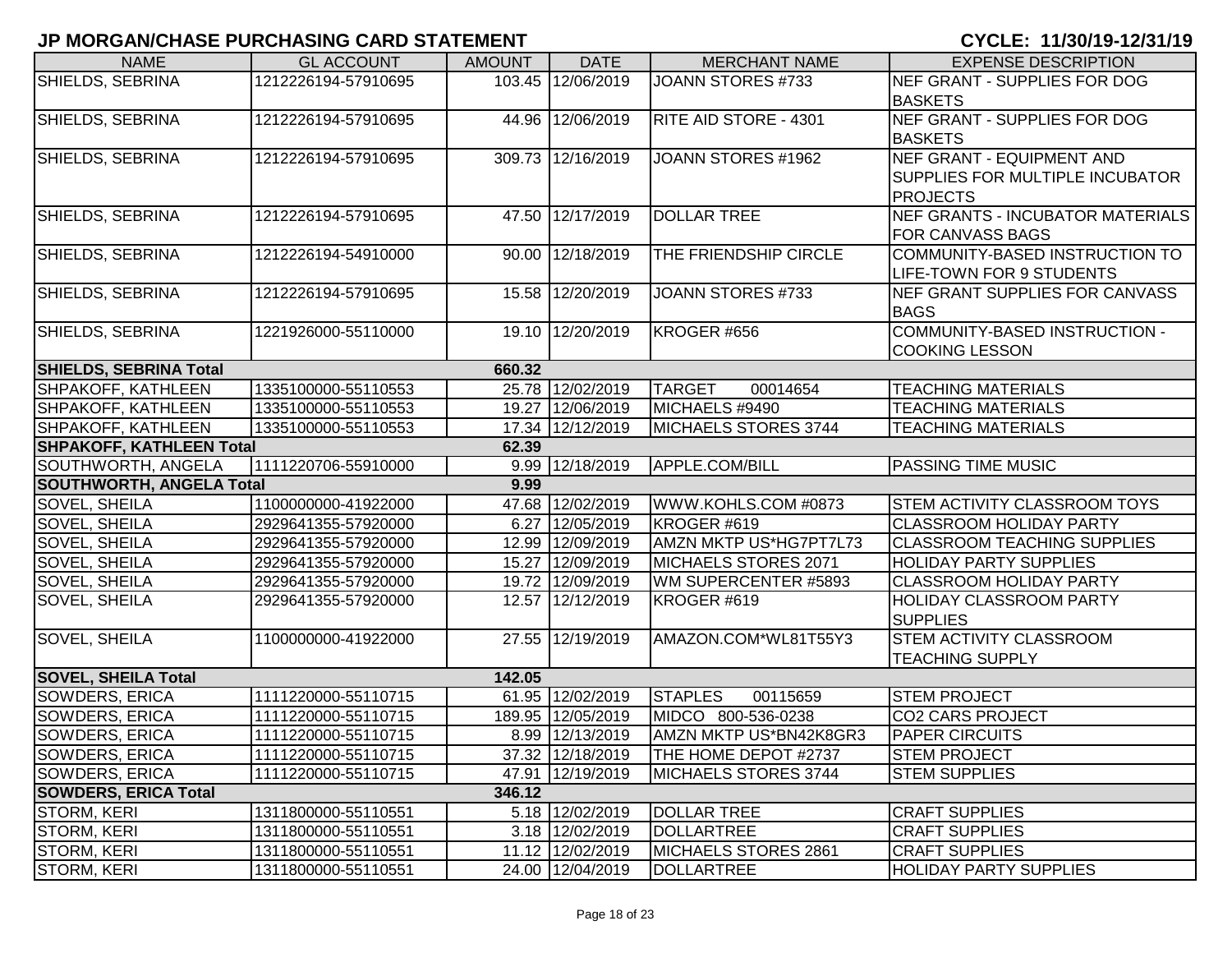| <b>NAME</b>                      | <b>GL ACCOUNT</b>                            | <b>AMOUNT</b> | <b>DATE</b>           | <b>MERCHANT NAME</b>          | <b>EXPENSE DESCRIPTION</b>                                                          |  |  |  |  |  |
|----------------------------------|----------------------------------------------|---------------|-----------------------|-------------------------------|-------------------------------------------------------------------------------------|--|--|--|--|--|
| STORM, KERI                      | 1311800000-55110551                          |               | 7.62 12/10/2019       | AMAZON.COM*CP5KQ68R3          | <b>CRAFT SUPPLIES</b>                                                               |  |  |  |  |  |
| <b>STORM, KERI</b>               | 1311800000-55110551                          |               | 10.60 12/11/2019      | <b>DOLLAR TREE</b>            | <b>CRAFT SUPPLIES</b>                                                               |  |  |  |  |  |
| <b>STORM, KERI</b>               | 1311800000-55110551                          |               | 11.48 12/16/2019      | MEIJER # 034                  | <b>HOLIDAY PARTY SUPPLIES</b>                                                       |  |  |  |  |  |
| <b>STORM, KERI</b>               | 1311800000-55110551                          |               | 5.90 12/16/2019       | MICHAELS STORES 2861          | <b>CRAFT SUPPLIES</b>                                                               |  |  |  |  |  |
| <b>STORM, KERI</b>               | 1311800000-55110551                          |               | 5.98 12/18/2019       | MEIJER # 034                  | <b>HOLIDAY PARTY SUPPLIES</b>                                                       |  |  |  |  |  |
| <b>STORM, KERI Total</b>         |                                              | 85.06         |                       |                               |                                                                                     |  |  |  |  |  |
| <b>STRICKER, CHRISTINE</b>       | 1335100000-55110553                          |               | 28.62 12/09/2019      | MICHAELS STORES 3744          | <b>CRAFT SUPPLIES FOR PRESCHOOL</b><br><b>CARE</b>                                  |  |  |  |  |  |
| <b>STRICKER, CHRISTINE</b>       | 1335100000-55110553                          |               | 52.80 12/09/2019      | WM SUPERCENTER #5893          | <b>CRAFT SUPPLIES FOR CARE</b>                                                      |  |  |  |  |  |
| <b>STRICKER, CHRISTINE</b>       | 1335100000-55110553                          |               | 37.97 12/11/2019      | <b>GFS STORE #1985</b>        | <b>CRAFT SUPPLIES AND POPCORN FOR</b><br><b>HOLIDAY PARTY</b>                       |  |  |  |  |  |
| <b>STRICKER, CHRISTINE Total</b> |                                              | 119.39        |                       |                               |                                                                                     |  |  |  |  |  |
| THEOPHELIS, ANASTASIA            | 1221800063-55110000                          |               | 395.14 12/09/2019     | <b>RIVERSIDE INSIGHTS</b>     | <b>ACHIEVEMENT TESTING MATERIALS</b><br>FOR TEACHER CONSULTANTS                     |  |  |  |  |  |
| THEOPHELIS, ANASTASIA            | 1222600000-57410000                          |               | 225.00 12/10/2019     | ASHA <sub>3</sub>             | NATIONAL MEMBERSHIP DUES -<br>AMERICAN SPEECH-LANGUAGE<br><b>HEARING ASSOCATION</b> |  |  |  |  |  |
|                                  | <b>THEOPHELIS, ANASTASIA Total</b><br>620.14 |               |                       |                               |                                                                                     |  |  |  |  |  |
| TIMMER, SANDRA                   | 1522100331-53220000                          |               | 45.00 12/16/2019      | <b>MACAE</b>                  | LINDA CIANFERRA'S GRANT WRITING<br><b>WORKSHOP FEE</b>                              |  |  |  |  |  |
| TIMMER, SANDRA                   | 1522100331-53220000                          |               | 10.00 12/16/2019      | OAKLAND SCHOOLS-RC INT        | <b>ERIN CROUSON'S "PLICKERS" VIRTUAL</b><br>LEARNING SCECH CREDIT FEE               |  |  |  |  |  |
| <b>TIMMER, SANDRA Total</b>      |                                              | 55.00         |                       |                               |                                                                                     |  |  |  |  |  |
| <b>TURNER, NANCY</b>             | 1126160000-53450000                          |               | 110.00 12/04/2019     | <b>ARC LAKESIDE BLUEPRINT</b> | MTCE - SKYSITE MONTHLY FEE                                                          |  |  |  |  |  |
| <b>TURNER, NANCY</b>             | 1126122000-55990000                          |               | 250.06 12/04/2019     | INT*IN *AQUATIC SOURCE        | <b>HS POOL CHLORINE</b>                                                             |  |  |  |  |  |
| <b>TURNER, NANCY</b>             | 1126122000-55990000                          |               | 104.15 12/04/2019     | <b>LEONARDS SYSRUPS</b>       | HS POOL CO2                                                                         |  |  |  |  |  |
| <b>TURNER, NANCY</b>             | 1126113000-55992000                          |               | 1,091.79 12/04/2019   | SSI*SCHOOL SPECIALTY          | NW ENTRY DOOR REPLACEMENT<br><b>CARPET</b>                                          |  |  |  |  |  |
| <b>TURNER, NANCY</b>             | 1126161000-53840000                          |               | 2,629.16 12/04/2019   | <b>WASTE MGMT WM EZPAY</b>    | <b>DISTRICT WASTE REMOVAL</b>                                                       |  |  |  |  |  |
| <b>TURNER, NANCY</b>             | 2326161000-53840000                          |               | 876.38 12/04/2019     | <b>WASTE MGMT WM EZPAY</b>    | REC FUND WASTE REMOVAL                                                              |  |  |  |  |  |
| <b>TURNER, NANCY</b>             | 1126160000-53840000                          |               | 292.26 12/06/2019     | <b>ARCH ENVIRONMENTAL GRO</b> | <b>IMS MEDICAL WASTE DISPOSAL</b>                                                   |  |  |  |  |  |
| <b>TURNER, NANCY</b>             | 1126160000-55997000                          |               | $(306.79)$ 12/06/2019 | CINTAS 60A SAP                | <b>CINTAS CREDIT</b>                                                                |  |  |  |  |  |
| <b>TURNER, NANCY</b>             | 4126122951-54110000                          |               | 2,976.00 12/06/2019   | <b>COMMERICAL GLASS, LLC</b>  | HS INSTALLATION OF 16 GLASS UNITS -<br>SINKING FUND PAGE 34                         |  |  |  |  |  |
| <b>TURNER, NANCY</b>             | 1126101000-54110000                          |               | 172.00 12/06/2019     | <b>DETROIT ELEVATOR COMPA</b> | <b>ESB ELEVATOR MAINTENANCE</b>                                                     |  |  |  |  |  |
| <b>TURNER, NANCY</b>             | 4126112951-54110000                          |               | 220.00 12/06/2019     | <b>IDN HARDWARE SALES-INC</b> | OH EXIT DOOR 16 INSTALLATION<br>SINKING FUND PG 24                                  |  |  |  |  |  |
| <b>TURNER, NANCY</b>             | 4445601000-56225000                          |               | 1,180.00 12/06/2019   | IDN HARDWARE SALES-INC        | <b>ESB - DOOR INSTALLATION ADVA</b><br><b>OFFICE</b>                                |  |  |  |  |  |
| <b>TURNER, NANCY</b>             | 1126105000-54110000                          |               | 31.00 12/06/2019      | <b>PREMIER PEST MANAG</b>     | <b>NATC PEST MGT</b>                                                                |  |  |  |  |  |
| <b>TURNER, NANCY</b>             | 1126115000-54110000                          |               | 28.00 12/06/2019      | <b>PREMIER PEST MANAG</b>     | DF PEST MGT                                                                         |  |  |  |  |  |
| <b>TURNER, NANCY</b>             | 1126152000-54110000                          |               | 37.00 12/06/2019      | <b>PREMIER PEST MANAG</b>     | <b>ECEC PEST MGT</b>                                                                |  |  |  |  |  |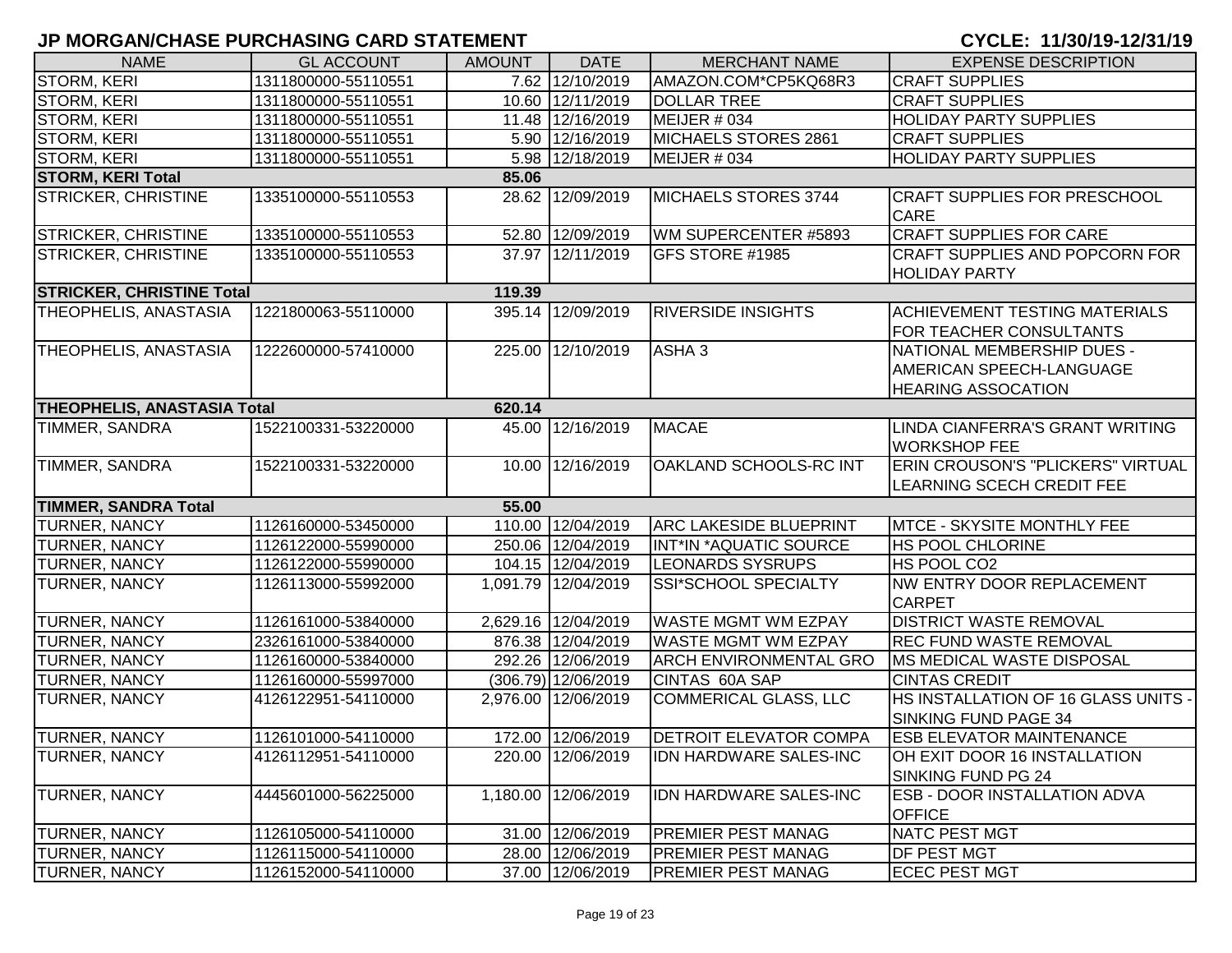| <b>NAME</b>          | <b>GL ACCOUNT</b>   | <b>AMOUNT</b> | <b>DATE</b>             | <b>MERCHANT NAME</b>              | <b>EXPENSE DESCRIPTION</b>                                |
|----------------------|---------------------|---------------|-------------------------|-----------------------------------|-----------------------------------------------------------|
| TURNER, NANCY        | 1126101000-54110000 |               | 43.00 12/06/2019        | PREMIER PEST MANAG                | <b>ESB PEST MGT</b>                                       |
| TURNER, NANCY        | 1126122000-54110000 |               | 33.00 12/06/2019        | <b>PREMIER PEST MANAG</b>         | <b>HS PEST MGT</b>                                        |
| TURNER, NANCY        | 1126103000-54110000 |               | 28.00 12/06/2019        | PREMIER PEST MANAG                | <b>ITC PEST MGT</b>                                       |
| TURNER, NANCY        | 1126120000-54110000 |               | 37.00 12/06/2019        | PREMIER PEST MANAG                | <b>MS PEST MGT</b>                                        |
| TURNER, NANCY        | 1126118000-54110000 |               | 56.00 12/06/2019        | PREMIER PEST MANAG                | <b>NM PEST MGT</b>                                        |
| TURNER, NANCY        | 1126113000-54110000 |               | 28.00 12/06/2019        | PREMIER PEST MANAG                | <b>NW PEST MGT</b>                                        |
| TURNER, NANCY        | 1126112000-54110000 |               | 28.00 12/06/2019        | PREMIER PEST MANAG                | OH PEST MGT                                               |
| TURNER, NANCY        | 1126114000-54110000 |               | 28.00 12/06/2019        | PREMIER PEST MANAG                | PV PEST MGT                                               |
| TURNER, NANCY        | 1126111000-54110000 |               | 35.00 12/06/2019        | PREMIER PEST MANAG                | <b>VO PEST MGT</b>                                        |
| TURNER, NANCY        | 4445622000-56225000 |               | 67,807.99 12/09/2019    | <b>DE-CAL INC</b>                 | HS COMPRESSOR REPLACEMENT<br><b>HVAC</b>                  |
| <b>TURNER, NANCY</b> | 1126600000-54910000 |               | 50.00 12/09/2019        | <b>PROTECTION 1</b>               | <b>ECEC ALARM SYSTEM</b>                                  |
| TURNER, NANCY        | 1126112000-54110000 |               | 2,553.39 12/11/2019     | <b>DE-CAL INC</b>                 | OH GYM REPAIR 1F8 CONTROL FUSE                            |
|                      |                     |               |                         |                                   | ON TRANE CONDENSER                                        |
| <b>TURNER, NANCY</b> | 4126112951-54110000 |               | 4,985.00 12/11/2019     | INT*IN *SERVICEPRO PLU            | OH SEWER LINE REPAIR - SINKING                            |
|                      |                     |               |                         |                                   | FUND PG 69                                                |
| <b>TURNER, NANCY</b> | 1126160000-55730000 |               | 341.95 12/11/2019       | <b>NAPA AUTO M-2</b>              | MTCE 2006 TRUCK F350 BRAKES                               |
|                      |                     |               |                         |                                   | <b>REPAIR</b>                                             |
| <b>TURNER, NANCY</b> | 1126160000-55710000 |               | 323.98 12/12/2019       | CORRIGAN OIL #2 - BRI             | <b>MTCE ETHANOL 158 GROSS</b>                             |
| <b>TURNER, NANCY</b> | 1126122000-54110000 |               | 177.36 12/12/2019       | INT*IN *AQUATIC SOURCE            | HS POOL STENNER PUMP REPAIR                               |
| TURNER, NANCY        | 1126111000-54120000 |               | 377.80 12/12/2019       | <b>NATIONAL TIME</b>              | VO REPAIRED DUCT DETECTOR CLOCK                           |
| <b>TURNER, NANCY</b> | 1126122000-54120000 |               | 1,838.04 12/12/2019     | <b>NATIONAL TIME</b>              | HS REPAIRED CLOCK FUSE AND PANEL                          |
|                      |                     |               |                         |                                   | <b>BATTERY PACK</b>                                       |
| <b>TURNER, NANCY</b> | 1127170000-55990000 |               | 106.94 12/12/2019       | <b>QUALITY FIRST AID &amp; SA</b> | <b>TRANPR - FIRST AID SUPPLIES</b>                        |
| <b>TURNER, NANCY</b> | 1126120000-54110000 |               | 326.76 12/13/2019       | <b>IDN HARDWARE SALES-INC</b>     | MS 411 - ALUMINUM DOOR CLOSURE<br><b>ARM</b>              |
| <b>TURNER, NANCY</b> | 1126118000-54110000 |               | 326.76 12/13/2019       | <b>IDN HARDWARE SALES-INC</b>     | NM 5 MEDIA CENTER - ALUMINUM<br><b>DOOR CLOSURE ARM</b>   |
| TURNER, NANCY        | 1126118000-54110000 |               | 326.76 12/13/2019       | IDN HARDWARE SALES-INC            | NM5 #545 - ALUMINUM DOOR CLOSURE<br><b>ARM</b>            |
| <b>TURNER, NANCY</b> | 1126100000-54910829 |               | 2,197.46 12/16/2019     | <b>ARCH ENVIRONMENTAL GRO</b>     | <b>DISTRICT STORMWATER CONSULTING</b>                     |
| TURNER, NANCY        | 1126160000-55710000 |               | 397.52 12/16/2019       | CORRIGAN OIL #2 - BRI             | MTCE - ETHANOL 203.2 GROSS                                |
| <b>TURNER, NANCY</b> | 1126112000-54110000 |               | 330.00 12/16/2019       | IDN HARDWARE SALES-INC            | OH ALUMINUM DOOR FRAME REPAIR                             |
| TURNER, NANCY        | 1126170000-54110000 |               | 432.50 12/20/2019       | <b>ARCH ENVIRONMENTAL GRO</b>     | <b>UST CLASS A/B OPERATOR</b><br><b>CONSULTING</b>        |
| <b>TURNER, NANCY</b> | 1126160000-55710000 |               | 380.87 12/23/2019       | <b>CORRIGAN OIL #2 - BRI</b>      | MTCE - ETHANOL 200 GALLONS                                |
| <b>TURNER, NANCY</b> | 1126160000-55997000 |               | $(1,750.74)$ 12/24/2019 | CINTAS 60A SAP                    | <b>CREDIT FOR MTCE UNIFORM</b>                            |
|                      |                     |               |                         |                                   | <b>INCORRECT BILLING</b>                                  |
| <b>TURNER, NANCY</b> | 1126114000-55992000 |               | 62.92 12/30/2019        | IDN HARDWARE SALES-INC            | PV GYM STORAGE - BLACK BRUSH<br><b>MEETING STRIP ALUM</b> |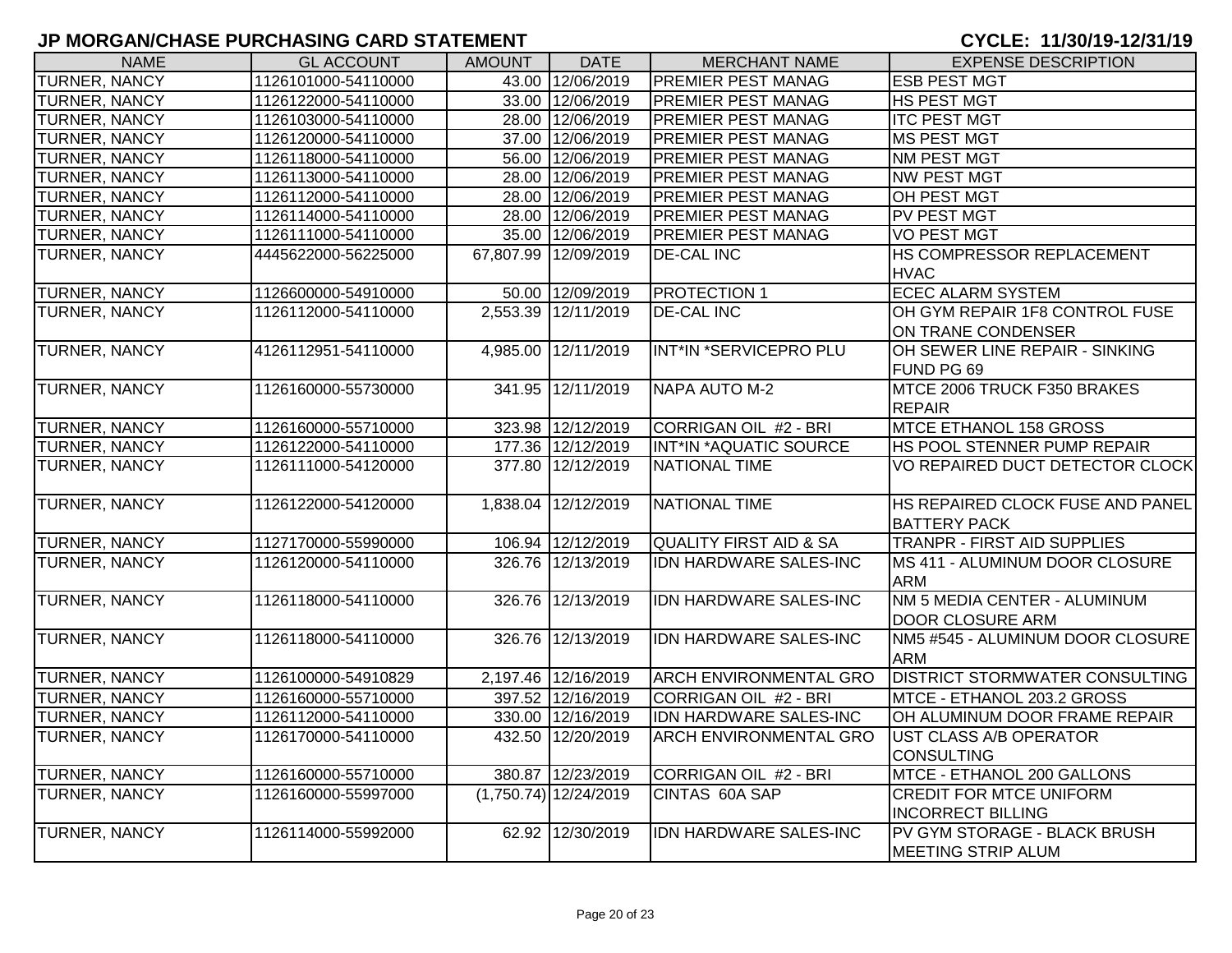| <b>NAME</b>                     | <b>GL ACCOUNT</b>   | <b>AMOUNT</b> | <b>DATE</b>         | <b>MERCHANT NAME</b>              | <b>EXPENSE DESCRIPTION</b>                         |
|---------------------------------|---------------------|---------------|---------------------|-----------------------------------|----------------------------------------------------|
| <b>TURNER, NANCY</b>            | 4126122951-54110000 |               | 1,909.00 12/31/2019 | IDN HARDWARE SALES-INC            | HS DOOR #1 - REPLACE OPENER -                      |
|                                 |                     |               |                     |                                   | <b>SINKING FUND PAGE 24</b>                        |
| <b>TURNER, NANCY</b>            | 2326161000-53840000 |               | 866.64 12/31/2019   | <b>WASTE MGMT WM EZPAY</b>        | <b>REC WASTE REMOVAL</b>                           |
| <b>TURNER, NANCY</b>            | 1126161000-53840000 |               | 2,599.90 12/31/2019 | <b>WASTE MGMT WM EZPAY</b>        | <b>DISTRICT WASTE REMOVAL</b>                      |
| <b>TURNER, NANCY Total</b>      |                     | 96,975.81     |                     |                                   |                                                    |
| <b>VALENTINE, CYNTHIA</b>       | 1127170000-55790000 |               | 195.76 12/12/2019   | STAPLS7227942348000001            | <b>TISSUE, GLOVES, PAPER TOWEL</b>                 |
| <b>VALENTINE, CYNTHIA</b>       | 1127170000-53450000 |               | 62.50 12/19/2019    | <b>FMCSA D&amp;A CLEARINGHOUS</b> | <b>FMCSA - QUERY PACKAGE</b>                       |
| <b>VALENTINE, CYNTHIA Total</b> |                     | 258.26        |                     |                                   |                                                    |
| VANEIZENGA, JAMES               | 1111322725-55110000 |               | 269.73 12/09/2019   | <b>LUCK'S MUSIC LIBRARY</b>       | <b>FESTIVAL MUSIC</b>                              |
| VANEIZENGA, JAMES               | 1111322725-55110000 |               | 298.25 12/16/2019   | <b>LUCK'S MUSIC LIBRARY</b>       | <b>FESTIVAL MUSIC</b>                              |
| VANEIZENGA, JAMES               | 1111322725-55110000 |               | 35.42 12/19/2019    | <b>LUCK'S MUSIC LIBRARY</b>       | <b>MUSIC FOR FESTIVAL</b>                          |
| VANEIZENGA, JAMES               | 1111322725-55110000 |               | 93.49 12/24/2019    | <b>J.W. PEPPER</b>                | <b>MUSIC FOR FESTIVAL</b>                          |
| <b>VANEIZENGA, JAMES Total</b>  |                     | 696.89        |                     |                                   |                                                    |
| <b>VUICHARD, TATIANA</b>        | 2929600771-57920000 |               | 5.00 12/09/2019     | KROGER #632                       | <b>ENRICHMENT YOUTH CLASS FRIDAY</b>               |
|                                 |                     |               |                     |                                   | NIGHT FUN-WINTER WONDERLAND                        |
|                                 |                     |               |                     |                                   | <b>REFRESHMENTS</b>                                |
| <b>VUICHARD, TATIANA</b>        | 2929600771-57920000 |               | 15.57 12/09/2019    | KROGER #632                       | <b>ENRICHMENT YOUTH CLASS FRIDAY</b>               |
|                                 |                     |               |                     |                                   | <b>NIGHT FUN-WINTER WONDERLAND</b>                 |
|                                 |                     |               |                     |                                   | <b>REFRESHMENTS</b>                                |
| <b>VUICHARD, TATIANA</b>        | 2929600771-57920000 |               | 27.30 12/09/2019    | <b>PRIMOS PIZZA</b>               | <b>ENRICHMENT YOUTH CLASS FRIDAY</b>               |
|                                 |                     |               |                     |                                   | NIGHT FUN-WINTER WONDERLAND                        |
|                                 |                     |               |                     |                                   | <b>REFRESHMENTS</b>                                |
| <b>VUICHARD, TATIANA</b>        | 2929600771-57920000 |               | 45.00 12/09/2019    | SAMS CLUB #6657                   | <b>SAM'S CLUB OFFICE MEMBERSHIP</b>                |
| <b>VUICHARD, TATIANA</b>        | 2331100000-53840000 |               | 40.00 12/11/2019    | <b>SAFEWAY SHREDDING</b>          | <b>PRESCHOOL/COMMUNITY EDUCATION</b>               |
|                                 |                     |               |                     |                                   | <b>OFFICE SHREDDING SERVICE</b>                    |
| <b>VUICHARD, TATIANA</b>        | 2332100000-55990503 |               | 100.00 12/12/2019   | STARBUCKS STORE 51865             | <b>AQUATIC EMPLOYEE APPRECIATION</b>               |
|                                 |                     |               |                     |                                   | <b>GIFTS</b>                                       |
| <b>VUICHARD, TATIANA</b>        | 1331100000-55990000 |               | 39.48 12/18/2019    | <b>CROWN AWARDS INC</b>           | TROPHIES FOR ENRICHMENT CHESS                      |
|                                 |                     |               |                     |                                   | <b>TOURNAMENT CLASS</b>                            |
| <b>VUICHARD, TATIANA</b>        | 1331100000-55990000 |               | 160.00 12/20/2019   | <b>PRINTNOLOGY INC</b>            | <b>EMPLOYEE BUSINESS CARDS</b>                     |
| <b>VUICHARD, TATIANA</b>        | 1331100000-53610000 |               | 5,985.20 12/23/2019 | HEARST NEWSPAPERS-ADV             | COMMUNITY EDUCATION 2020 WINTER<br><b>BROCHURE</b> |
| <b>VUICHARD, TATIANA</b>        | 2331100000-53840000 |               | 40.00 12/23/2019    | <b>SAFEWAY SHREDDING</b>          | COMMUNITY ED/PRESCHOOL OFFICE                      |
|                                 |                     |               |                     |                                   | <b>SHREDDING SERVICE</b>                           |
| <b>VUICHARD, TATIANA Total</b>  |                     | 6,457.55      |                     |                                   |                                                    |
| <b>WARECK, MICHELE</b>          | 2929622176-57920000 |               | 44.20 12/03/2019    | WM SUPERCENTER #2700              | <b>SECURITY OFFICE SUPPLIES</b>                    |
| <b>WARECK, MICHELE</b>          | 1111322000-54910708 |               | 177.12 12/11/2019   | WASTE MGMT WM EZPAY               | <b>RECYCLING FEES</b>                              |
| <b>WARECK, MICHELE</b>          | 1111322000-57410000 |               | 12.99 12/12/2019    | <b>AMAZON PRIME</b>               | MONTHLY PRIME MEMBERSHIP FEE                       |
| <b>WARECK, MICHELE</b>          | 1111322000-55110726 |               | 2,360.00 12/13/2019 | <b>VERITIV-EAST</b>               | COPY PAPER FOR HIGH SCHOOL COPY                    |
|                                 |                     |               |                     |                                   | <b>MACHINES</b>                                    |
| <b>WARECK, MICHELE</b>          | 1112722999-53220000 |               | 250.00 12/16/2019   | <b>FERRIS STATE UNIVERSIT</b>     | <b>CTE CONFERENCE FOR SARAH</b>                    |
|                                 |                     |               |                     |                                   | <b>LEPHART</b>                                     |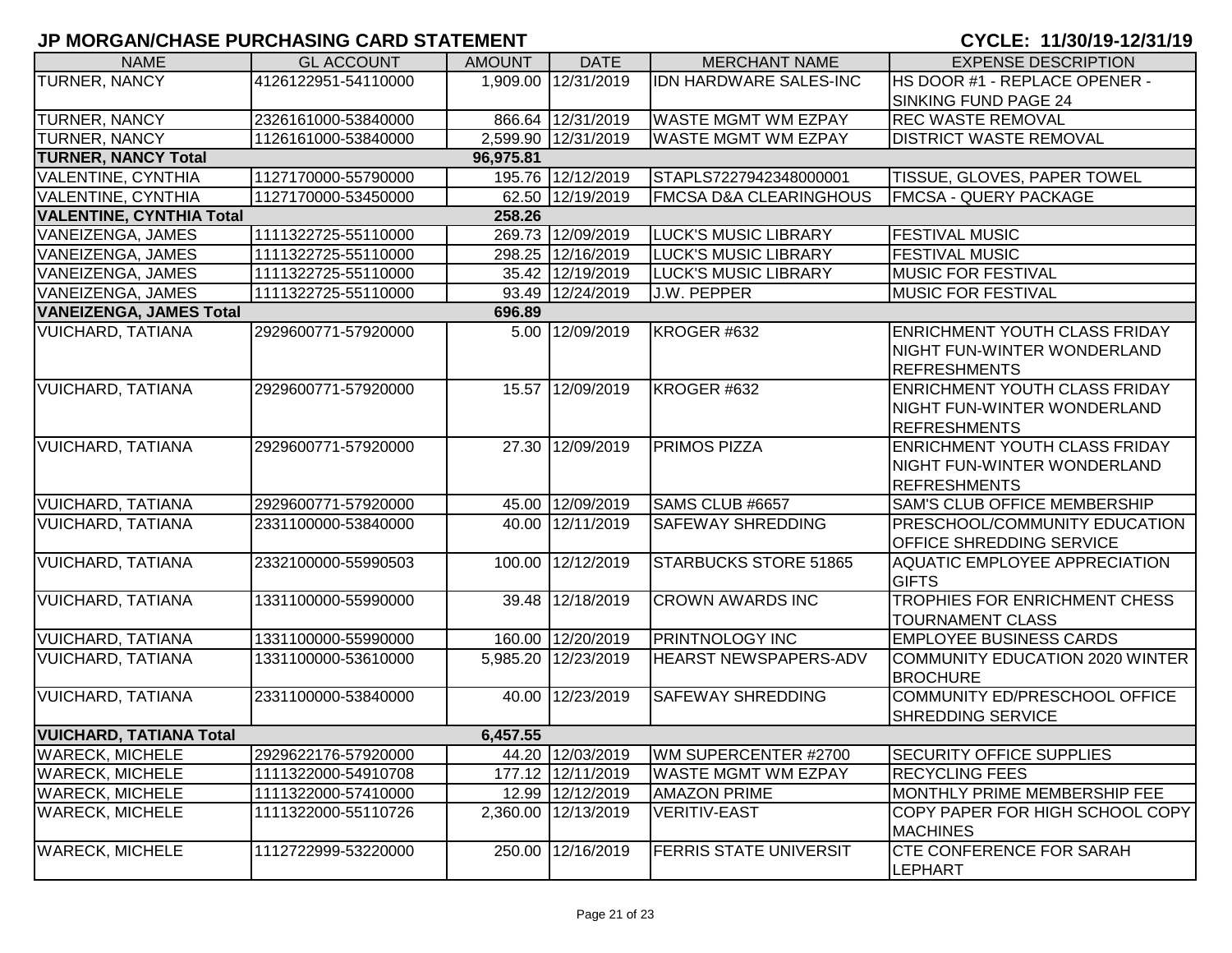| <b>NAME</b>                   | <b>GL ACCOUNT</b>   | <b>AMOUNT</b> | <b>DATE</b>         | <b>MERCHANT NAME</b>             | <b>EXPENSE DESCRIPTION</b>                                                                                                     |
|-------------------------------|---------------------|---------------|---------------------|----------------------------------|--------------------------------------------------------------------------------------------------------------------------------|
| <b>WARECK, MICHELE</b>        | 2929622173-57920000 |               | 159.85 12/16/2019   | <b>NASSP PRODUCT &amp; SERVI</b> | NATIONAL HONOR SOCIETY PINS AND<br><b>AWARDS</b>                                                                               |
| <b>WARECK, MICHELE</b>        | 2929622174-57920000 |               | 32.36 12/16/2019    | PANERA BREAD #608009             | <b>BREAKFAST TREATS FOR ACT</b><br><b>TESTING PROCTORS</b>                                                                     |
| <b>WARECK, MICHELE</b>        | 2929622175-57920000 |               | 563.91 12/18/2019   | <b>GAN*DETROIT MEDIA-CCC</b>     | ALL NIGHT SENIOR PARTY THANK YOU<br><b>ADS</b>                                                                                 |
| <b>WARECK, MICHELE</b>        | 2929622129-57920000 |               | 9,207.00 12/18/2019 | KIDS ARTISTIC REVUE IN           | <b>NOVI HIGH SCHOOL DANCE TOUR</b>                                                                                             |
| <b>WARECK, MICHELE</b>        | 1111322000-54910708 |               | 120.00 12/18/2019   | <b>SAFEWAY SHREDDING</b>         | PAPER SHREDDING SERVICES FOR<br><b>NOVI HIGH SCHOOL</b>                                                                        |
| <b>WARECK, MICHELE</b>        | 2929622143-57920000 |               | 1,829.00 12/20/2019 | <b>FISHER THEATRE</b>            | TICKETS FOR DRAMA CLUB TO SEE<br>DEAR EVAN HANSEN AT THE FISHER<br><b>THEATRE</b>                                              |
| <b>WARECK, MICHELE</b>        | 1111322000-57910119 |               | 1,000.00 12/23/2019 | <b>BAR LOUIE NOVI</b>            | CLASS OF 2008 TEN YEAR REUNION<br>DEPOSIT                                                                                      |
| <b>WARECK, MICHELE</b>        | 2929622275-57920000 |               | 22.88 12/23/2019    | PANERA BREAD #600667 P           | ADMIN - OFFICE HOLIDAY BREAKFAST                                                                                               |
| <b>WARECK, MICHELE</b>        | 1124122000-55910000 |               | 55.00 12/24/2019    | USPS PO 2569207500               | POSTAGE STAMPS FOR HIGH SCHOOL                                                                                                 |
| <b>WARECK, MICHELE Total</b>  |                     | 15,834.31     |                     |                                  |                                                                                                                                |
| <b>WATSON, MICHAELA</b>       | 2929641355-57920000 |               | 25.75 12/04/2019    | WAL-MART #5893                   | <b>CLASSROOM SUPPLIES</b>                                                                                                      |
| <b>WATSON, MICHAELA</b>       | 2929641355-57920000 |               | 96.02 12/06/2019    | <b>OTC BRANDS INC</b>            | <b>CLASSROOM MATERIALS</b>                                                                                                     |
| <b>WATSON, MICHAELA</b>       | 2929641355-57920000 |               | 64.88 12/09/2019    | HOBBY LOBBY #417                 | <b>CLASSROOM MATERIALS</b>                                                                                                     |
| <b>WATSON, MICHAELA Total</b> |                     | 186.65        |                     |                                  |                                                                                                                                |
| <b>WEBBER, RONALD</b>         | 1711322000-53450611 |               | 101.63 12/05/2019   | <b>CRICUT</b>                    | <b>HS - CRICUT ACCESS ANNUAL</b><br>SUBSCRIPTION (INCUBATOR CLASS) -<br><b>CREDIT PENDING FOR INCLUDED</b><br><b>SALES TAX</b> |
| <b>WEBBER, RONALD</b>         | 1722100000-53220611 |               | 497.34 12/16/2019   | EXPEDIA 7503322221700            | <b>DISTRICT STEM GUEST VISIT LODGING -</b><br>K. GIORI (12/14/19-12/18/19)                                                     |
| <b>WEBBER, RONALD</b>         | 1722100000-57910611 |               | 3.15 12/17/2019     | RPS ANN ARBOR METERQ02           | PARKING FOR UNIVERSITY OF<br>MICHIGAN VISIT - DR. RJ WEBBER                                                                    |
| <b>WEBBER, RONALD</b>         | 1722100000-57910611 |               | 2.50 12/20/2019     | <b>RPS ANN ARBOR METERQ02</b>    | PARKING FOR UNIVERSITY OF<br>MICHIGAN VISIT - DR. RJ WEBBER                                                                    |
| <b>WEBBER, RONALD Total</b>   |                     | 604.62        |                     |                                  |                                                                                                                                |
| <b>WESNER, KIMBERLY</b>       | 1122220000-55310000 |               | 19.99 12/03/2019    | AMZN MKTP US*T05E931Q3           | <b>MATERIALS FOR MEDIA CENTER</b>                                                                                              |
| <b>WESNER, KIMBERLY</b>       | 1122220000-55310000 |               | $(0.48)$ 12/06/2019 | <b>AMZN MKTP US</b>              | <b>CREDIT FOR TAX PREVIOUSLY PAID</b>                                                                                          |
| <b>WESNER, KIMBERLY</b>       | 1122220000-55990000 |               | 54.62 12/06/2019    | AMZN MKTP US*9081L2IE3           | <b>BOOK FOR MEDIA CENTER AND</b><br><b>ACTIVITIES FOR A20 COLLABORATION</b><br><b>ROOM</b>                                     |
| <b>WESNER, KIMBERLY</b>       | 1122220000-55310000 |               | 249.90 12/19/2019   | <b>JUNIOR LIBRARY GUILD</b>      | ADDITION OF MONTHLY BOOK<br><b>CATEGORY FROM JUNIOR LIBRARY</b><br><b>GUILD</b>                                                |
| <b>WESNER, KIMBERLY Total</b> |                     | 324.03        |                     |                                  |                                                                                                                                |
| <b>WILLIAMS, LAKEISA</b>      | 2929611275-57920000 |               | 77.86 12/04/2019    | DD/BR #304009                    | <b>STAFF PD</b>                                                                                                                |